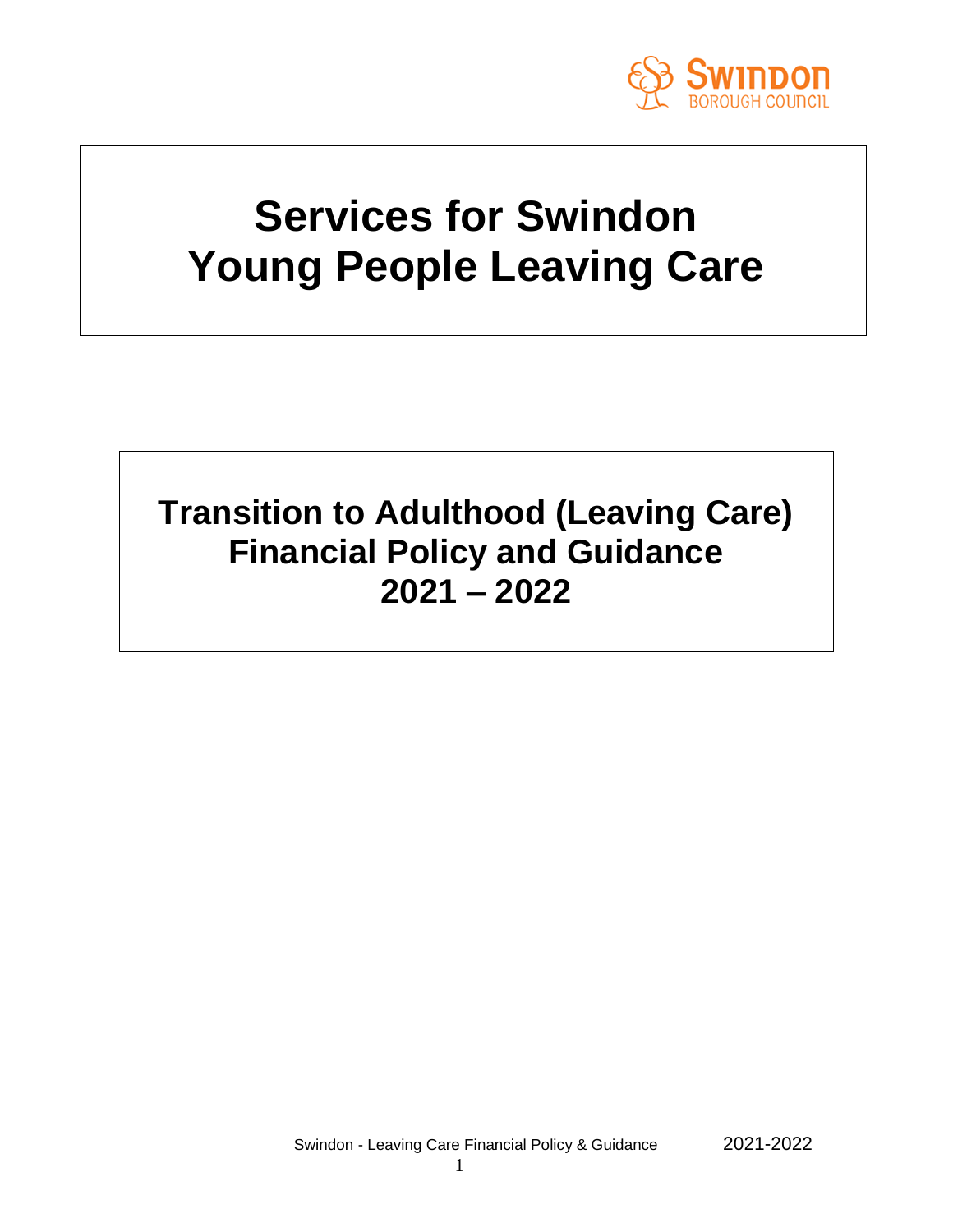

| Page Number                                                                                                                            | Contents                                                             |  |
|----------------------------------------------------------------------------------------------------------------------------------------|----------------------------------------------------------------------|--|
| 5                                                                                                                                      | Notes and Implementation Issues                                      |  |
| 6                                                                                                                                      | Assessing the Provision of Allowances for 16 & 17 Year Olds          |  |
| 7                                                                                                                                      | Assessing the Provision of Allowances for 18 to 21/25 Year Olds      |  |
| 8                                                                                                                                      | Assessing the Provision of the Setting Up Home Grant                 |  |
|                                                                                                                                        |                                                                      |  |
| 9                                                                                                                                      | <b>Section 1</b>                                                     |  |
|                                                                                                                                        | Eligible and Relevant Young People Aged 16 and 17                    |  |
| 9                                                                                                                                      | <b>Accommodation and Placements</b>                                  |  |
| 10                                                                                                                                     | Deposit and Rent in Advance                                          |  |
| 11                                                                                                                                     | Leaving Care Maintenance Allowance and Supported Accommodation       |  |
|                                                                                                                                        | Adjustments                                                          |  |
| 12                                                                                                                                     | <b>Clothing Allowance</b>                                            |  |
| 12                                                                                                                                     | <b>Initial Clothing Allowance</b>                                    |  |
| 13                                                                                                                                     | Lone Parents Entitled to Welfare Benefits                            |  |
| 13                                                                                                                                     | Sick or Disabled Young People Entitled to Welfare Benefits           |  |
| 13                                                                                                                                     | Young People Detained in YOI, STC, SCH or in Hospital                |  |
| 14                                                                                                                                     | Young People Living at Home - Section 31 and Section 23A             |  |
| 14                                                                                                                                     | <b>Qualifying Children</b>                                           |  |
| 15                                                                                                                                     | Leaving Care Maintenance Allowance Reductions - Young People who are |  |
|                                                                                                                                        | Earning                                                              |  |
| Birthday Allowances 17th and 18th<br>16                                                                                                |                                                                      |  |
| 16                                                                                                                                     | <b>Christmas and Festival Allowance</b>                              |  |
| 17                                                                                                                                     | <b>Travel and Contact Costs</b>                                      |  |
| 17                                                                                                                                     | Social Activities and Leisure                                        |  |
| 17                                                                                                                                     | <b>Key Documents</b>                                                 |  |
| 18                                                                                                                                     | Education, Training, Voluntary Work and Employment                   |  |
| 19                                                                                                                                     | Education, Training and Employment - Related Support                 |  |
| 20                                                                                                                                     | Introduction to Driving                                              |  |
| 20                                                                                                                                     | <b>Counselling and Therapeutic Needs</b>                             |  |
| 21                                                                                                                                     | <b>Health Needs</b>                                                  |  |
| 21                                                                                                                                     | <b>Special Needs Costs</b>                                           |  |
| 21                                                                                                                                     | <b>Cultural Needs</b>                                                |  |
| 21                                                                                                                                     | <b>Religious Needs</b>                                               |  |
| 21                                                                                                                                     | Personal Luggage                                                     |  |
| 21                                                                                                                                     | <b>Emergency Payments</b>                                            |  |
| 22                                                                                                                                     | <b>Exceptional Needs Payments</b>                                    |  |
| 23                                                                                                                                     | Section 2 (Group A & B)                                              |  |
| Former Relevant Young People Aged 18 to 21, or to the end of the<br>designated education or training programme being undertaken on the |                                                                      |  |
|                                                                                                                                        |                                                                      |  |
|                                                                                                                                        | Former Relevant Young People Aged 21 to 25 who return to the         |  |
|                                                                                                                                        | <b>Responsible Authority</b>                                         |  |
| 23                                                                                                                                     | <b>Accommodation and Placements</b>                                  |  |
| 23                                                                                                                                     | Deposit and Rent in Advance                                          |  |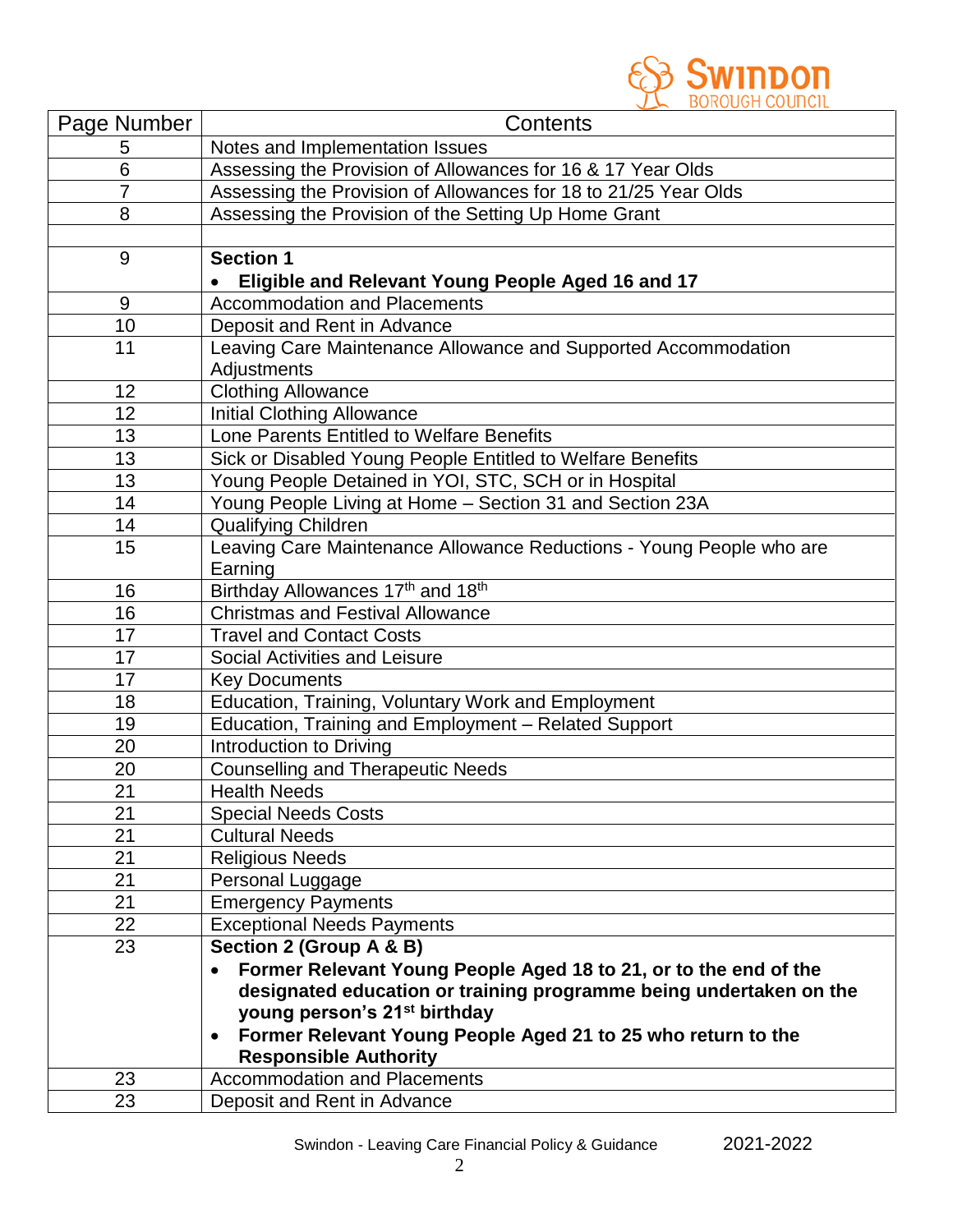

| Page Number | <b>Contents</b>                                                                 |  |
|-------------|---------------------------------------------------------------------------------|--|
| 23          | Leaving Care Maintenance Allowance Rates - Failed Asylum Seekers with no        |  |
|             | <b>Recourse to Public Funds</b>                                                 |  |
| 24          | <b>Initial Benefit Claim</b>                                                    |  |
| 25          | <b>Qualifying Young People</b>                                                  |  |
| 25          | Social Activities and Leisure                                                   |  |
| 26          | <b>Key Documents</b>                                                            |  |
| 26          | Introduction to Driving                                                         |  |
| 26          | Personal Luggage                                                                |  |
| 26          | Birthday Allowances 19 to 21                                                    |  |
| 27          | Christmas and Festival Allowances 18 to 21                                      |  |
| 27          | <b>Counselling and Therapeutic Needs</b>                                        |  |
| 27          | <b>Health Needs</b>                                                             |  |
| 27          | <b>Special Needs Costs</b>                                                      |  |
| 27          | <b>Cultural Needs</b>                                                           |  |
| 28          | <b>Religious Needs</b>                                                          |  |
| 28          | Further and Higher Education - Overview                                         |  |
| 29          | Education, Training and Employment - Related Support                            |  |
| 30          | <b>Further Education</b>                                                        |  |
| 33          | <b>Higher Education</b>                                                         |  |
| 36          | Swindon Children's Services - Higher Education Financial Support                |  |
| 37          | <b>Higher Education Requirements and Payment Process</b>                        |  |
| 38          | <b>Post Graduate Courses</b>                                                    |  |
| 38          | Young People Returning to the Local Authority Aged 21 to 25                     |  |
| 38          | Exit Interview - Service Evaluation / Questionnaire                             |  |
| 38          | <b>Emergency Payments</b>                                                       |  |
| 38          | <b>Exceptional Needs Payments</b>                                               |  |
|             |                                                                                 |  |
| 39          | <b>Section 3</b>                                                                |  |
|             | Eligible, Relevant and Former Relevant Children Aged 16 to 21, or to the        |  |
|             | end of the designated education or training programme being                     |  |
|             | undertaken on the young person's 21 <sup>st</sup> birthday                      |  |
| 39          | <b>Setting Up Home Grant</b>                                                    |  |
|             |                                                                                 |  |
|             |                                                                                 |  |
|             |                                                                                 |  |
|             |                                                                                 |  |
|             |                                                                                 |  |
| 42          | <b>Section 4</b>                                                                |  |
|             | <b>Appendices</b>                                                               |  |
| 42          | <b>Categories of Care Leavers</b><br>Appendix A                                 |  |
| 43          | Appendix B<br>Qualifying Children and Young People                              |  |
| 44          | Young People who are Detained<br>Appendix C                                     |  |
| 46          | Eligible Children Placed with Parents or Relevant Children Living<br>Appendix D |  |
|             | Parents<br>with                                                                 |  |
| 47          | Appendix E<br><b>Criminal Injuries Compensation Award Payments</b>              |  |
|             |                                                                                 |  |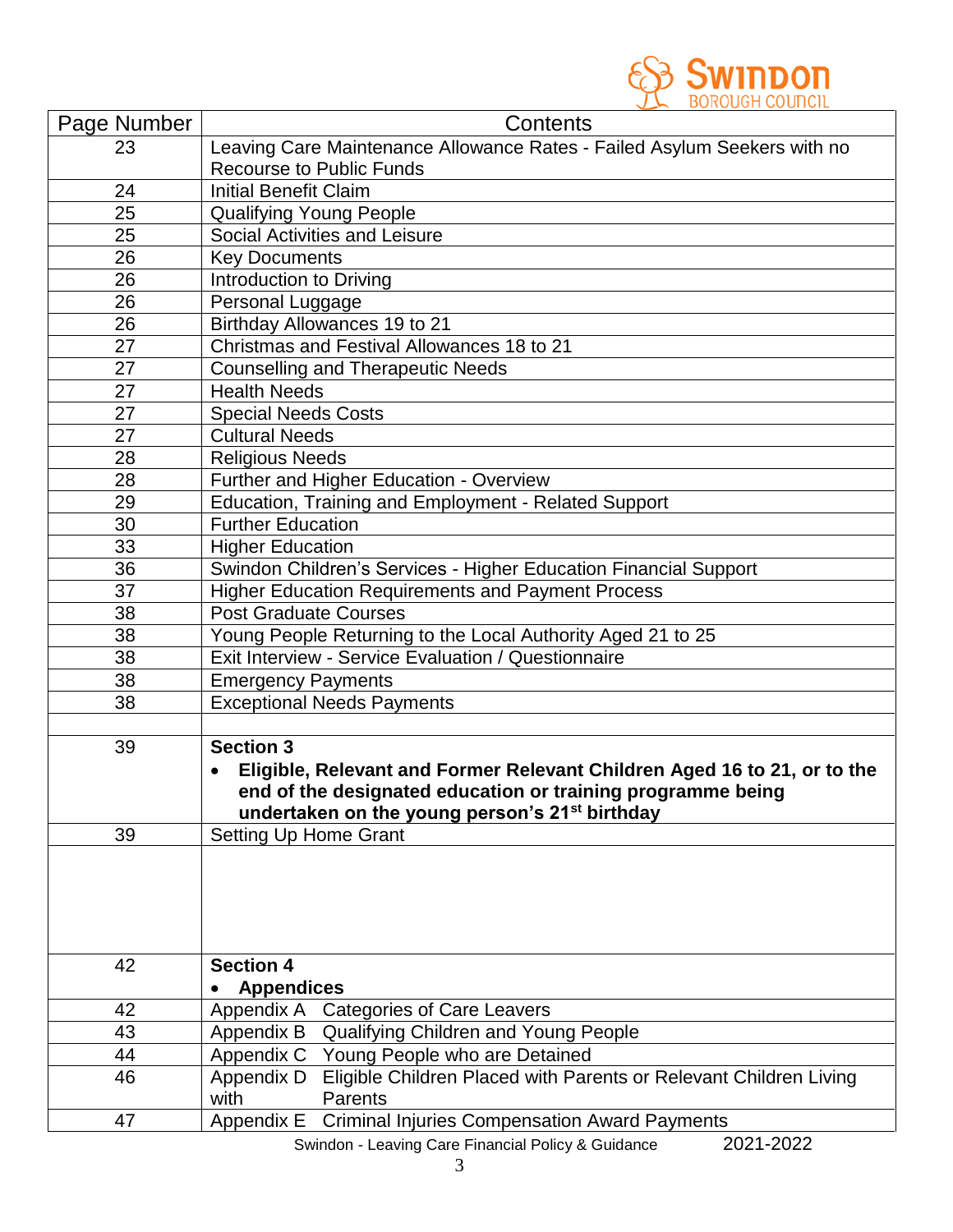

| Page Number | Contents  |                                                                   |
|-------------|-----------|-------------------------------------------------------------------|
| 48          |           | Appendix F Asylum Seeking Children and Young People               |
| 55          |           | Appendix G Financial Assessment Form and Leaving Care Maintenance |
|             | Allowance | <b>Reduction Notice</b>                                           |
| 56          |           | Appendix H Consent to Share Information Form                      |
| 57          |           | Appendix I National Insurance Numbers                             |
| 58          |           | Appendix J Standard Benefit Claim Letter                          |
| 62          |           | Appendix K Leaving Care Finance Support Chart                     |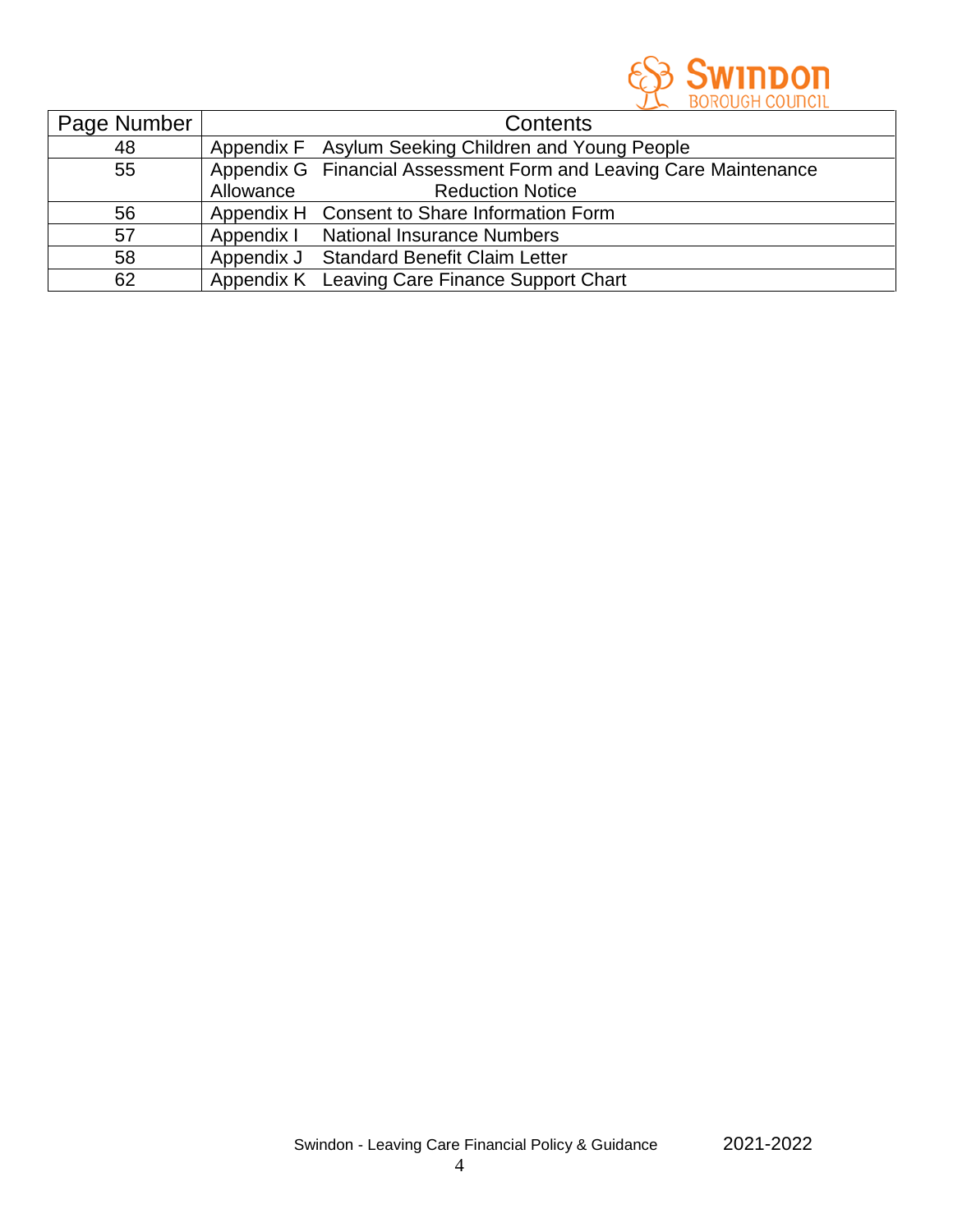

#### **Background and Context:**

Swindon Council has a number of responsibilities to care leavers which include the provision of maintenance and accommodation for 16 and 17 year olds and financial support to enable young people to make a successful transition to adulthood; these responsibilities depend on age and circumstances. In addition, there is a requirement to support young people to develop financial capability and money management skills and gradually help them to take more responsibility for their personal finances.

This policy outlines the arrangements that Swindon Council has in place to meet these duties and responsibilities and how it supports young people to make a positive financial transition from care to independence.

#### **Notes and Implementation Issues**

- 1. All allowances should be based on an assessment of need and be set out in the young person's Pathway Plan. The Plan must also highlight any attached conditions, how payments will be made, the frequency of payments, when they will be reviewed and when they will cease. Allowances are conditional on reasonable engagement in the Pathway Plan.
- 2. By the age of 16 all young people (with some exceptions for UASC) should have a National Insurance Number and relevant identity documents, including photographic evidence to ensure they can register for housing, set up a bank account and prepare for a welfare benefit claim.
- 3. All young people should, where possible, have a savings/bank account by the age of 14 at the latest, and where appropriate all allowances should be paid to young people through their account.
- 4. The allowances contained in section one of the Leaving Care Finance Policy apply to young people aged 16 & 17 who are looked after and/or deemed Eligible and/or Relevant and who are living in semi-independent placements and independent accommodation which is not registered under the Care Standards Act 2000 and therefore not inspected by Ofsted. The allowances contained in section two and three apply to all Former Relevant Children and the allowances in section four apply to all Eligible, Relevant and Former Relevant Children.
- 5. Subject to, and depending on an assessment of need, Qualifying Children may be entitled to the same level of support as Eligible, Relevant and Former Relevant Children, this will be dependent on their individual circumstances.
- 6. Young people (aged 16 & 17) living in fostering or residential placements will be covered by the allowances set out in the financial policy applying to foster care and residential care.
- 7. It is a requirement that allowances are reviewed annually and are aligned with current welfare benefit rates.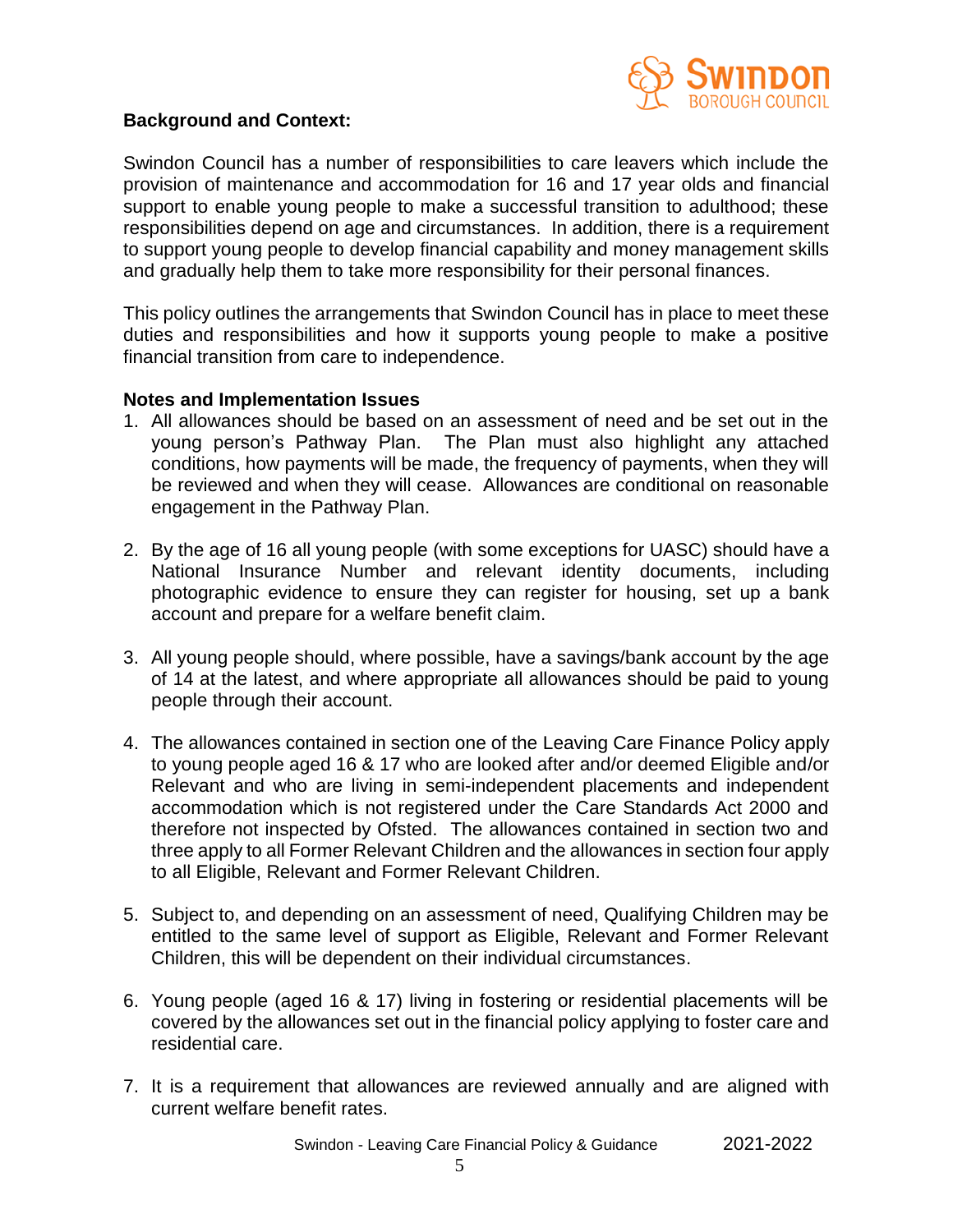

- 8. Certain groups of children looked after and care leavers aged 16 & 17 are eligible to claim welfare benefits (lone parents and sick and disabled young people). Where young people are eligible to claim, support should be provided to maximise their benefit income (Universal Credit). Where young people aged 16 & 17 are in receipt of welfare benefits, a number of the leaving care allowances cease.
- 9. Looked after children and care leavers who are also unaccompanied asylumseeking children are entitled to the same allowances as any other looked after child or care leaver. However, allowances to this group of young people may be affected and limited because of their immigration status.
- 10.The allowances set out in the following sections apply to all young people who are deemed Eligible, Relevant and Former Relevant and are dependent on an assessment of need and their legal and immigration status. All allowances can also be applied to Qualifying Children, subject to a full assessment of their circumstances and needs.
- 11.Wherever possible, VAT should be reclaimed on all purchases (that are VAT rated). A VAT receipt is required for all purchases made with a purchase card. When purchasing with all other payment methods a receipt with a VAT number is required for items up to £250.00 and a full VAT receipt is required for items over £250.00.
- 12.The headings used below are taken from the Children (Leaving Care) Act 2000 Guidance and the Planning Transition to Adulthood for Care Leavers (England) Regulations and Guidance 2010 (revised 2015).
- 13.Document Structure:
- Section 1 Children Looked After Eligible and Relevant (and Qualifying) Children aged 16 &17.
- Section 2 (A & B) Former Relevant (and Qualifying) Children aged 18 to 21/25.
- Section 3 Eligible, Relevant and Former Relevant (and Qualifying) Children aged 16 to 21/25.
- Section 4 Appendices Categories of Care Leavers, Asylum Seeking Children & Young People, National Insurance Numbers and Leaving Care Finance Chart.

### **Assessing the Provision of Allowances for 16 & 17 Year Olds**

- **Eligible and Relevant Children aged 16 & 17**
- **Children Looked After aged 16 & 17 who have not been looked after for the pre-requisite 13 weeks which is required for a child to be deemed an Eligible or Relevant Children.**

Young people leaving care aged 16 & 17 (except for Qualifying Children – identified in section 24 of the Children Act 1989) are entitled to a weekly Leaving Care Maintenance Allowance, which is paid at three different rates depending on the type of semiindependent placement and whether utility and/or food is provided within the placement.

Swindon - Leaving Care Financial Policy & Guidance 2021-2022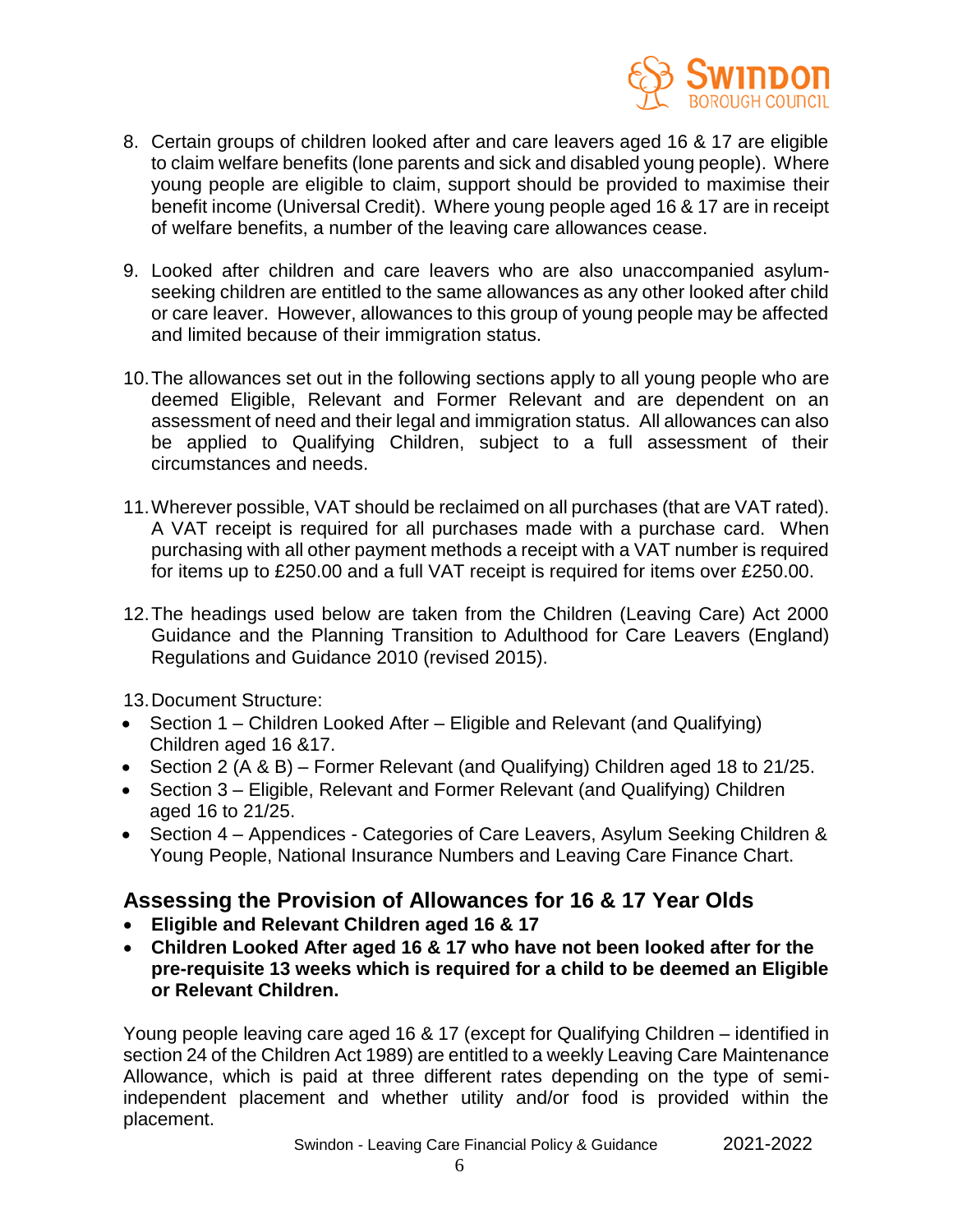

**All other allowances are based on an assessment of need and will vary between young people**. For example, travel allowances associated with family contact will vary, depending on the location of family/parents and the cost of travel to the specific location.

Birthday, Christmas/festival and other allowances should not be provided to children placed/living at home and with parents. (See Appendix D).

The payments for young people noted in the policy may be available to all 16 or 17 year olds subject to an assessment of need. Where young people are eligible to claim a means tested benefit (Universal Credit) certain allowances should cease. The Care/Pathway Plan **must** be used to evidence which allowances will/will not be provided (and any reductions for a young person who is working), the level of the allowances and the reasoning behind granting/not granting the allowance.

### **Assessing the Provision of Allowances for 18 to 21/25 Year Olds**

 **Former Relevant Children Section 23C aged 18 to 21, or until the education or training course being undertaken on their 21st birthday is completed.**

The majority of young people leaving care aged 18 should be financing themselves through the following:

- a) Employment;
- b) Education allowances;
- c) Welfare benefits (Universal Credit).

Following an assessment of need and depending on a young person being engaged in education or training some of the allowances set out in the policy may be provided. The Pathway Plan **must** be used to evidence which allowances will/will not be provided, the level and the reasoning behind granting/not granting the allowance: -

#### **Former Relevant Children – Section 23CA and Section 23CZB - Care Leavers aged 21 to 25 (Section 23CA and Section 23CZB)**

- 1. Young people returning to the responsible authority (Swindon Children's Services) to resume education or training and requesting financial support will have an assessment of need undertaken by a member of the leaving care team;
- 2. Young people returning to the responsible authority to request a more general leaving care service will be provided with practical support to assist them to address specific needs or requirements, access universal services and become self-sustaining, rather than being provided with financial support.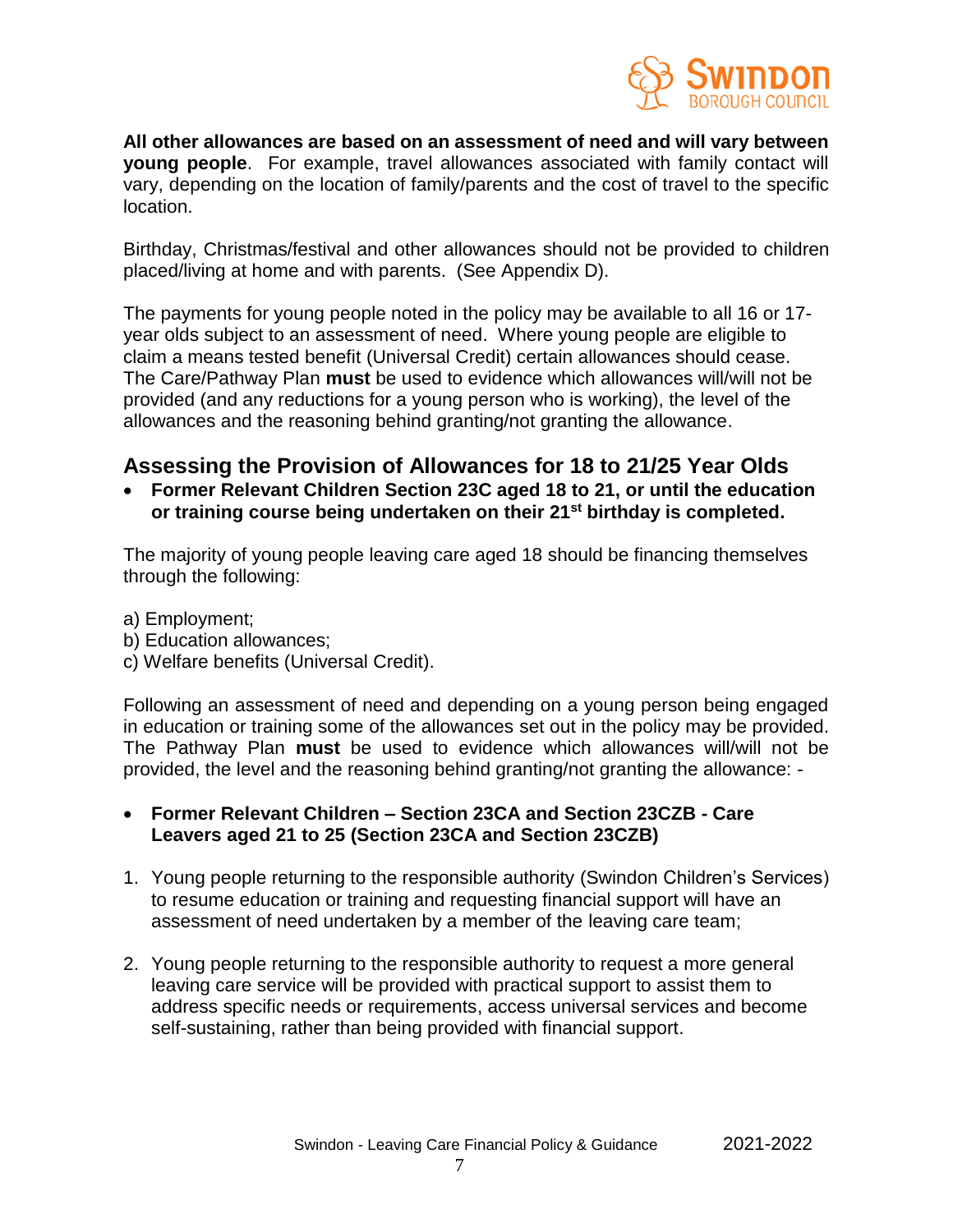

### **Assessing the Provision of Allowances covering Eligible, Relevant and Former Relevant Children Section 23C, 23CA, 23CZB - Aged 16 to 21/25**

#### **Setting Up Home Grant - Section 23C, 23CA & 23CZB**

Young people can access the Setting Up Home Grant between the ages of 16 and 21/25 when they move to semi-independent or independent accommodation. Where a young person moves to semi-independent accommodation it is recommended that a proportion of the allowance is used and when they move to independent accommodation the remainder can be used. The Pathway Plan **must** be used to set out what items a young person needs in the semi-independent or independent accommodation that they are moving to, based on the items already contained in the accommodation and the items the young person may already have.

The Setting Up Home Grant is divided into several components.

- Setting Up Home Grant;
	- $\circ$  TV licence provided once;
	- o Household Items provided over a period of time;
	- o Contents insurance provided once;
	- o Cooker fitting, by an approved installer provided once;
	- o Removal costs provided once;
	- o Health and Safety Pack provided once;
	- o Setting Up Home Starter Pack provided once.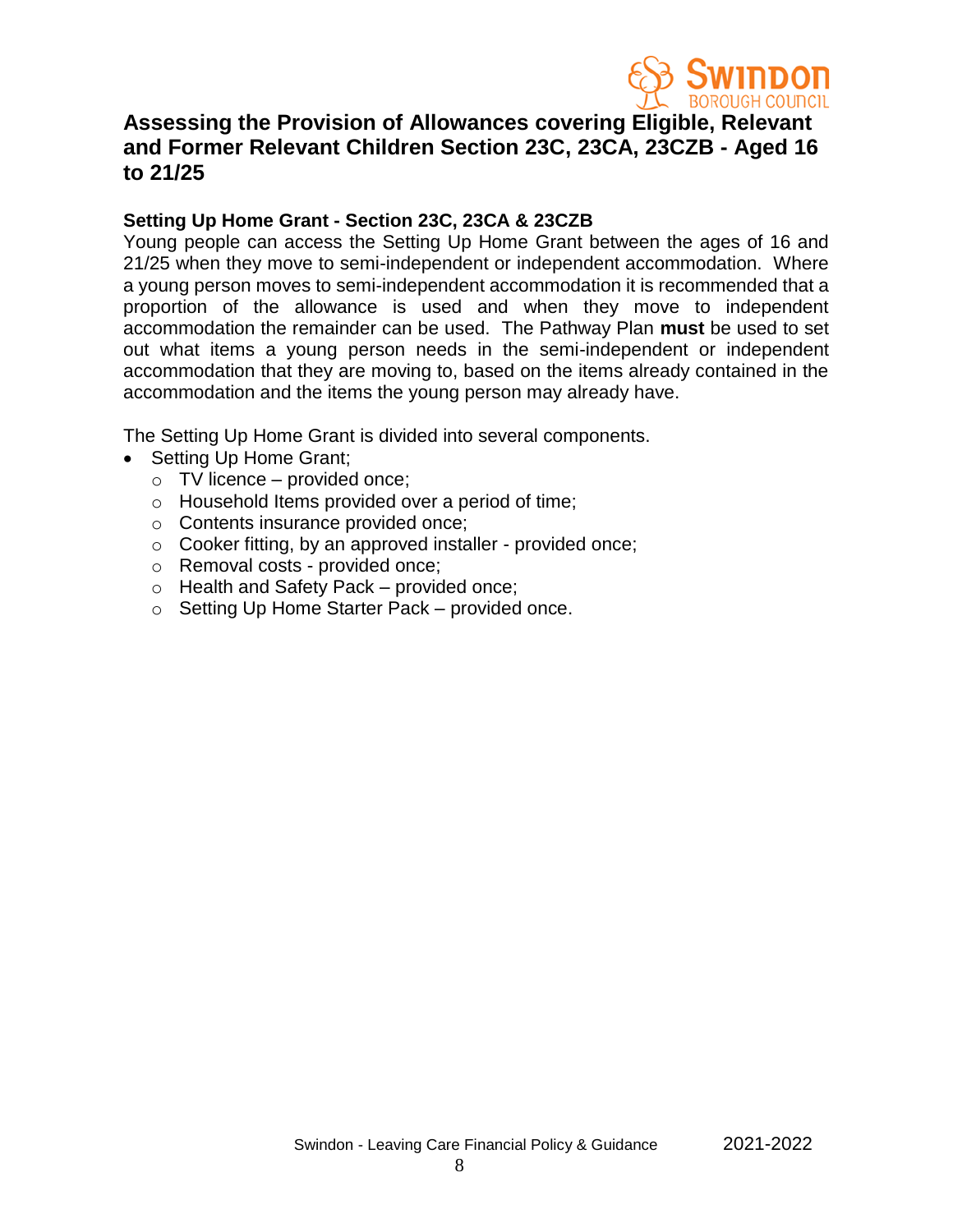

## **Section 1**

This section applies to Children Looked After and those deemed Eligible and Relevant (Aged 16 and 17) who are living in semi-independent and independent placements. i.e.

- Section 31 'Care Orders'– Eligible children (and those who have not been looked after for 13 weeks)
- Section 20 'Accommodated' Eligible children (and those who have not been looked after for 13 weeks)
- Young people previously looked after Relevant children Section 23A

| <b>Conditions and Comments</b>                                                                                                                                                                                                                                                                                                                                                                                                                                                                                                             |  |
|--------------------------------------------------------------------------------------------------------------------------------------------------------------------------------------------------------------------------------------------------------------------------------------------------------------------------------------------------------------------------------------------------------------------------------------------------------------------------------------------------------------------------------------------|--|
|                                                                                                                                                                                                                                                                                                                                                                                                                                                                                                                                            |  |
| Placement and accommodation costs to be met in full for young people up to the age<br>of 18. Where young people are moving into private sector accommodation the<br>rent level must be within the Local Housing Allowance for that area. Any<br>requirement to provide a deposit and rent in advance must be clarified prior to the<br>tenancy agreement being authorised by the service delivery manager.                                                                                                                                 |  |
| Housing Benefit / Universal Credit Housing Element for private sector tenants who<br>rent from a private landlord is calculated using the Local Housing Allowance (LHA)<br>rates. The Valuation Officer sets the level of the LHA for the different types of<br>property in each LHA designated area; these are known as Broad Rental Market<br>Areas. This is determined by post-code, not council boundaries, as some councils<br>might have 2 or 3 BRMA's. The same process and figures are used for Universal<br>Credit housing costs. |  |
| Under LHA, payments will generally be made directly to the tenant unless they are<br>particularly 'vulnerable'. Care leaver status would, in principle, qualify as a young<br>person to have his or her LHA paid directly to the landlord. The intention of paying<br>LHA directly to tenants is to encourage responsibility for paying the rent themselves.                                                                                                                                                                               |  |
| The maximum weekly LHA rates in Swindon from 1 <sup>st</sup> April 2021 are:                                                                                                                                                                                                                                                                                                                                                                                                                                                               |  |
| <b>Swindon LHA Rates:</b><br>shared accommodation £78.59<br>$\bullet$<br>one-bedroom accommodation £126.58<br>Please note:                                                                                                                                                                                                                                                                                                                                                                                                                 |  |
|                                                                                                                                                                                                                                                                                                                                                                                                                                                                                                                                            |  |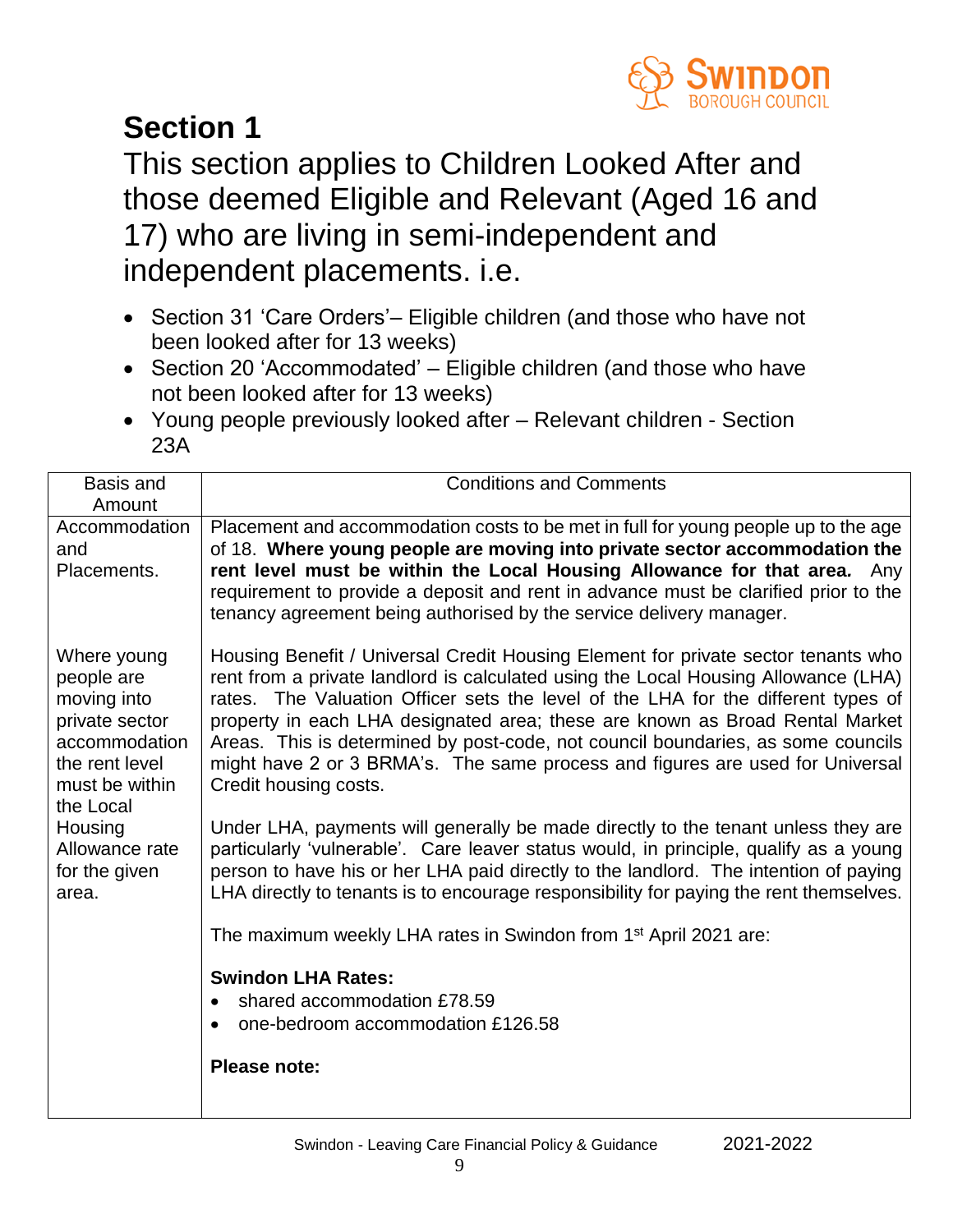

| Accommodation<br>and<br>Placements. | The postcode of the actual property address should be used to check which 'Broad<br>Rental Market Area' rate covers that area and address. For example, some parts<br>of one local authority area may come within neighbouring BRMA's.<br>Current rates for all LHA areas can be checked via the Valuation Office Agency                                                                                                                                                                                                                                                                                                                                                                                                                                                                          |
|-------------------------------------|---------------------------------------------------------------------------------------------------------------------------------------------------------------------------------------------------------------------------------------------------------------------------------------------------------------------------------------------------------------------------------------------------------------------------------------------------------------------------------------------------------------------------------------------------------------------------------------------------------------------------------------------------------------------------------------------------------------------------------------------------------------------------------------------------|
| Continued                           | website:<br>https://www.gov.uk/government/publications/local-housing-allowance-lha-rates-                                                                                                                                                                                                                                                                                                                                                                                                                                                                                                                                                                                                                                                                                                         |
|                                     | applicable-from-april-2021-to-march-2022<br>or via                                                                                                                                                                                                                                                                                                                                                                                                                                                                                                                                                                                                                                                                                                                                                |
|                                     | http://lha-direct.voa.gov.uk/search.aspx                                                                                                                                                                                                                                                                                                                                                                                                                                                                                                                                                                                                                                                                                                                                                          |
|                                     | There is also an absolute cap on Local Housing Allowance for each property size<br>within the private sector.                                                                                                                                                                                                                                                                                                                                                                                                                                                                                                                                                                                                                                                                                     |
|                                     | For general information about care leavers and the Local Housing Allowance visit:<br>https://lha-direct.therentservice.gov.uk/Secure/pdfs/TRSHB(LHA)2CL.pdf                                                                                                                                                                                                                                                                                                                                                                                                                                                                                                                                                                                                                                       |
|                                     | Young people leaving care living in the private rented accommodation are exempt<br>from the Shared Accommodation Rate (SAR) up to their 25 <sup>th</sup> birthday (from 1 <sup>st</sup> June<br>2021); therefore, they are eligible to rent private sector accommodation up to the 1-<br>bedroom Local Housing Allowance rate. From their 25 <sup>th</sup> birthday, care leavers will<br>only be eligible for housing benefit (or UC housing element costs) up to the shared<br>room rate but may be eligible for discretionary housing payments (DHP's) in some<br>Some care-leavers (those who have lived in certain hostel<br>circumstance.<br>accommodation) may be entitled to a one-bedroom rate or higher e.g. if severely<br>disabled or if they have a child or a partner up to age 35. |
|                                     | In the majority of social housing (council and housing association) the full rent will be<br>covered by the Housing Element of Universal Credit.                                                                                                                                                                                                                                                                                                                                                                                                                                                                                                                                                                                                                                                  |
|                                     | When young people move into privately rented accommodation their social worker or<br>personal adviser should take pictures on their phone or portable device that show the<br>condition of the property and any items that are included in the rent/inventory. The<br>pictures should be sent to the young person and landlord and stored in their case<br>records. This will assist with negotiating with the landlord if there are problems<br>regarding the condition of the property and the return of the deposit when the young<br>person leaves the property.                                                                                                                                                                                                                              |
| Deposit and<br>Rent in<br>Advance.  | Where a young person has access to housing authority or housing association<br>independent accommodation a deposit and rent in advance should not be provided.                                                                                                                                                                                                                                                                                                                                                                                                                                                                                                                                                                                                                                    |
|                                     | In exceptional circumstances and depending on an assessment of need a deposit<br>and rent in advance may be considered if a young person would be at risk in housing<br>authority or housing association independent accommodation or where it can be<br>demonstrated that a private sector option is preferable and appropriate.                                                                                                                                                                                                                                                                                                                                                                                                                                                                 |
|                                     | Where young people are moving into private accommodation a deposit and rent in<br>advance will be provided if the rent level falls within the given Local Housing<br>Allowance rate for that area.                                                                                                                                                                                                                                                                                                                                                                                                                                                                                                                                                                                                |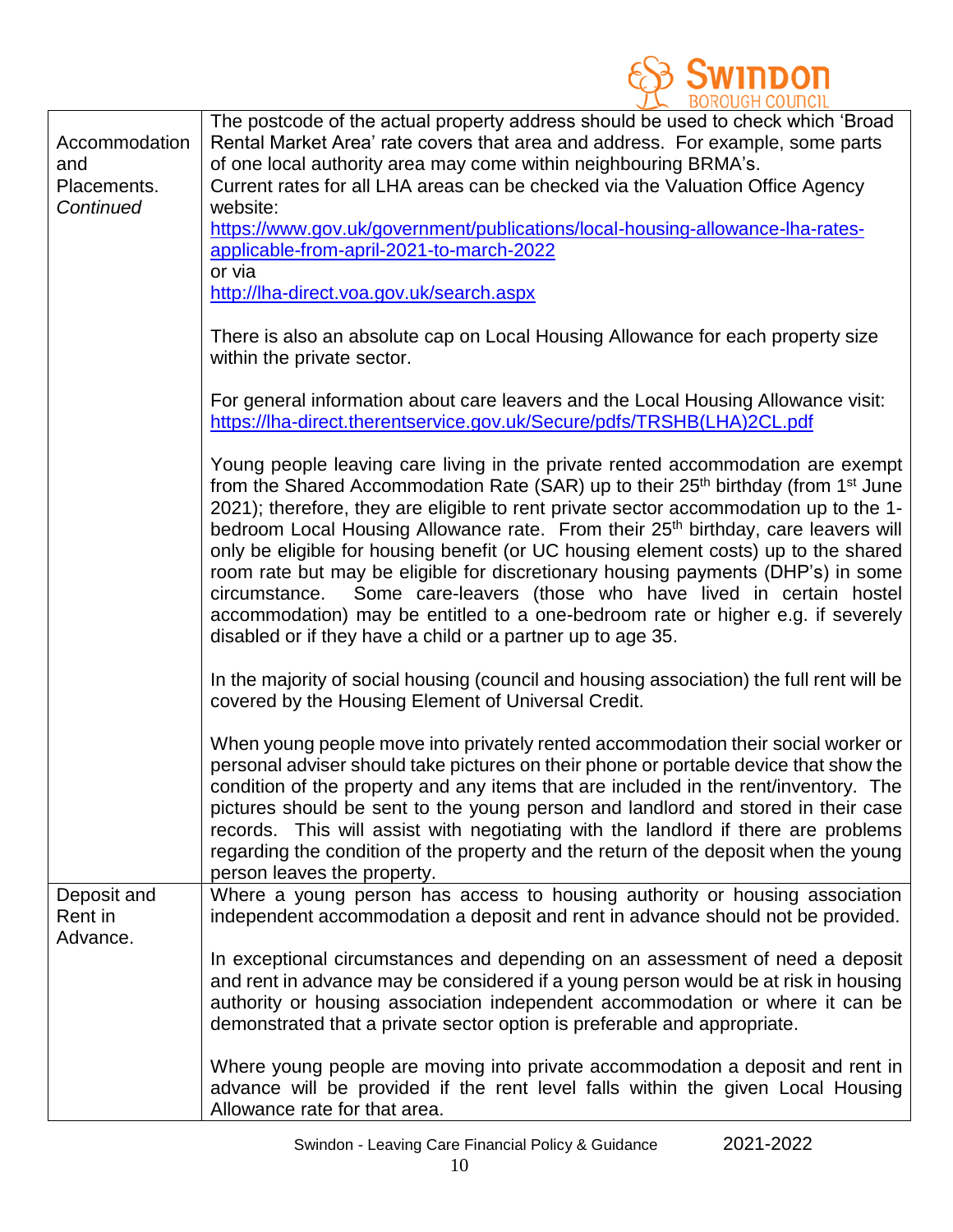|                                                                                       | Swindon                                                                                                                                                                                                                                                                                                                                                                                                                                                                                                                                                                                                                                                                                                                                                                        |
|---------------------------------------------------------------------------------------|--------------------------------------------------------------------------------------------------------------------------------------------------------------------------------------------------------------------------------------------------------------------------------------------------------------------------------------------------------------------------------------------------------------------------------------------------------------------------------------------------------------------------------------------------------------------------------------------------------------------------------------------------------------------------------------------------------------------------------------------------------------------------------|
| Deposit and                                                                           | Personal Advisers should check if a 'Rent Deposit Scheme' or 'Bond Scheme' exists<br>in the area the young person is aiming to live and/or what 'Rent Deposit Protect<br>Scheme' the letting agent/landlord uses.                                                                                                                                                                                                                                                                                                                                                                                                                                                                                                                                                              |
| Rent in<br>Advance.<br>Continued                                                      | In circumstances where Swindon Children's Services is providing the deposit, or is<br>providing a bond guarantee, the deposit/bond guarantee should be in the name of<br>Many local authority housing departments operate Deposit<br>Swindon Council.<br>Guarantee Schemes that offers landlords a legally binding deposit bond in place of<br>a cash deposit.                                                                                                                                                                                                                                                                                                                                                                                                                 |
|                                                                                       | From April 2007, landlords and agents have, by law, had to sign up to one of three<br>Government-backed schemes when they take a deposit. These schemes aim to<br>ensure that letting agents, landlords and tenants have access to independent deposit<br>protection.                                                                                                                                                                                                                                                                                                                                                                                                                                                                                                          |
|                                                                                       | The Tenant Fees Act 2019 came into force on the 1st June 2019 and as result<br>tenancy deposits are capped, and most fees charged in connection with a tenancy<br>are banned.<br>https://www.gov.uk/government/publications/tenant-fees-act-2019-guidance                                                                                                                                                                                                                                                                                                                                                                                                                                                                                                                      |
|                                                                                       | Private sector landlords are required to provide a copy of the 'How to Rent' Leaflet<br>to all tenants.<br>https://www.gov.uk/government/publications/how-to-rent                                                                                                                                                                                                                                                                                                                                                                                                                                                                                                                                                                                                              |
| <b>Leaving Care</b><br>Maintenance<br>Allowance<br>(LCMA)<br>£59.20 per<br>week LCMA. | This is provided to young people who are studying, undertaking unpaid training,<br>looking for employment, or taking part in voluntary work. Young people who are<br>undertaking paid training will get the equivalent or a higher allowance from their<br>In situations where, young people are not involved in any<br>training provider.<br>education, training, employment or voluntary activity and where possible, the<br>allowance could be paid at, or in association with meeting their leaving care personal<br>adviser or an accommodation worker. Where a young person is not engaging with<br>the leaving care service the method of payment will be reviewed and established<br>following a meeting involving the leaving care personal adviser and young person. |
| <b>Leaving Care</b><br>Personal<br>Allowance<br>Supported<br>Accommodation            | In addition, paying the Leaving Care Maintenance Allowance directly to the young<br>person may be beneficial in situations where they are reluctant to engage, are at risk<br>and/or where meeting them directly on a regular basis would be beneficial.                                                                                                                                                                                                                                                                                                                                                                                                                                                                                                                       |
| Adjustments                                                                           | Young people who are undertaking low paid employment will continue to receive the<br>Leaving Care Maintenance Allowance until they earn a given threshold.                                                                                                                                                                                                                                                                                                                                                                                                                                                                                                                                                                                                                     |
|                                                                                       | This allowance is provided up to the age of 18 (- 6 weeks after, whist Universal Credit<br>is claimed) and can be paid via BACS, a card payment or in vouchers, depending on<br>an assessment of need and the requirements and circumstances of individual young<br>people.                                                                                                                                                                                                                                                                                                                                                                                                                                                                                                    |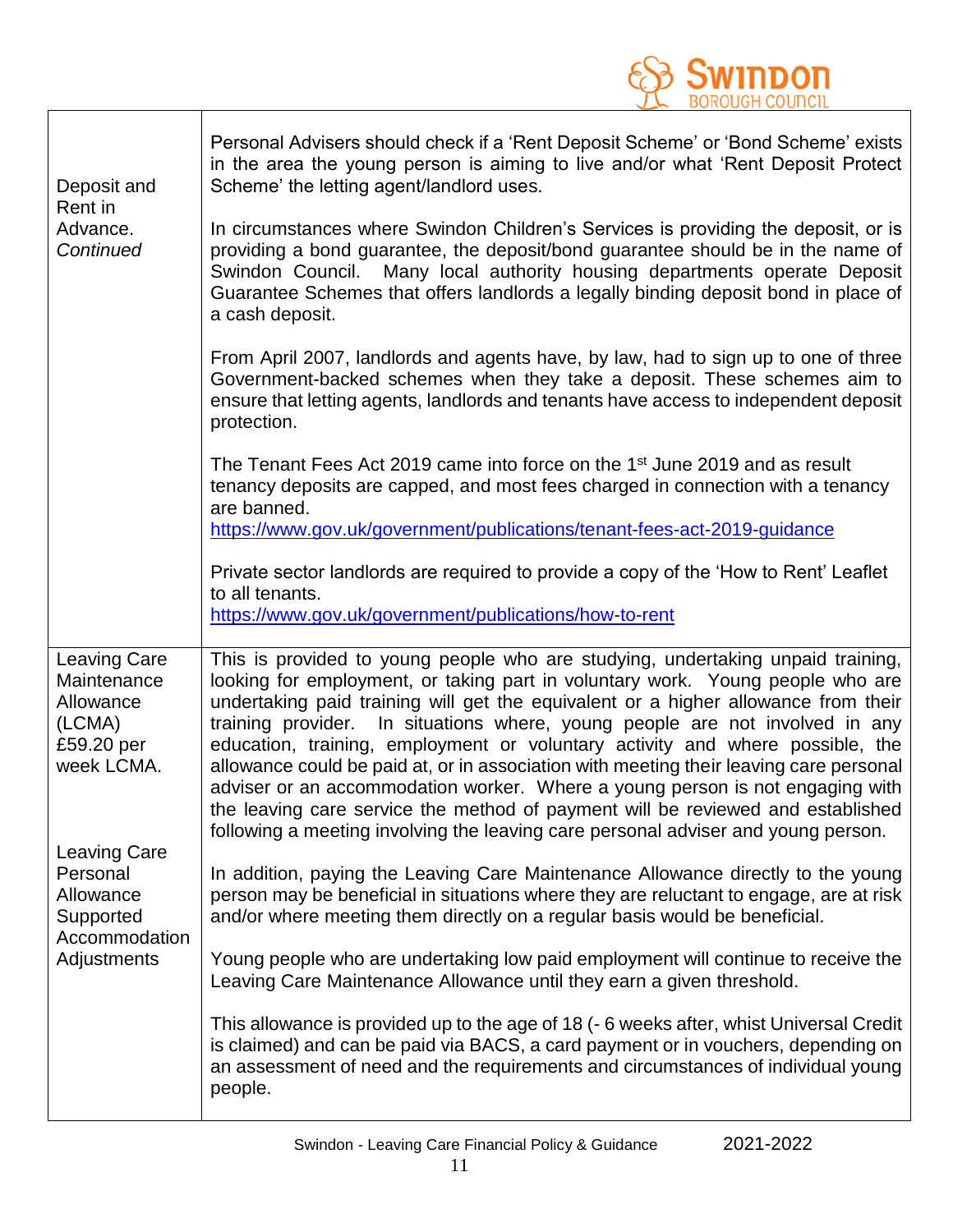|                                                                                                                                                                                                                                                                                                                                                                                                                                                                                                                                                                                                                                |                                                                                                                                                                                                                                                                                                                                                                                                                                                                  | BOROUGH COUNCIL                  |
|--------------------------------------------------------------------------------------------------------------------------------------------------------------------------------------------------------------------------------------------------------------------------------------------------------------------------------------------------------------------------------------------------------------------------------------------------------------------------------------------------------------------------------------------------------------------------------------------------------------------------------|------------------------------------------------------------------------------------------------------------------------------------------------------------------------------------------------------------------------------------------------------------------------------------------------------------------------------------------------------------------------------------------------------------------------------------------------------------------|----------------------------------|
| Sick and disabled young people and lone parents (aged 16 & 17) are able to claim<br>means tested benefits/universal credit and therefore do not receive the majority of<br><b>Leaving Care</b><br>the leaving care allowances as their welfare benefits are provided to cover these<br>Maintenance<br>areas. The Leaving Care Maintenance Allowance, Clothing Allowance and Leisure<br>Allowance<br>Continued<br>Allowance cease for these groups.<br>Where young people are living in semi-independent placements the following LCMA<br>weekly rates will apply depending on the type and level of support/services provided. |                                                                                                                                                                                                                                                                                                                                                                                                                                                                  |                                  |
|                                                                                                                                                                                                                                                                                                                                                                                                                                                                                                                                                                                                                                | Coverage and Accommodation Type                                                                                                                                                                                                                                                                                                                                                                                                                                  | <b>Basic Maintenance Element</b> |
|                                                                                                                                                                                                                                                                                                                                                                                                                                                                                                                                                                                                                                | Young person is responsible for all utility and                                                                                                                                                                                                                                                                                                                                                                                                                  | £59.20                           |
|                                                                                                                                                                                                                                                                                                                                                                                                                                                                                                                                                                                                                                | food costs.                                                                                                                                                                                                                                                                                                                                                                                                                                                      |                                  |
|                                                                                                                                                                                                                                                                                                                                                                                                                                                                                                                                                                                                                                | Young person is provided with utilities but is<br>responsible for food costs<br>$\sim$<br>semi-<br>independent accommodation.                                                                                                                                                                                                                                                                                                                                    | £49.20                           |
|                                                                                                                                                                                                                                                                                                                                                                                                                                                                                                                                                                                                                                | Young person is provided with utilities and<br>food.                                                                                                                                                                                                                                                                                                                                                                                                             | £39.20                           |
|                                                                                                                                                                                                                                                                                                                                                                                                                                                                                                                                                                                                                                | person placed<br>Emergency<br>Young<br>in<br>Accommodation - no cooking facilities -<br>Breakfast only.                                                                                                                                                                                                                                                                                                                                                          | £59.20                           |
|                                                                                                                                                                                                                                                                                                                                                                                                                                                                                                                                                                                                                                | placed<br>Young person<br>in Emergency<br>Accommodation with half board - Bed,<br>Breakfast and Evening Meal.                                                                                                                                                                                                                                                                                                                                                    | £39.20                           |
|                                                                                                                                                                                                                                                                                                                                                                                                                                                                                                                                                                                                                                | The utilities/food deduction is made based on assisting young people to plan and<br>budget for utilities/food for when they become responsible for budgeting for these<br>items themselves at the age of 18.<br>The utilities/food deduction is usually made prior to the allowance being paid to the<br>young person but can be paid to the young person, with a view to them paying it to<br>the semi-independent provider (subject to an assessment of need). |                                  |
| Clothing<br>Allowance                                                                                                                                                                                                                                                                                                                                                                                                                                                                                                                                                                                                          | £5.00 per week clothing allowance or two payments of £130.00 each at the beginning<br>of the Summer and Autumn.<br>The arrangements for providing and spending the clothing allowance should be set<br>out in the young person's pathway plan. This could be paid to the young person,<br>weekly, monthly, quarterly or half yearly and/or can be provided via a<br>supervised/supportive shop.                                                                  |                                  |
| £5.00 per week<br>Or<br>£260.00 per<br>year, $(2 X)$<br>£130.00)                                                                                                                                                                                                                                                                                                                                                                                                                                                                                                                                                               |                                                                                                                                                                                                                                                                                                                                                                                                                                                                  |                                  |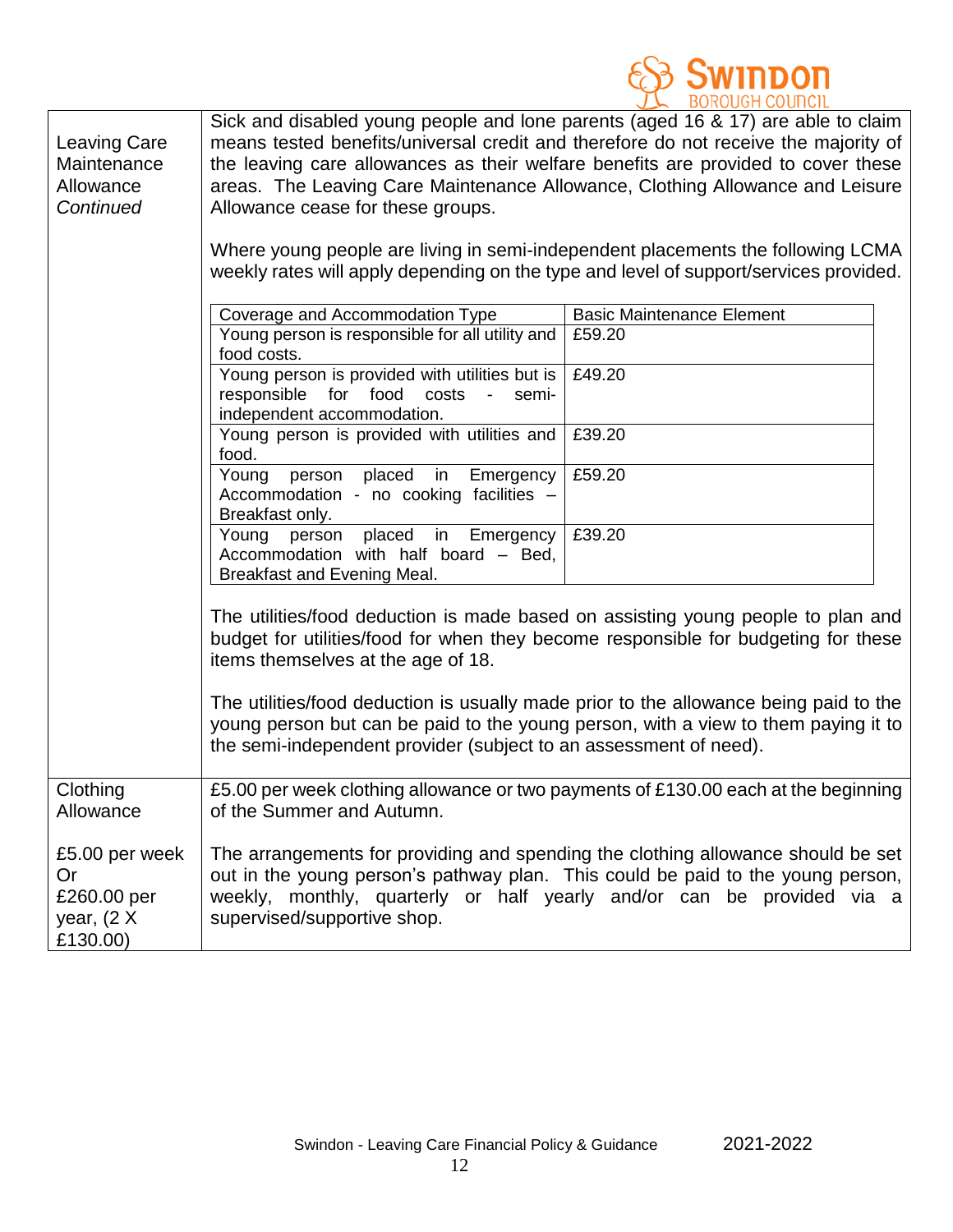|                                                                                                 | <b>BOROUGH COULICIL</b>                                                                                                                                                                                                                                                                                                                                                                                                                                                                                                                                                             |
|-------------------------------------------------------------------------------------------------|-------------------------------------------------------------------------------------------------------------------------------------------------------------------------------------------------------------------------------------------------------------------------------------------------------------------------------------------------------------------------------------------------------------------------------------------------------------------------------------------------------------------------------------------------------------------------------------|
| <b>Initial Clothing</b><br>Allowance                                                            | In circumstances where young people become looked after and are placed in semi-<br>independent or independent accommodation, they will be provided with an initial<br>Clothing Allowance subject to an assessment of need.                                                                                                                                                                                                                                                                                                                                                          |
| Up-to £150.00<br>Depending on<br>an Assessment<br>of Need                                       | The Initial Clothing Allowance is paid in situations where young people become<br>looked after with insufficient clothing for everyday needs. When a young person is<br>first looked after the social worker/personal adviser should make a list of the clothing<br>that the young person has and another list setting out what clothing is required and<br>the cost. The list and costing should be submitted to the Leaving Care Team<br>Manager for approval.                                                                                                                    |
| Lone Parents<br><b>Entitled to</b><br><b>Welfare Benefits</b>                                   | Transfer to welfare benefits from the Birth of the Baby. Allowances continue for up<br>to 6 weeks whilst a claim is submitted and awaiting an initial payment.                                                                                                                                                                                                                                                                                                                                                                                                                      |
|                                                                                                 | Due to having an entitlement to welfare benefits and when the lone parent is in receipt<br>of benefits (Child Benefit and Universal Credit) the Leaving Care Maintenance<br>Allowance, and Clothing Allowance will cease. All other allowances remain.                                                                                                                                                                                                                                                                                                                              |
|                                                                                                 | It should be noted that a claim for a means tested benefit will entitle the young person<br>to submit a claim for 'Sure Start' Maternity Grant', this is paid for the first/oldest child<br>and provides £500.00 for essential items associated with having a new child.                                                                                                                                                                                                                                                                                                            |
| <b>Sick or Disabled</b><br><b>Young People</b><br><b>Entitled to</b><br><b>Welfare Benefits</b> | Transfer to welfare benefits at age 16 or when entitlement to Employment and<br>Support Allowance/Universal Credit commences. Allowances continue for up to 6<br>weeks whilst a claim is submitted and awaiting an initial payment.                                                                                                                                                                                                                                                                                                                                                 |
|                                                                                                 | Due to having an entitlement to welfare benefits and when the young person is in<br>receipt of benefits the Leaving Care Maintenance Allowance and Clothing Allowance<br>will cease. All other allowances remain.                                                                                                                                                                                                                                                                                                                                                                   |
| <b>Young People</b><br>Detained in YOI,<br>STC, SCH or in<br>Hospital                           | Young people who are remanded, sentenced and/or detained (16 & 17 Year Olds)<br>will be provided with up to £10.00 per week pocket money allowance and up to £5.00<br>per week clothing allowance subject to an assessment of need (only where there is<br>no renumeration/clothing provision at the individual institution, where there is a<br>remuneration scheme that pays less than £10.00 pocket money and less than £5.00<br>clothing, the amounts can be topped up to £10.00 & £5.00 per week).                                                                             |
|                                                                                                 | Different types of Secure Estate (YOI) provision have pocket money and clothing<br>allowance remuneration schemes linked to engagement in education, training or<br>positive activities. The provision of a Leaving Care Maintenance Allowances should<br>not create a disincentive for a young person to engage in such activities. At the point<br>of remand or sentence (custody) the placement planning meeting/planning<br>meeting/review should set out what allowances will be provided by the institution and<br>if these will be topped up by Swindon to the levels above. |

**Swindon**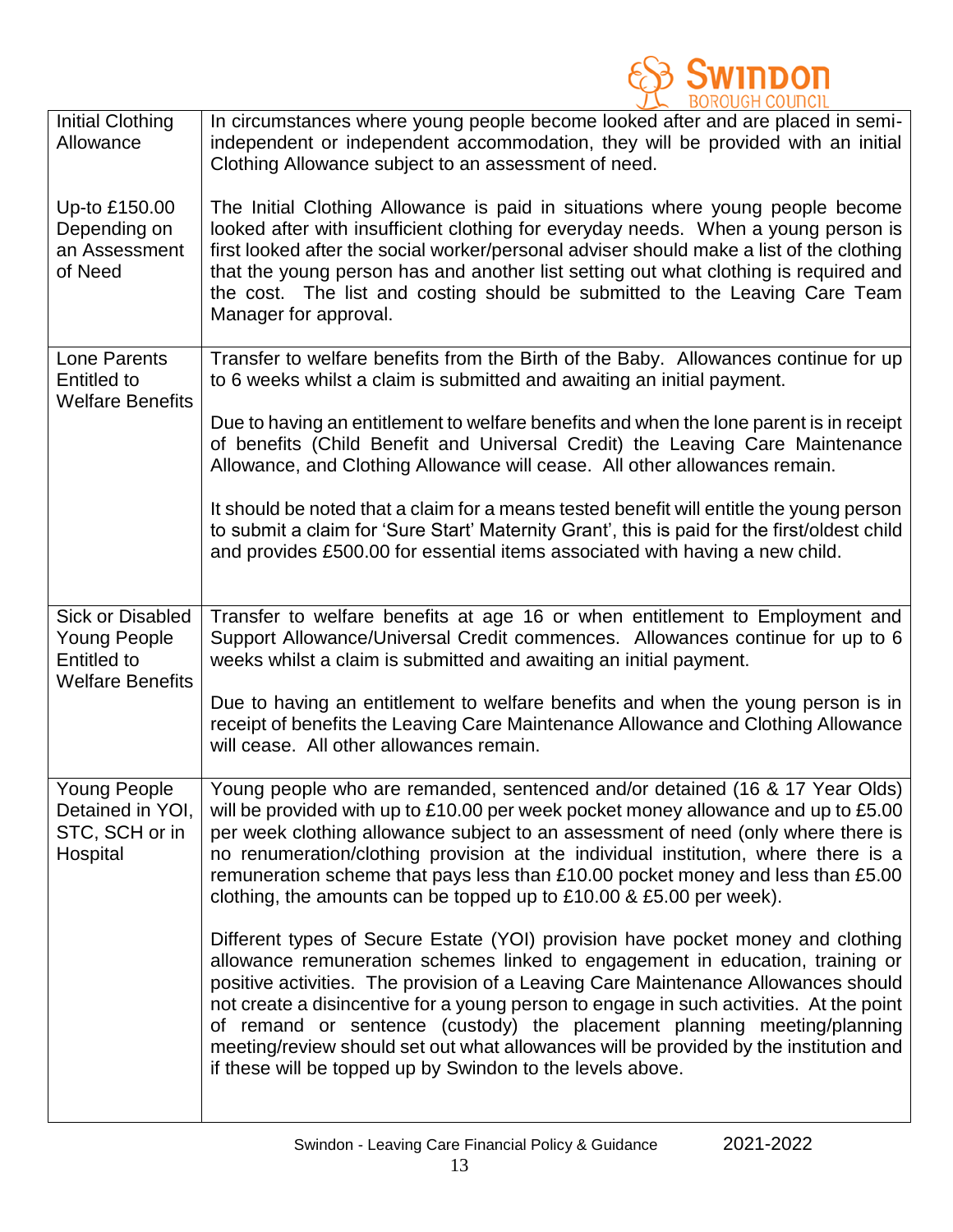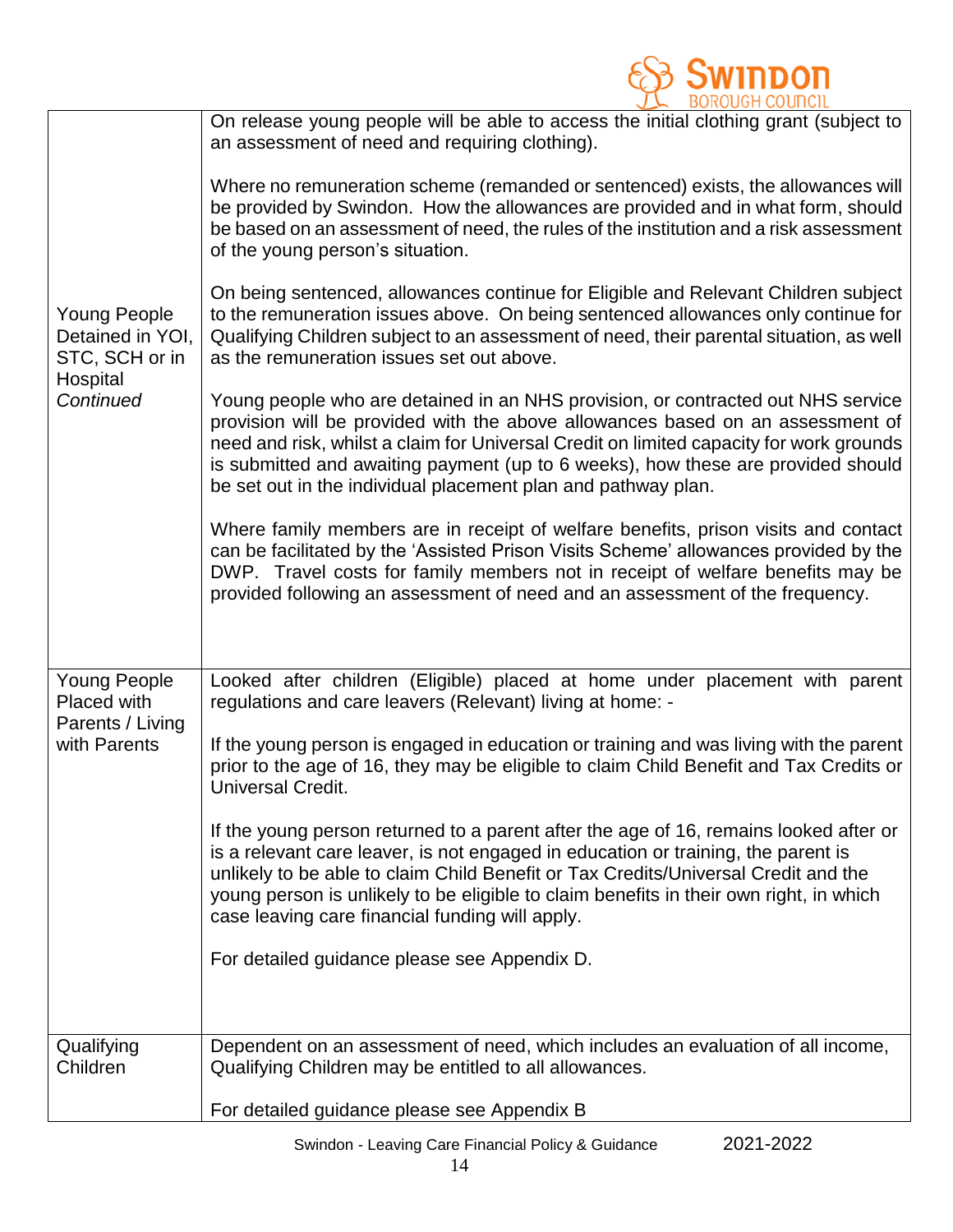

|  | _ _ _ _ _ _ |
|--|-------------|
|  |             |
|  |             |
|  |             |
|  |             |
|  |             |
|  |             |
|  |             |
|  |             |
|  |             |
|  |             |
|  |             |
|  |             |
|  |             |
|  |             |
|  |             |
|  |             |
|  |             |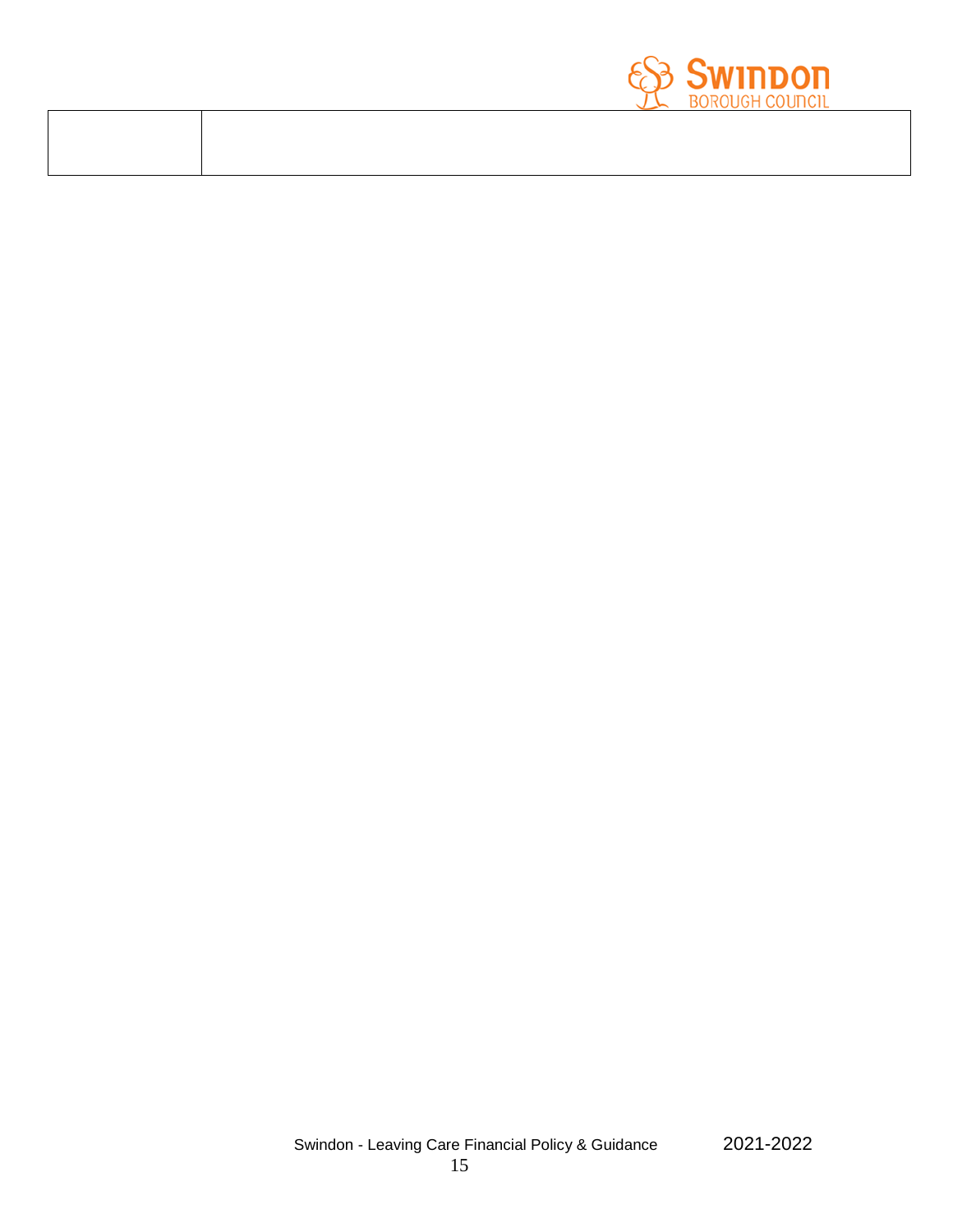| Leaving Care                                          | Earnings and Income Reductions:                                                                                                                                                                                                                             |                    |
|-------------------------------------------------------|-------------------------------------------------------------------------------------------------------------------------------------------------------------------------------------------------------------------------------------------------------------|--------------------|
| Maintenance<br>Allowance -                            | When a young person has a net income of £125.00 net or more per week, his/her<br>$\bullet$                                                                                                                                                                  |                    |
|                                                       | maintenance allowance will be reduced by 50%.                                                                                                                                                                                                               |                    |
| <b>Reductions</b><br><b>Where Young</b><br>People are | When a young person has a net income of £145.00 net or more per week, his/her<br>$\bullet$<br>maintenance allowance and clothing and leisure allowance will cease.                                                                                          |                    |
| Earning                                               | Reductions are undertaken from the principle of assisting with the development of<br>money management and budgeting skills.                                                                                                                                 |                    |
|                                                       |                                                                                                                                                                                                                                                             |                    |
|                                                       | Leaving Care Maintenance Allowance, Wages & Earnings, Traineeship Allowances,<br>Apprenticeship Allowances and the 16 - 19 Bursary count as income.                                                                                                         |                    |
|                                                       | Young people should be issued with a Reductions Notice setting out the following:<br>1. The level of reduction (of their allowance/s);                                                                                                                      |                    |
|                                                       | 2. When the reduction will commence;<br>3. What the young person can do if their circumstances change;<br>4. What the young person can do if they do not agree with the assessed                                                                            |                    |
|                                                       | reduction.<br>The Reduction Notice should be issued in writing and signed by the young person.                                                                                                                                                              |                    |
|                                                       | Reduction equation:<br>Total income minus fares, work costs and the cost of lunches. See examples below                                                                                                                                                     |                    |
|                                                       | Example 1 - No reduction required                                                                                                                                                                                                                           |                    |
|                                                       | Leaving Care Maintenance Allowance                                                                                                                                                                                                                          | £59.20             |
|                                                       | $16 - 19$ Bursary                                                                                                                                                                                                                                           | £40.00             |
|                                                       | Wages from part time job                                                                                                                                                                                                                                    | £28.00             |
|                                                       | <b>Total Income</b>                                                                                                                                                                                                                                         | £127.20            |
|                                                       | minus costs (lunches $X$ 2)                                                                                                                                                                                                                                 | £10.00-<br>£117.20 |
|                                                       |                                                                                                                                                                                                                                                             |                    |
|                                                       | Example 2 -                                                                                                                                                                                                                                                 |                    |
|                                                       | Leaving Care Maintenance Allowance                                                                                                                                                                                                                          | £59.20             |
|                                                       | Wages from part time job                                                                                                                                                                                                                                    | £93.00             |
|                                                       | <b>Total Income</b>                                                                                                                                                                                                                                         | £152.20            |
|                                                       | Minus costs (lunches X 4)                                                                                                                                                                                                                                   | £20.00-            |
|                                                       | Leaving Care Maintenance Allowance reduced by 50%                                                                                                                                                                                                           | £132.20            |
|                                                       |                                                                                                                                                                                                                                                             |                    |
|                                                       | LCMA reduced by 50% - net income becomes = £122.60                                                                                                                                                                                                          |                    |
|                                                       | In order to monitor payments/reductions and other education, training and<br>employment related payments, social workers and personal advisers will need to<br>maintain close liaison with a young person's education, training and employment<br>provider. |                    |
|                                                       |                                                                                                                                                                                                                                                             |                    |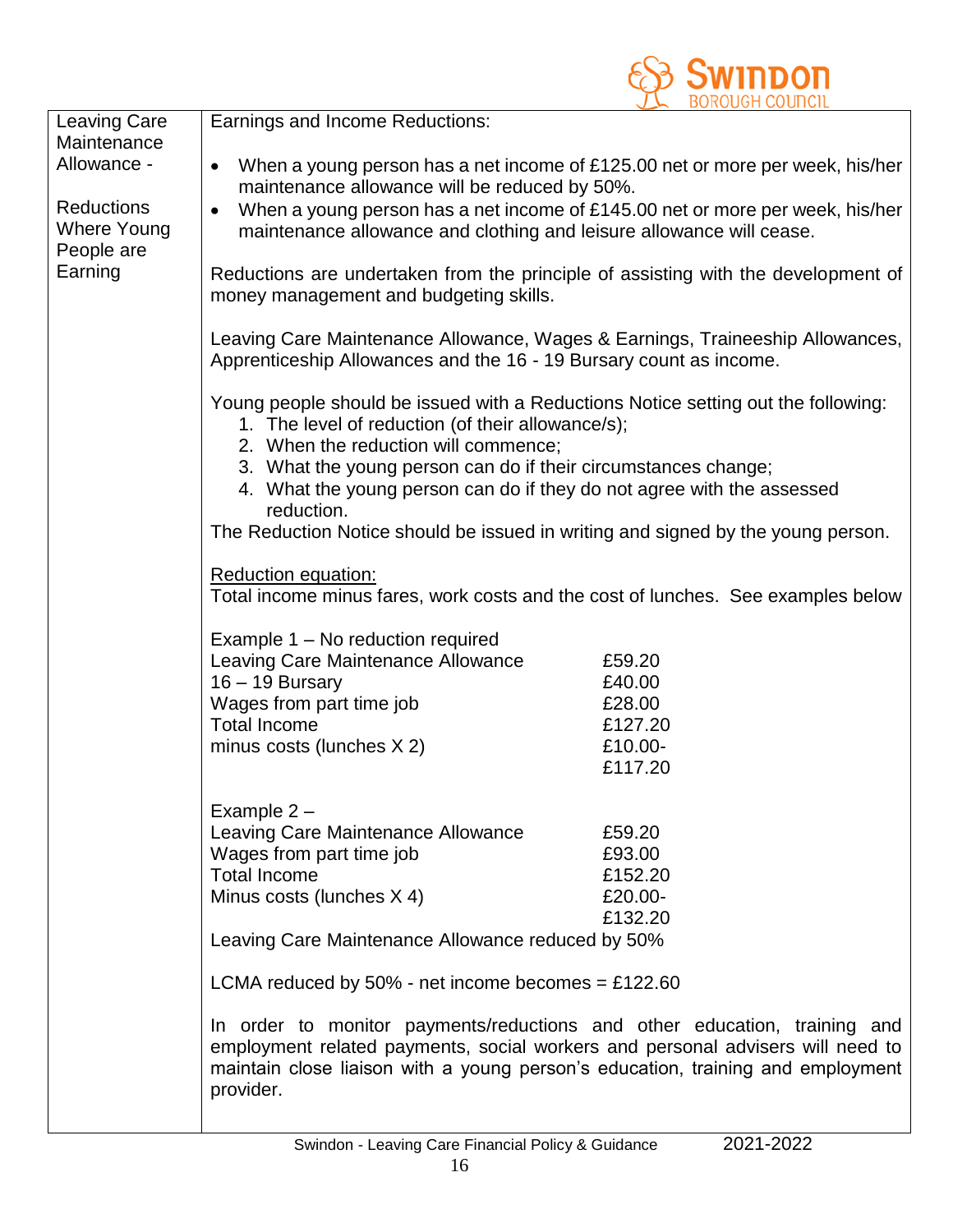

| Leaving Care<br>Maintenance<br>Allowance -                                               | Additionally, this liaison will ensure a young person receives practical assistance, if,<br>and when required. To facilitate this process young people must sign the 'Agreement<br>to Share Information Form' so that social workers/personal advisers can liaise with<br>the above.                                                                                                                                                                                                                                                                                                                                               |
|------------------------------------------------------------------------------------------|------------------------------------------------------------------------------------------------------------------------------------------------------------------------------------------------------------------------------------------------------------------------------------------------------------------------------------------------------------------------------------------------------------------------------------------------------------------------------------------------------------------------------------------------------------------------------------------------------------------------------------|
| <b>Reductions</b><br><b>Where Young</b><br>People are<br>Earning<br>Continued            | To assist a young person with making a successful transition to employment and<br>managing their wages a reduction will not be applied until they have completed six<br>weeks of employment.                                                                                                                                                                                                                                                                                                                                                                                                                                       |
|                                                                                          | A young person will need to provide proof of income in order that his/her social<br>worker/personal adviser can calculate any reductions. If proof is not forthcoming it<br>will be assumed that earnings are exceeding £125.00 / £145.00 net per week. In<br>these circumstances the allowance of £59.20 will cease on a temporary basis until<br>proof of income is provided. In exceptional circumstances and subject to an<br>assessment of need, food parcels/vouchers can be provided where the young<br>person is working and is unable to provide proof of income. Additionally, all other<br>allowances can be suspended. |
| <b>Birthday</b><br>Allowance<br>17 <sup>th</sup> and 18 <sup>th</sup><br><b>Birthday</b> | A gift, gifts, or contribution towards a celebration (or combination) to the value of<br>£50.00. If the allowance is not used to purchase a gift or gifts, it can be provided in<br>the form of a gift card, gift voucher or as a contribute towards the cost of<br>celebration/party/activity.                                                                                                                                                                                                                                                                                                                                    |
| £50.00 for<br>Gift/s,<br>Celebration                                                     | The birthday allowance will only be paid to young people who remain in active contact<br>with their social worker / leaving care personal adviser and are engaged in the<br>pathway planning process. Where there may be risks associated with providing the<br>birthday allowance (finances), the pathway plan should set out how any risks will be<br>managed and mitigated.                                                                                                                                                                                                                                                     |
|                                                                                          | This is provided to young people living in a semi-independent or independent setting.<br>Young people living in Foster Care or a Children's Residential Unit will receive a<br>birthday allowance from that setting.                                                                                                                                                                                                                                                                                                                                                                                                               |
| Christmas/<br><b>Festivals</b><br>£100.00 for                                            | A gift, gifts, or contribution towards a celebration (or combination) to the value of<br>£100.00. If the allowance is not used to purchase a gift or gifts, it can be provided in<br>the form of a gift card, gift voucher or as a contribute towards the cost of<br>celebration/party/activity.                                                                                                                                                                                                                                                                                                                                   |
| Gift/s,<br>Celebration                                                                   | The Christmas/festival allowance will only be paid to young people who remain in                                                                                                                                                                                                                                                                                                                                                                                                                                                                                                                                                   |
|                                                                                          | active contact with their social worker and leaving care personal adviser and are                                                                                                                                                                                                                                                                                                                                                                                                                                                                                                                                                  |
| Age 16 & 17                                                                              | engaged in the pathway planning process. Where there may be risks associated<br>with providing the Christmas/festival allowance (finances), the pathway plan should<br>set out how any risks will be managed and mitigated.                                                                                                                                                                                                                                                                                                                                                                                                        |
|                                                                                          | Young people who are non-Christians will be given a choice as to when their festival<br>allowance is to be provided. If they do not have a preference, the allowance should<br>be made available at Christmas to ensure that they receive their entitlement. The<br>allowance can be spread over several festivals/events.                                                                                                                                                                                                                                                                                                         |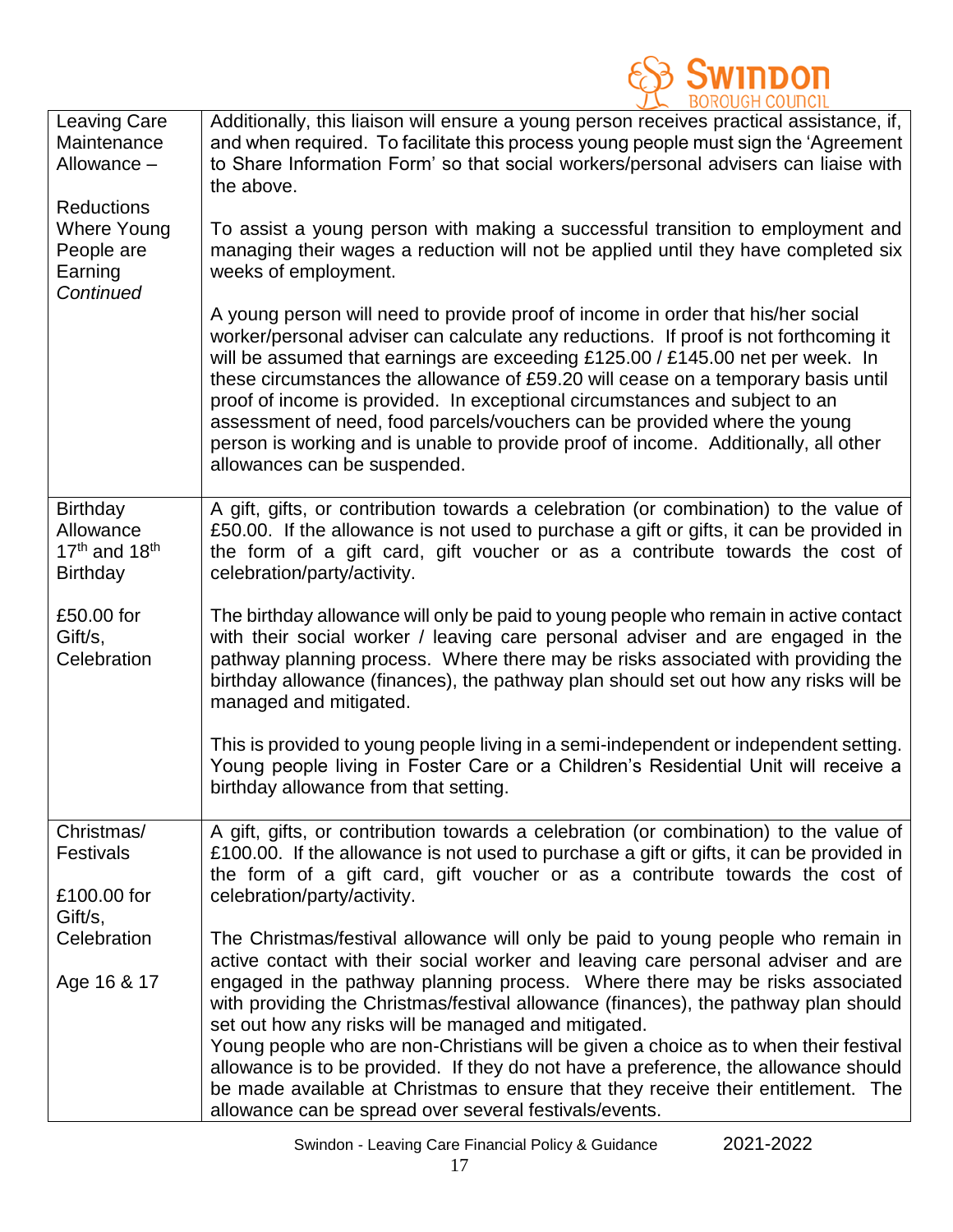| Christmas/<br><b>Festivals</b><br>Continued                                                       | This is provided to young people living in a semi-independent or independent setting.<br>Young people living in Foster Care or a Children's Residential Unit will receive a<br>Christmas/festival allowance from that setting.                                                                                                                                                                                                                                                                                                                                                                                                                                                                                                    |
|---------------------------------------------------------------------------------------------------|-----------------------------------------------------------------------------------------------------------------------------------------------------------------------------------------------------------------------------------------------------------------------------------------------------------------------------------------------------------------------------------------------------------------------------------------------------------------------------------------------------------------------------------------------------------------------------------------------------------------------------------------------------------------------------------------------------------------------------------|
| Travel and<br><b>Contact Costs</b>                                                                | Subject to an assessment of need, young people will be provided with a travel<br>allowance to enable them to attend education, training, work experience and<br>employment activities, and/or where an allowance or bus pass is needed to visit<br>social workers, personal advisers family and friends. This will enable young people<br>to remain in contact with family, extended family, former foster carers, significant<br>friends and the leaving care team.                                                                                                                                                                                                                                                              |
|                                                                                                   | Where young people are placed or living outside of the Swindon area, family contact<br>and education, training and employment related travel allowances and expenses<br>may be provided following an assessment of need.                                                                                                                                                                                                                                                                                                                                                                                                                                                                                                          |
|                                                                                                   | Travel may also be funded by an education or training provider subject to compliance<br>with any requirements in the young person's Learner Agreement.                                                                                                                                                                                                                                                                                                                                                                                                                                                                                                                                                                            |
| <b>Social Activities</b><br>and Leisure<br>Assessment of<br>$Need - Up To$<br>£200.00 Per<br>Year | Where appropriate and dependent on an assessment of need, Children's Services<br>will pay for the membership of a hobby or leisure club and contribute towards the<br>cost of equipment or special clothing/fees or contribute towards the cost of a social<br>activity. This could include the cost of trial sessions and a contribution to travel costs.<br>Children's Services will assist young people to obtain a local council Passport to<br>Leisure Pass (Swindon Better Pass). Young people should be encouraged and<br>assisted (via their Pathway Plan) to explore the leisure facilities that accept the Better<br>Membership Scheme.<br>https://www.better.org.uk/leisure-centre/swindon/the-link-centre/memberships |
|                                                                                                   | Where young people are placed outside of Swindon, Children's Services will assist<br>young people to obtain a local council Passport to Leisure. Young people should be<br>encouraged and assisted to explore the leisure facilities that accept the Council<br>Leisure Pass, if a scheme exists in that area.                                                                                                                                                                                                                                                                                                                                                                                                                    |
|                                                                                                   | Financial assistance provided to pursue hobbies, leisure interests and social<br>activities should be governed by the principle that these activities can be afforded by<br>the young person at the age of eighteen / twenty-one, when they take over financial<br>responsibility for their own affairs.                                                                                                                                                                                                                                                                                                                                                                                                                          |
|                                                                                                   | Young people should have access to at least one leisure/hobby/sports activity per<br>week to ensure social inclusion. The allowance is only provided where young people<br>are undertaking a named and verified leisure activity.                                                                                                                                                                                                                                                                                                                                                                                                                                                                                                 |
| <b>Key Documents</b><br>£100.00                                                                   | Children's Services will purchase a passport (including the check and send facility)<br>and 1 birth certificate for each young person.                                                                                                                                                                                                                                                                                                                                                                                                                                                                                                                                                                                            |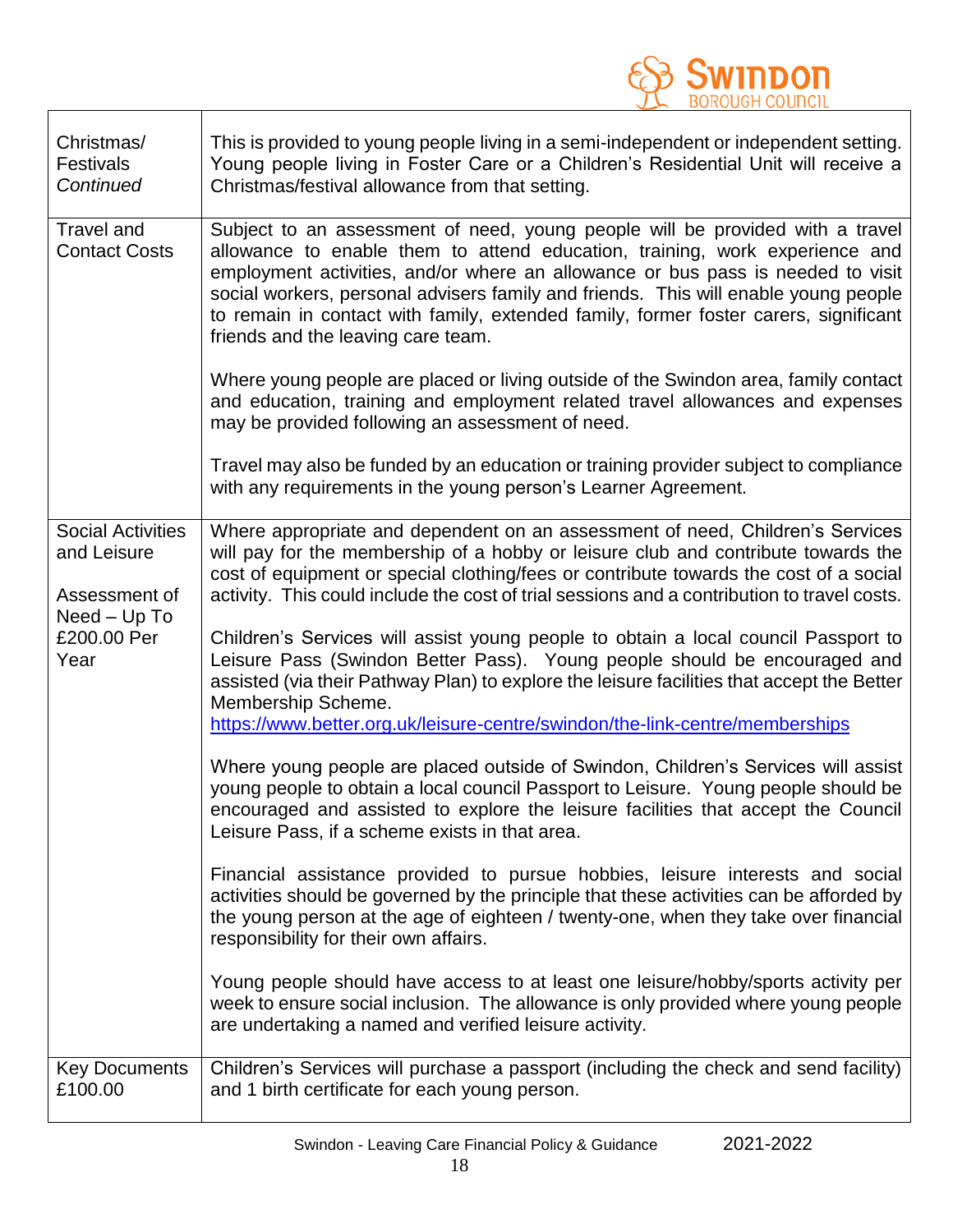

|                                                                                     | One passport, or passport renewal age 16 to 21, one birth certificate only if the young<br>person does not have the original.                                                                                                                                                                                                                                                                                                                                                                                                                                                                                                                                                |
|-------------------------------------------------------------------------------------|------------------------------------------------------------------------------------------------------------------------------------------------------------------------------------------------------------------------------------------------------------------------------------------------------------------------------------------------------------------------------------------------------------------------------------------------------------------------------------------------------------------------------------------------------------------------------------------------------------------------------------------------------------------------------|
| Education,<br>Training,<br><b>Voluntary Work</b><br>and<br>Employment.              | Young people who are undertaking full time education courses or unpaid training<br>courses receive the Leaving Care Maintenance Allowance.<br>Young people who are undertaking a paid traineeship or Apprenticeship will not<br>$\bullet$<br>receive the Leaving Care Maintenance Allowance but will receive the equivalent<br>or a higher allowance from their training provider.<br>Young people who are working or undertaking voluntary work will continue to<br>$\bullet$<br>receive the Leaving Care Maintenance Allowance until their wage reaches a given<br>threshold.                                                                                              |
| Learner<br>Agreements.<br>Education,<br>Training,<br>Voluntary Work,<br>Employment. | All education, training and employment support (practical and financial) will be<br>based on an individual learner agreement developed between the young person<br>and their social worker/personal adviser and including input from the virtual school<br>and the young person's education/training tutor/mentor. The agreement will set out<br>the level of practical and financial support to be provided by all parties and will<br>include learning goals and targets and attendance/academic requirements. Failure<br>to comply with the learner agreement may result in financial and practical support<br>ceasing and a requirement to leave the course or activity. |
| Government<br>Incentives                                                            | <b>Education and Training</b><br>Young people who are undertaking an education course or training activity will<br>receive the Leaving Care Maintenance Allowance. Additionally, young people who<br>are undertaking full time education courses or unpaid training courses (minimum 12<br>hours study/training and contact time) are eligible for the 16-19 bursary (£1,200.00<br>per year, usually paid for 30 weeks at £40.00 per week) scheme (administered by<br>individual schools and colleges).                                                                                                                                                                      |
| Swindon<br>Incentives                                                               | Young people who are attending an education, training or preparation for<br>employment activity and are not eligible for the 16-19 bursary will receive a £30.00<br>per week ETE incentive payment.                                                                                                                                                                                                                                                                                                                                                                                                                                                                          |
|                                                                                     | Young people who are actively demonstrating they are working towards engaging in<br>an education, training, employment, work experience, or positive activity will be given<br>a £5.00 preparation for ETE incentive payment.<br>The conditions of the two incentives should be set out in the Learner Agreement.                                                                                                                                                                                                                                                                                                                                                            |
| Minimum<br>Income.                                                                  | <b>Paid Training</b><br>Young people who are undertaking a paid traineeship will not receive the Leaving<br>Care Maintenance Allowance but will receive the equivalent or a higher allowance<br>from their training provider. If the traineeship allowance is paid at a rate less than<br>£99.20 the allowance is topped up to £99.20. The £99.20 may then be subject to a<br>£10.00 or £20.00 deduction dependent on the type of placement and whether a)<br>utilities or b) utilities and food are provided by the placement (semi-independent<br>accommodation or supported lodgings).                                                                                    |
|                                                                                     | <b>Apprenticeships</b>                                                                                                                                                                                                                                                                                                                                                                                                                                                                                                                                                                                                                                                       |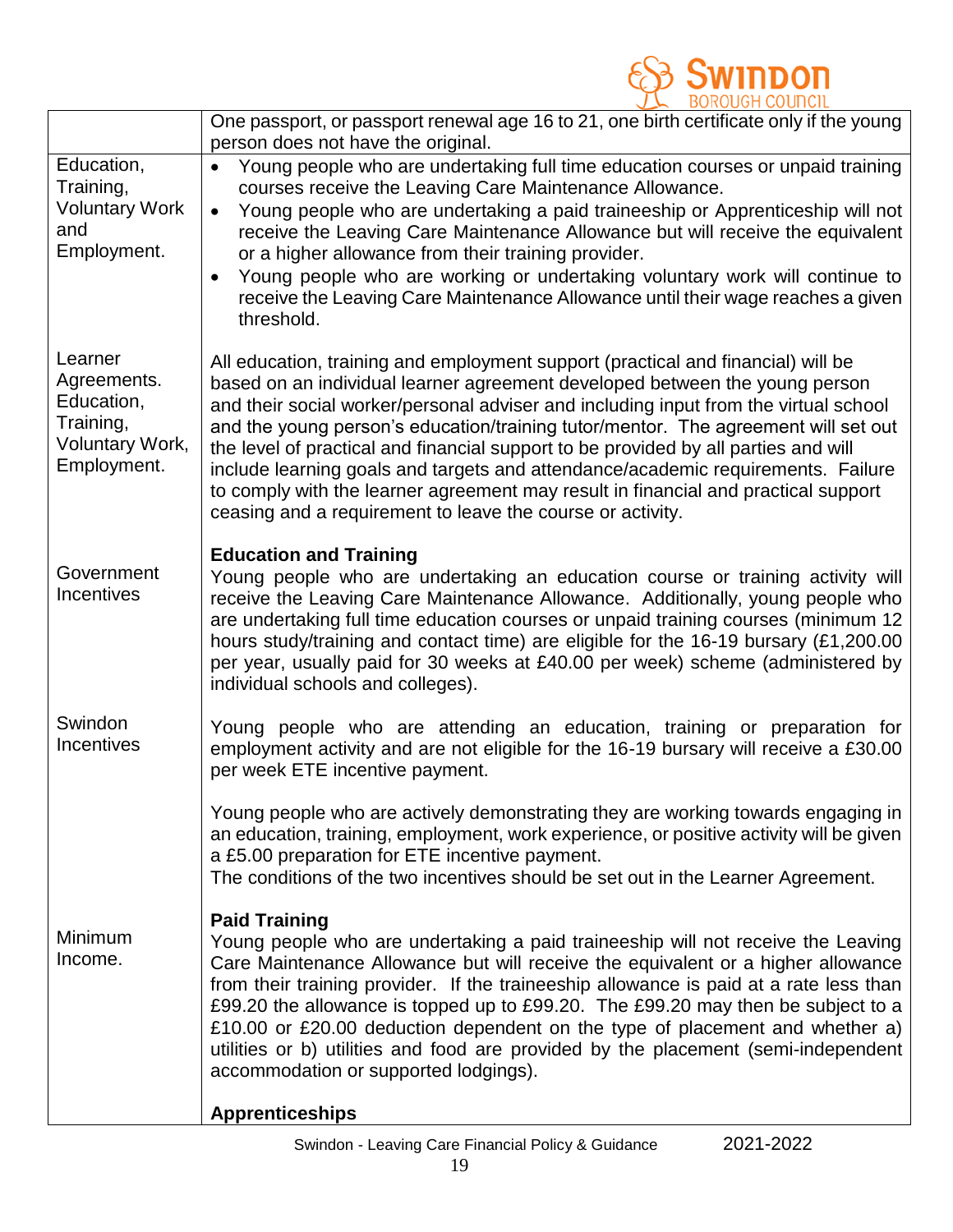

| Education,<br>Training,<br><b>Voluntary Work</b><br>and<br>Employment.<br>Continued | Young people who are undertaking an apprenticeship will not receive the Leaving<br>Care Maintenance Allowance but will be given the equivalent or a higher allowance<br>from their training provider (see Paid Training section).<br>The National Minimum Wage of £4.30 per hour applies to apprentices from April<br>2021. The wage applies to:<br>all apprentices aged under 19;<br>apprentices aged 19 or over in the first year of their Apprenticeship.<br>This should mean that apprentices get a weekly wage of at least £163.40 (38 hours<br>per week).<br>National Minimum Wage 2021-2022:<br>25 and over 21 to 24 18 to 20 Under 18 Apprentice |
|-------------------------------------------------------------------------------------|----------------------------------------------------------------------------------------------------------------------------------------------------------------------------------------------------------------------------------------------------------------------------------------------------------------------------------------------------------------------------------------------------------------------------------------------------------------------------------------------------------------------------------------------------------------------------------------------------------------------------------------------------------|
|                                                                                     | £8.91<br>£8.36<br>£6.56<br>£4.62<br>£4.30                                                                                                                                                                                                                                                                                                                                                                                                                                                                                                                                                                                                                |
|                                                                                     |                                                                                                                                                                                                                                                                                                                                                                                                                                                                                                                                                                                                                                                          |
|                                                                                     | Young people (children looked after and care leavers up to age 25) who are<br>undertaking an apprenticeship are eligible for a one-off £1,000.00 Apprenticeship<br>Bursary (paid via the Apprenticeship Provider), in addition, the Apprenticeship<br>Provider also receives £1,000.00 to support the apprentice; this is provided once<br>and usually within the first three months.                                                                                                                                                                                                                                                                    |
| Education,<br>Training and<br>Employment<br><b>Related Support</b>                  | Children's Services may provide equipment and travel costs for education or training<br>courses and employment opportunities of the young person's choice depending on<br>an assessment of need. Where appropriate, Children's Services will consider<br>funding extra tuition.                                                                                                                                                                                                                                                                                                                                                                          |
|                                                                                     | Funding may be provided for subsequent education or training courses and/or for<br>changed courses depending on an assessment of need and the young person<br>demonstrating a commitment to continuing education or training and consistent<br>attendance (minimum 85%).                                                                                                                                                                                                                                                                                                                                                                                 |
|                                                                                     | If special equipment is required for a traineeship/apprenticeship the provider should<br>be approached in the first instance. If equipment is not provided, and depending on<br>an assessment of need, it will be provided by Swindon Children's Services.                                                                                                                                                                                                                                                                                                                                                                                               |
| FE & HE Grant<br>Stationery,<br>Educational<br>Visits, Books                        | Young people who are undertaking full time (at least 12 hours of attendance/contact<br>time) further education courses are entitled to a grant to assist with:<br>Stationery, educational visits, books and equipment, computer and I.T. equipment<br>based on evidenced need.                                                                                                                                                                                                                                                                                                                                                                           |
| and Equipment                                                                       | Stationery, Educational Visits Grant, Books and Equipment Grant and I.T. Grant<br>$\bullet$<br>Equipment of up to £100.00 per year.                                                                                                                                                                                                                                                                                                                                                                                                                                                                                                                      |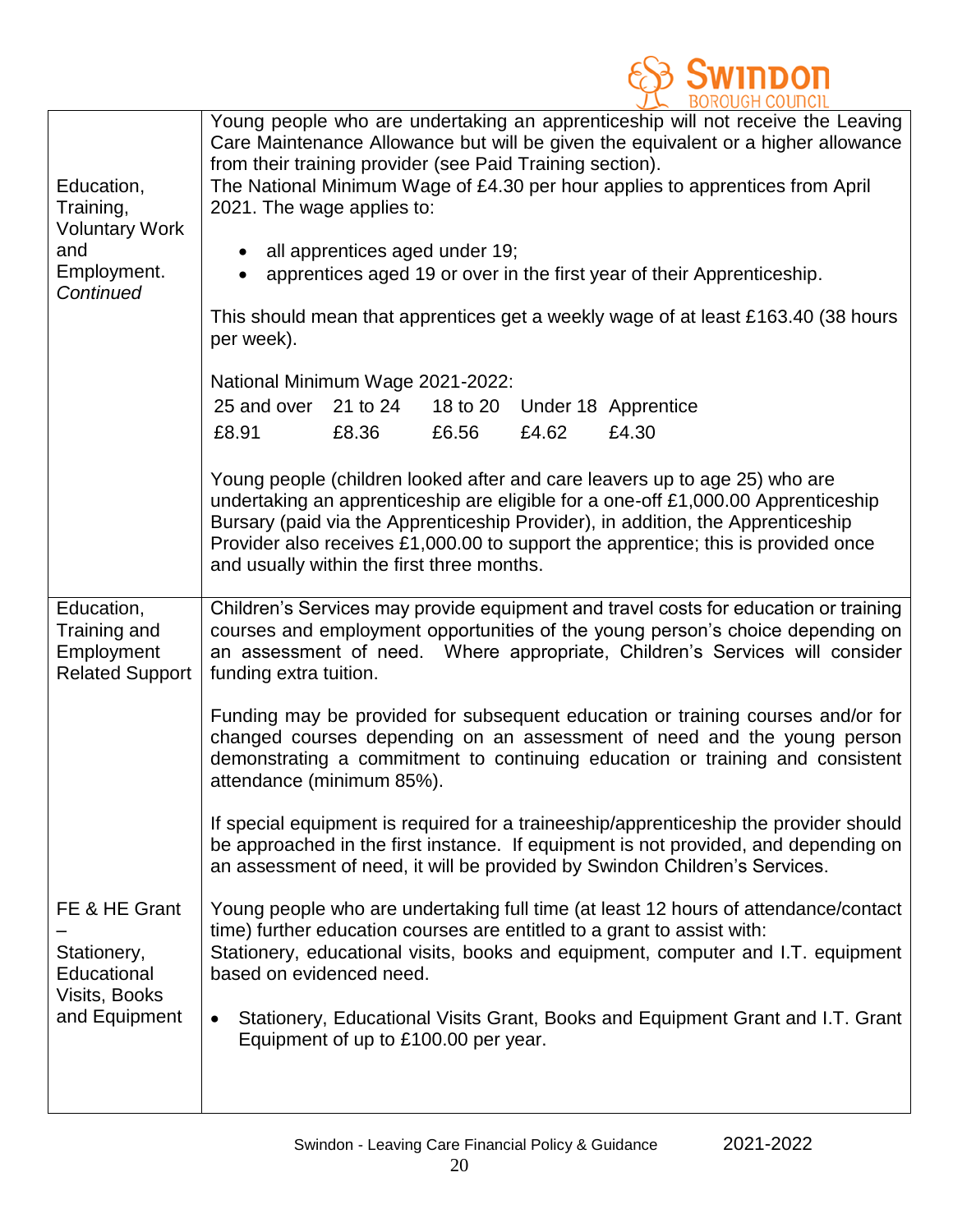

|                                                                                   | The Grant is per academic year, is not transferable and is only available for<br>stationery, educational visits, books, general equipment and computer and I.T.<br>equipment.                                                                                                                                                                                                                                                |
|-----------------------------------------------------------------------------------|------------------------------------------------------------------------------------------------------------------------------------------------------------------------------------------------------------------------------------------------------------------------------------------------------------------------------------------------------------------------------------------------------------------------------|
| Continued<br>Commencing<br><b>Work Grant</b><br>£100.00<br><b>Child Care</b>      | Children's Services will purchase equipment and/or clothing to assist the young<br>person with their chosen employment e.g. interview clothes, overalls, protective<br>clothing, depending on an assessment of need. Maximum Commencing Work Grant<br>£100.00. This is provided as a one off.                                                                                                                                |
| F.E. 8 H E                                                                        | Childcare costs should be accessed through the Care to Learn Fund                                                                                                                                                                                                                                                                                                                                                            |
| <b>Computer Grant</b><br>Up-To £300.00<br>- One-Off                               | All young people entering further education (level 2 or above) or higher education will<br>be assisted to access/purchase a tablet or lap-top (one-off age 16 to 21/25),<br>computer grant, one-off, up-to £300.00.                                                                                                                                                                                                          |
|                                                                                   | Young people should submit a list of requirements regarding equipment, course<br>books etc., to their social worker or leaving care personal adviser for approval.                                                                                                                                                                                                                                                           |
| Introduction to<br>Driving<br>Allowance<br>Age 17 (to 21)                         | Subject to an assessment of need, Children's Services will provide the following<br>'Introduction to Driving' package to assist a young person's employability and to<br>provide an additional identity document:<br>A. 1 provisional driving licence;<br>B. 1 theory test;<br>C. 10 (1 hour) driving lessons;<br>D. 1 practical driving test.                                                                               |
| Subject to the<br>young person<br>covering the<br>cost of 10 (1<br>hour) lessons. | The Introduction to Driving package is available to young people aged 17 to 21 and<br>is conditional on the individual young person having been engaged in education,<br>training or employment (full time) for at least 6 months. The lessons must be provided<br>by an approved instructor and should be used for motor car lessons.<br>The package is also dependent on the young person covering the cost of 10 (1 hour) |
| Maximum<br>Introduction to                                                        | lessons. The young person must provide their contribution (the cost of 10 (1 hours)<br>lessons) prior to the personal adviser booking the overall package.                                                                                                                                                                                                                                                                   |
| <b>Driving Package</b><br>$- E500.00$                                             | Depending on circumstances and an assessment of need, lone parents and young<br>people with SEND may be exempt from the requirement to be engaged in education,<br>training or employment (and having completed at least 6 months). Consideration of<br>eligibility and funding of lone parents and SEND young people should be presented<br>to senior management.                                                           |
| Counselling and<br>Therapeutic<br><b>Needs</b>                                    | Swindon Children's Services will assist young people to access counselling and/or<br>therapeutic services via universal health services and the Child and Adolescent<br>Mental Health Services (CAMHS).                                                                                                                                                                                                                      |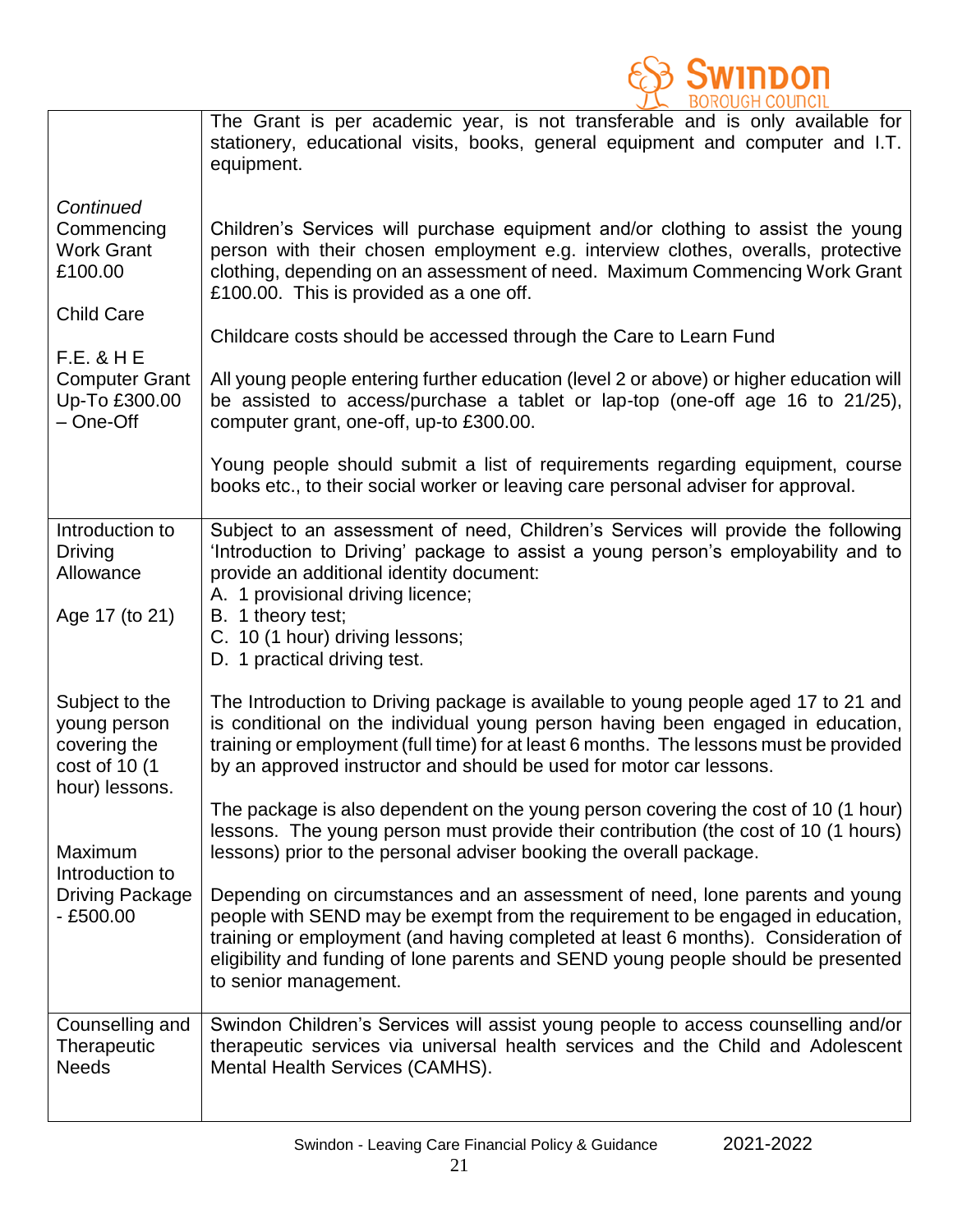

|                                                                    | On Trak Youth Counselling: provides free advice, support and services to young<br>people in Swindon between the ages of 14-19 (at the time of referral), who are<br>experiencing a mental health problem or emotional distress. An appointment can be<br>made via phone by the person needing the service, or by parents and carers.                                                                            |
|--------------------------------------------------------------------|-----------------------------------------------------------------------------------------------------------------------------------------------------------------------------------------------------------------------------------------------------------------------------------------------------------------------------------------------------------------------------------------------------------------|
| Counselling and<br><b>Therapeutic</b><br><b>Needs</b><br>Continued | Personal advisers will support young people to attend these services and the young<br>person's GP in order to assist and support them to access counselling and<br>therapeutic services                                                                                                                                                                                                                         |
| <b>Health Needs</b>                                                | Swindon Children's Services will assist young people to access services to meet<br>their health and developmental needs via the 'looked after' children health provision<br>and via universal health services.                                                                                                                                                                                                  |
|                                                                    | Social workers and personal advisers should complete form HC1 (SC) for all 16 & 17<br>year olds. The HC1 (SC) form enables young people to obtain an NHS low income<br>exemption certificate. This will provide free or reduced cost dental, optician and<br>prescription services. In situations where young people require specific health items<br>these will be considered following an assessment of need. |
|                                                                    | Personal advisers will support young people to attend their GP's in order to assist<br>them to access appropriate health related services.                                                                                                                                                                                                                                                                      |
| <b>Special Needs</b><br>Costs                                      | Swindon Children's Services will assist young people to access services aimed at<br>addressing any additional/special needs and depending on an assessment of need,<br>may assist in providing resources to address the identified need.                                                                                                                                                                        |
| <b>Cultural Needs</b>                                              | Swindon Children's Services will assist young people to access services aimed at<br>meeting their cultural needs. Where appropriate, and dependent on an assessment<br>of need, Swindon Children's Services will fund services aimed at meeting identified<br>needs i.e. skin and hair care, dietary requirements. This will require consideration<br>and approval from the leaving care team manager.          |
| <b>Religious Needs</b>                                             | Swindon Children's Services will assist young people to access services aimed at<br>meeting their religious needs. Where appropriate, and dependent on an<br>assessment of need, Swindon Children's Services will fund services aimed at<br>meeting identified religious needs. This will require consideration and approval<br>from the leaving care team manager.                                             |
| Personal<br>Luggage<br>£35.00                                      | Luggage - all young people moving to independence or between placements must<br>have appropriate personal luggage to help with the move. At least two items of<br>appropriate personal luggage should be available to each young person.                                                                                                                                                                        |
| Emergency<br>Payments                                              | Swindon Children's Services will provide a maximum of 3 emergency cash payments<br>in any 6-month period. These payments will be dependent on an assessment of<br>need and will not exceed £10.00 per payment.                                                                                                                                                                                                  |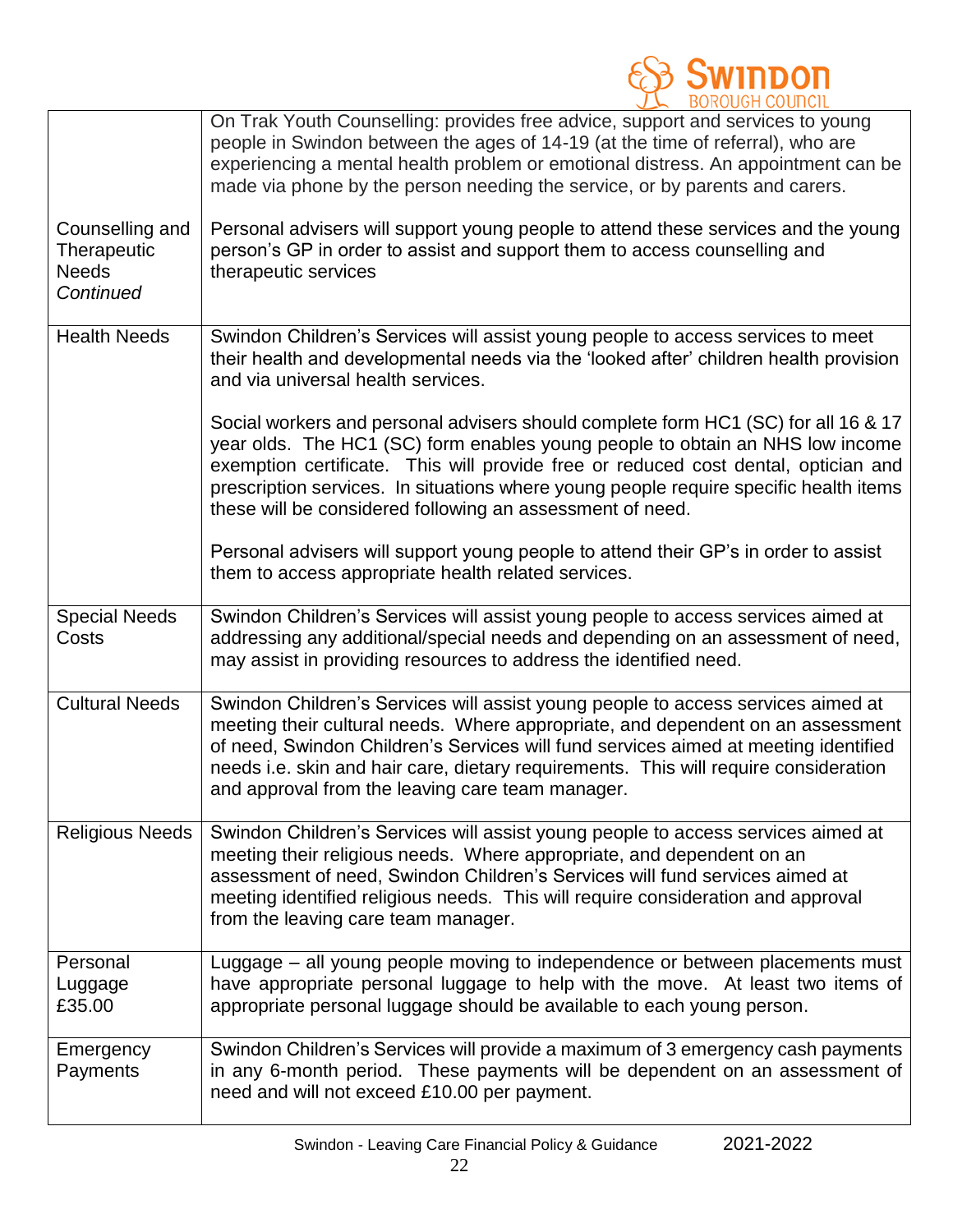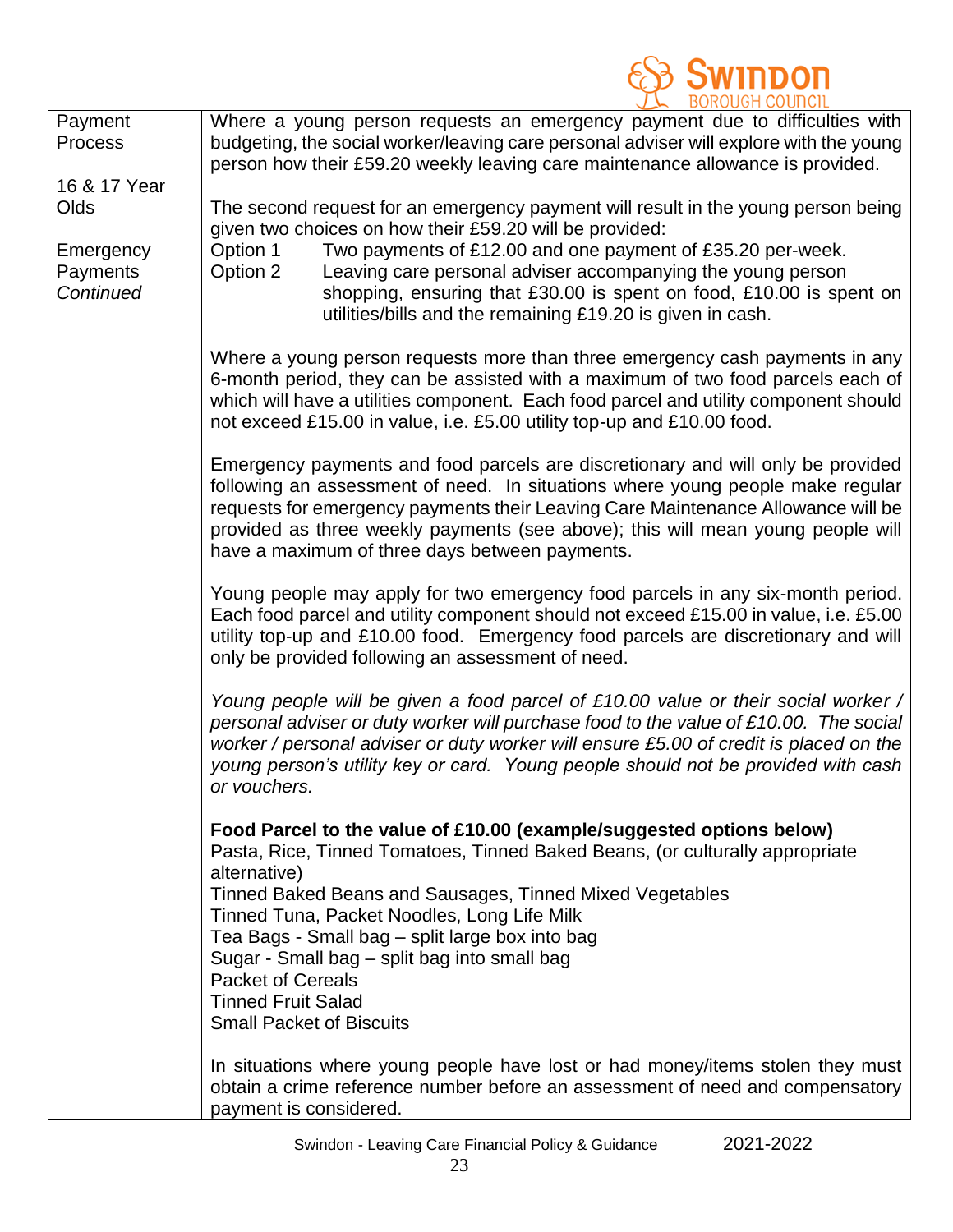

| Exceptional             | Where appropriate, and dependent on an assessment of need, Swindon Children's |
|-------------------------|-------------------------------------------------------------------------------|
| <b>Needs</b><br>Payment | Services may provide funds for exceptional needs as a one-off payment.        |
|                         | These payments can only be agreed by the leaving care team manager.           |

 $\mathsf{r}$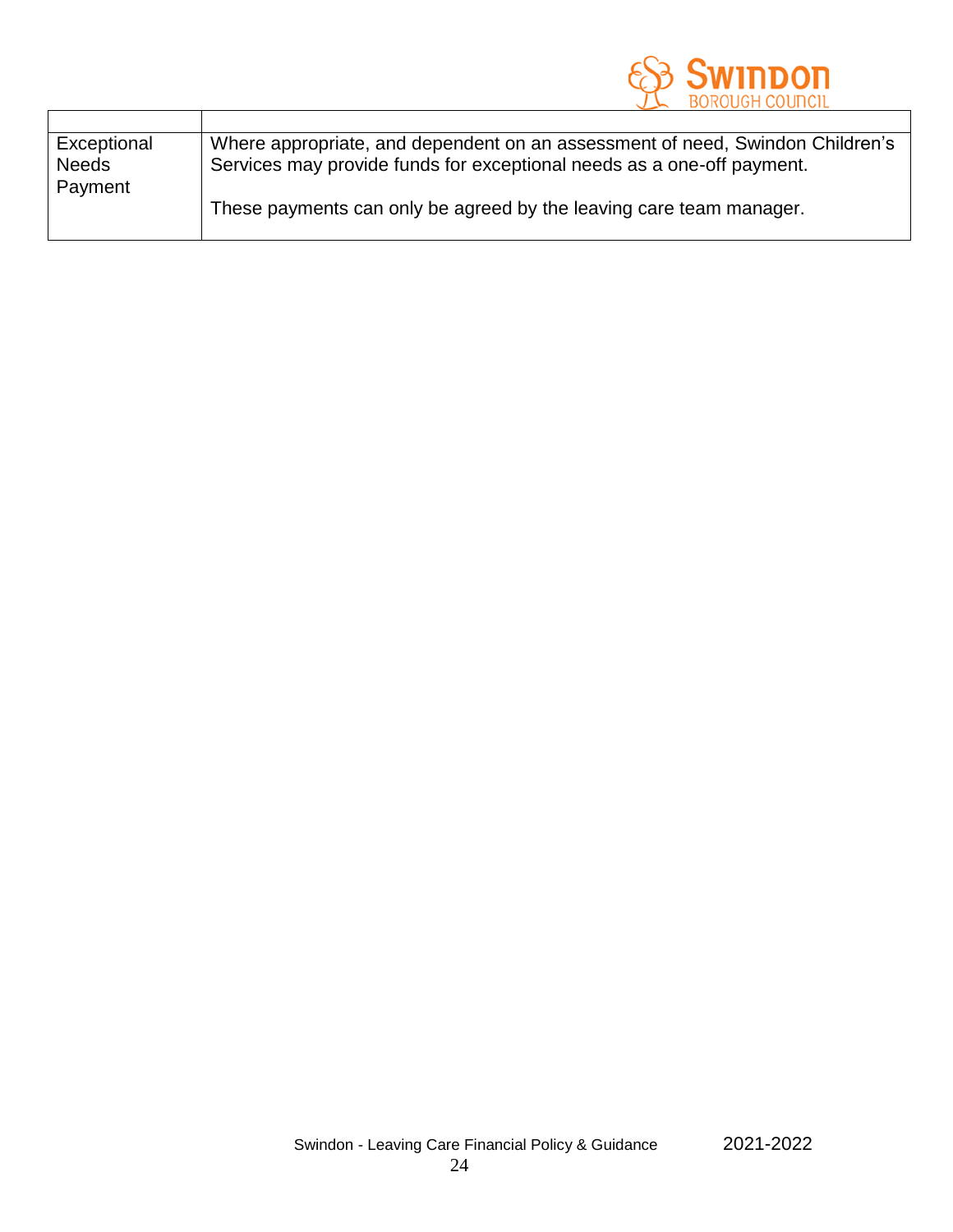

## **SECTION 2**

## This section applies to Former Relevant Children, i.e.

### **Group A**

- Care Leavers Aged 18 to 21, or until the completion of the education course being undertaken on their 21st birthday - Former Relevant Children - Section 23 C (1)

### **Group B**

- Care Leavers Aged 21 to 25 who return to the authority to resume or commence education or training - Former Relevant Children - Section 23 CA (1)

- Care Leavers Aged 21 to 25 who return to the authority to resume a service - Former Relevant Children - Section 23 CZB (1)

| Basis and<br>Amount                                | <b>Conditions and Comments</b>                                                                                                                                                                                                                                                                                                                                                                                                                                                        |
|----------------------------------------------------|---------------------------------------------------------------------------------------------------------------------------------------------------------------------------------------------------------------------------------------------------------------------------------------------------------------------------------------------------------------------------------------------------------------------------------------------------------------------------------------|
| Accommodation<br>and<br><b>Placements</b>          | Accommodation costs for young people aged 18 and older will only be provided in<br>exceptional circumstances.<br>Placements and accommodation costs for<br>exceptionally vulnerable young people aged 18 and older may be funded in part or<br>full following an assessment of need and the case being considered by senior<br>management. Where possible all young people should claim the housing element<br>of universal credit or housing benefit.                                |
|                                                    | 1. See Staying Put policy – young people living in foster care who meet the Staying<br>Put criteria can remain in their placement.<br>2. Supported Lodgings placements are available to all care leavers aged 18 to 21.<br>3. Failed Asylum Seekers (all rights exhausted) with no recourse to public funds<br>will continue to be provided with accommodation subject to a human rights<br>assessment.<br>See Section One – Accommodation and Placements for LHA rates - page 9 & 10 |
| Deposit and<br>Rent in Advance                     | See Section One - Deposits and Rent in Advance - page 10                                                                                                                                                                                                                                                                                                                                                                                                                              |
| Leaving Care<br>Maintenance<br>Allowance<br>Rates. | LCMA is provided to young people aged 18 and above during the five-week initial<br>benefit claim period and to failed asylum seeking young people with no recourse to<br>public funds:                                                                                                                                                                                                                                                                                                |
| <b>Failed Asylum</b><br>Seekers with no            | The following weekly rates will apply, depending on the type of accommodation<br>and level of support provided (for 6 weeks whilst awaiting an initial payment):                                                                                                                                                                                                                                                                                                                      |
|                                                    | Coverage and Accommodation Type<br><b>Basic Maintenance Element</b>                                                                                                                                                                                                                                                                                                                                                                                                                   |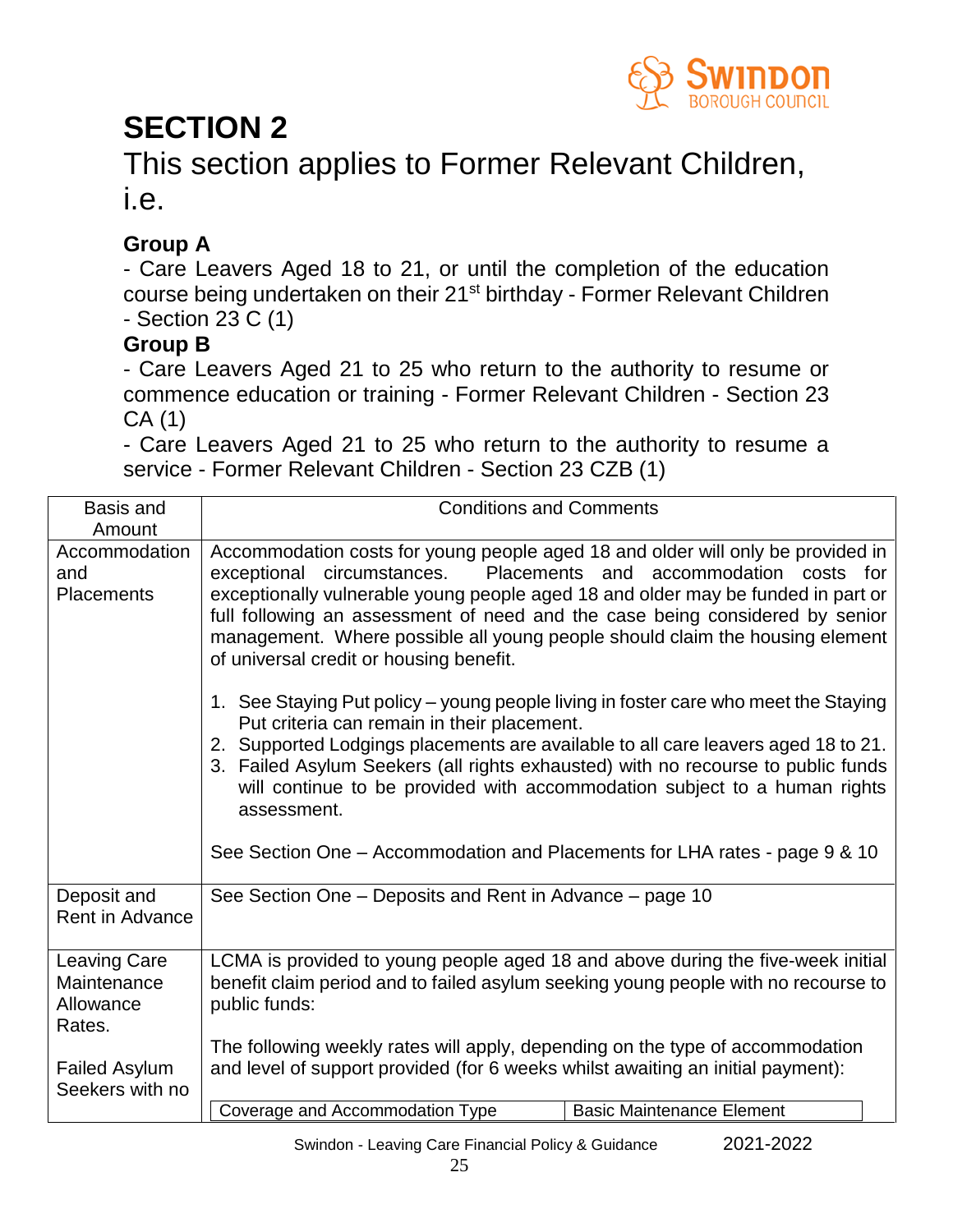

| Recourse to                                                                          | Young person is responsible for all utility and<br>£59.20                                                                                                                                                                                                                                                                                                                                                                                                                                                                                                                                                                                                                                                                           |
|--------------------------------------------------------------------------------------|-------------------------------------------------------------------------------------------------------------------------------------------------------------------------------------------------------------------------------------------------------------------------------------------------------------------------------------------------------------------------------------------------------------------------------------------------------------------------------------------------------------------------------------------------------------------------------------------------------------------------------------------------------------------------------------------------------------------------------------|
| Public Funds.<br>Leaving Care                                                        | food costs<br>Young person is provided with utilities but is<br>£49.20                                                                                                                                                                                                                                                                                                                                                                                                                                                                                                                                                                                                                                                              |
| Maintenance                                                                          | for food<br>responsible<br>costs<br>semi-                                                                                                                                                                                                                                                                                                                                                                                                                                                                                                                                                                                                                                                                                           |
| Allowance                                                                            | independent accommodation                                                                                                                                                                                                                                                                                                                                                                                                                                                                                                                                                                                                                                                                                                           |
| Rates.                                                                               | Young person is provided with utilities and<br>£39.20<br>food                                                                                                                                                                                                                                                                                                                                                                                                                                                                                                                                                                                                                                                                       |
| <b>Failed Asylum</b><br>Seekers with no<br>Recourse to<br>Public Funds.<br>Continued | See Barking and Dagenham Case Law Judgement.<br>Failed asylum seekers and 'all rights/appeals exhausted cases' with no recourse<br>to public funds are provided with the above allowances only after a human rights<br>assessment and until the removal date is reached or the age of 21/25, whichever<br>comes first. It should be noted that a local authority does not necessarily have to<br>wait until the removal date or age 21/25 to withdraw support, for example support<br>could be withdrawn when the former UASC turns 18 if they are ('ARE') and have,<br>by then, been given a reasonable time to return home.                                                                                                       |
|                                                                                      | See Appendix F for Detailed Guidance on UASC                                                                                                                                                                                                                                                                                                                                                                                                                                                                                                                                                                                                                                                                                        |
| <b>Initial Benefit</b><br>Claim                                                      | Subject to the type of accommodation the young person is living in on their 18th<br>birthday the following allowances - £59.20, or £49.20 or £39.20 (see table above)<br>will continued for up to 6 weeks whist a claim for Universal Credit is being<br>established and whilst awaiting an initial payment. The allowance should only be<br>paid following checking the progress of the young person's Universal Credit claim<br>with the DWP and on the basis that the young person does not take up a Universal<br>Credit Advance. Young people making their initial claim for Universal Credit will<br>have to wait for at least 5 weeks for their first payment (a calendar month plus 7<br>days).                             |
|                                                                                      | As a general rule, the Leaving Care Maintenance Allowance is always paid in<br>advance and welfare benefits are always paid in arrears. Even where a benefit<br>claim is submitted in advance of the young person's 18 <sup>th</sup> birthday and verified on<br>the young person's 18 <sup>th</sup> birthday, they will have to wait at least 5 weeks for the first<br>Universal Credit payment, obtaining the first benefit payment in such a timescale<br>would be exceptional. As such, Children's Services extend the pre 18 allowance<br>for up to six weeks whilst a young person's Universal Credit claim is established<br>and in payment, but only where the young person does not take up a Universal<br>Credit Advance. |
|                                                                                      | Supporting information and identity documents should have been obtained prior to<br>a young person's 18 <sup>th</sup> birthday, in preparation for a claim that should be started 4<br>weeks in advance of the 18 <sup>th</sup> birthday and workers should contact the DWP one<br>week after the young person's birthday to verify the completion of the claim and the<br>first payment date. The rules that enable care leavers to submit a claim 28 days<br>prior to their 18 <sup>th</sup> birthday is contained in $ADM - A-2048$ .                                                                                                                                                                                            |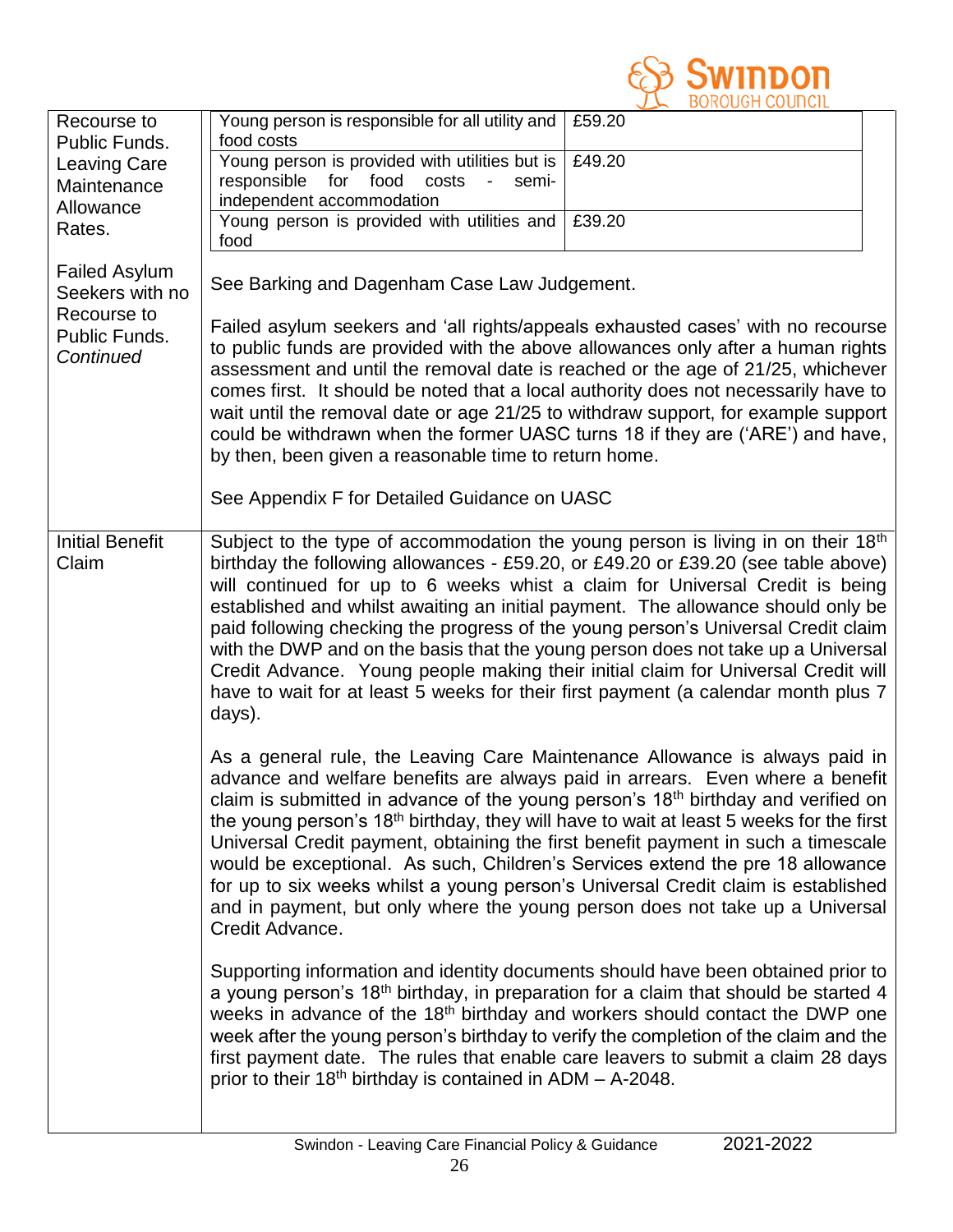

| <b>Initial Benefit</b><br>Claim<br>Continued                     | If the young person has not received their first benefit payment after six weeks,<br>they should be supported to claim a Universal Credit Advance from the DWP.<br>If the young person applies for a Universal Credit Advance at the start of their claim,<br>the up to 6-week benefit waiting allowance will not be provided. The aim of the 6-<br>week benefit waiting allowance is to ensure young people do not need to use the<br>Universal Credit Advance, and subsequently have a reduced Universal Credit rate<br>due to having to repay the advance.<br>For the first Universal Credit claim, the up to 6-week initial benefit claim waiting |
|------------------------------------------------------------------|-------------------------------------------------------------------------------------------------------------------------------------------------------------------------------------------------------------------------------------------------------------------------------------------------------------------------------------------------------------------------------------------------------------------------------------------------------------------------------------------------------------------------------------------------------------------------------------------------------------------------------------------------------|
|                                                                  | period allowance will apply, i.e. 6 weeks at the applicable LCMA rate.                                                                                                                                                                                                                                                                                                                                                                                                                                                                                                                                                                                |
|                                                                  | For the second and subsequent claims: If claiming Universal Credit, the young<br>person can immediately ask for an advance payment, of up to 100% of the likely<br>Universal Credit award. This will then be recovered directly from their Universal<br>Credit payment in 12 equal parts over the next year.                                                                                                                                                                                                                                                                                                                                          |
| Qualifying                                                       | Dependent on an assessment of need which includes an evaluation of all income,                                                                                                                                                                                                                                                                                                                                                                                                                                                                                                                                                                        |
| <b>Young People</b>                                              | Qualifying Young People may be entitled to all allowances.                                                                                                                                                                                                                                                                                                                                                                                                                                                                                                                                                                                            |
|                                                                  | For detailed guidance please see Appendix B                                                                                                                                                                                                                                                                                                                                                                                                                                                                                                                                                                                                           |
| <b>Social Activities</b><br>and Leisure<br>Assessment of<br>Need | Where appropriate and dependent on an assessment of need, Children's Services<br>will pay for the membership of a hobby or leisure club and contribute towards the<br>cost of equipment or special clothing/fees or contribute towards the cost of a social<br>activity. This could include the cost of trial sessions and a contribution to travel<br>costs.                                                                                                                                                                                                                                                                                         |
| Up to £200.00<br>Per Year                                        | Children's Services will assist young people to obtain a local council Passport to<br>Leisure Pass (Swindon Better Pass). Young people should be encouraged and<br>assisted (via their Pathway Plan) to explore the leisure facilities that accept the<br>Better Membership Scheme.<br>https://www.better.org.uk/leisure-centre/swindon/the-link-centre/memberships                                                                                                                                                                                                                                                                                   |
|                                                                  | Where young people are placed outside of Swindon, Children's Services will assist<br>young people to obtain a local council Passport to Leisure. Young people should<br>be encouraged and assisted to explore the leisure facilities that accept the Council<br>Leisure Pass, if a scheme exists in that area.                                                                                                                                                                                                                                                                                                                                        |
|                                                                  | Financial assistance provided to pursue hobbies, leisure interests and social<br>activities should be governed by the principle that these activities can be afforded<br>by the young person at the age of twenty-one, when they take over financial<br>responsibility for their own affairs.                                                                                                                                                                                                                                                                                                                                                         |
|                                                                  | Young people should have access to at least one leisure/hobby/sports activity per<br>week to ensure social inclusion.                                                                                                                                                                                                                                                                                                                                                                                                                                                                                                                                 |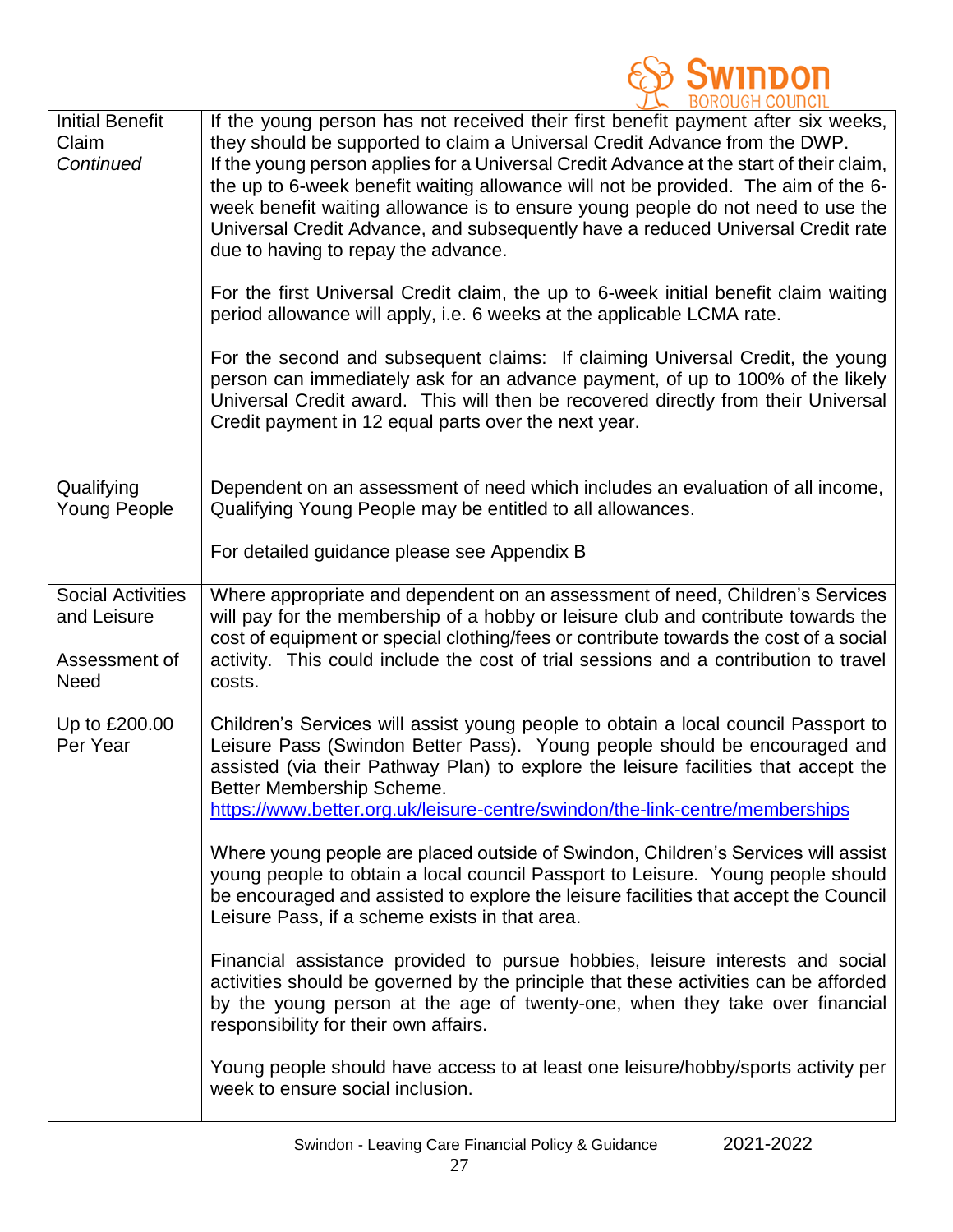

| <b>Social Activities</b><br>and Leisure<br>Continued                              | The allowance is only provided where young people are undertaking a named and<br>verified leisure activity.                                                                                                                                                                                                                                                        |
|-----------------------------------------------------------------------------------|--------------------------------------------------------------------------------------------------------------------------------------------------------------------------------------------------------------------------------------------------------------------------------------------------------------------------------------------------------------------|
| <b>Key Documents</b><br>Up to £100.00                                             | Children's Services will purchase a passport (including the check and send facility)<br>and 1 birth certificate for each young person.                                                                                                                                                                                                                             |
|                                                                                   | One passport or passport renewal - aged 16 to 21, one birth certificate only if the<br>young person does not have the original.                                                                                                                                                                                                                                    |
| Introduction to<br><b>Driving</b><br>Allowance                                    | Children's Services will provide the following Introduction to Driving package to<br>assist a young person's employability and to provide an additional identity<br>document:<br>A. 1 provisional driving licence;                                                                                                                                                 |
| Age 17 (to 21)                                                                    | B. 1 theory test;<br>C. 10 (1 hour) driving lessons;<br>D. 1 practical driving test.                                                                                                                                                                                                                                                                               |
| Subject to the<br>young person<br>covering the<br>cost of 10 (1<br>hour) lessons. | The Introduction to Driving package is available to young people aged 17 to 21 and<br>is conditional on the individual young person having been engaged in education,<br>training or employment (full time) for at least 6 months. The lessons must be<br>provided by an approved instructor and should be used for motor car lessons.                             |
| Maximum<br>Introduction to<br><b>Driving Package</b><br>$- E500.00$               | The package is also dependent on the young person covering the cost of 10 (1)<br>hour) lessons. The young person must provide their contribution (the cost of 10 (1)<br>hours) lessons) prior to the personal adviser booking the overall package.                                                                                                                 |
|                                                                                   | Depending on circumstances and an assessment of need, lone parents and young<br>people with SEND may be exempt from the requirement to be engaged in<br>education, training or employment (and having completed at least 6 months).<br>Consideration of eligibility and funding of lone parents and SEND young people<br>should be presented to senior management. |
| Personal<br>Luggage<br>£35.00                                                     | Luggage - all young people moving to independence or between placements must<br>have appropriate personal luggage. At least two items of appropriate personal<br>luggage.                                                                                                                                                                                          |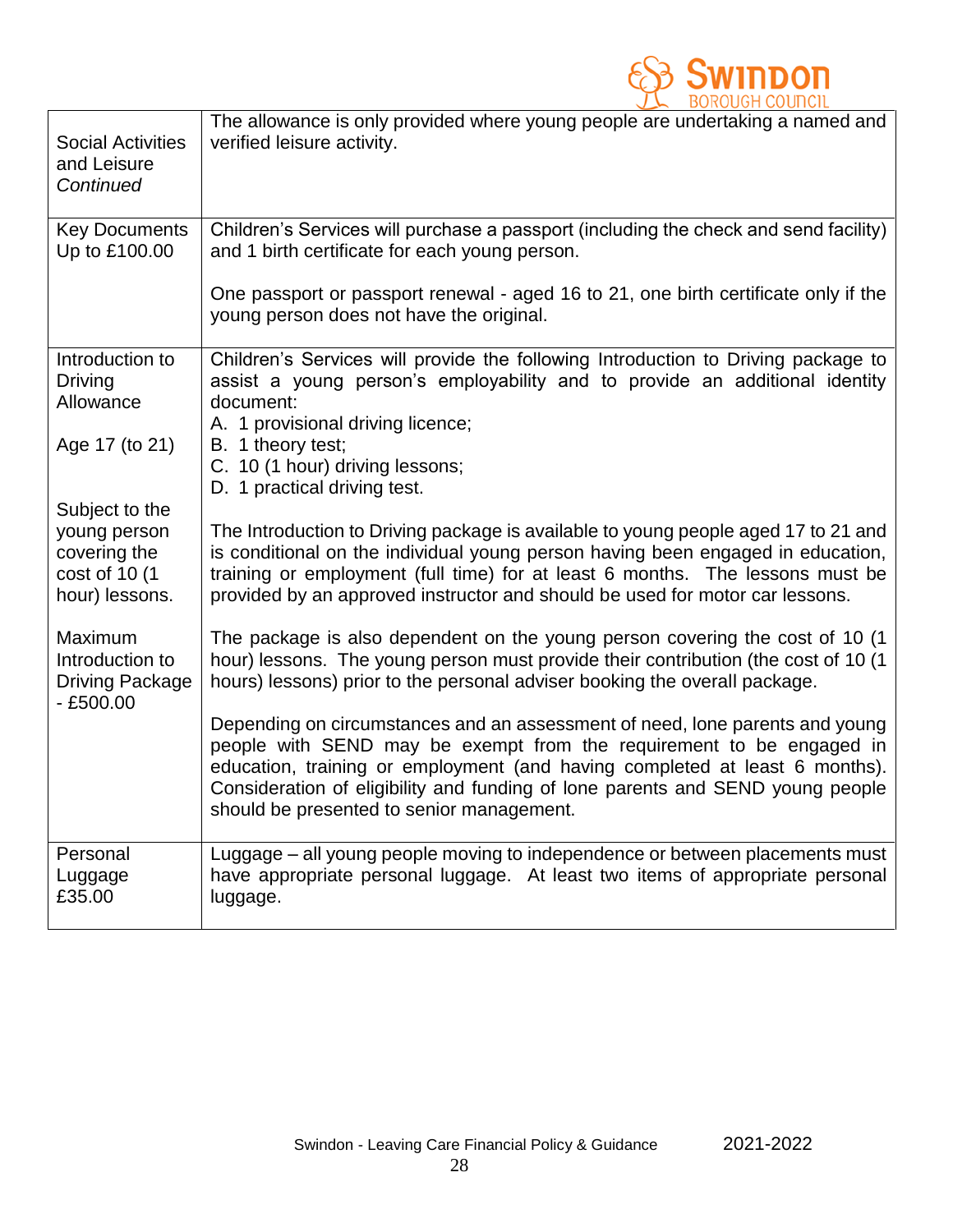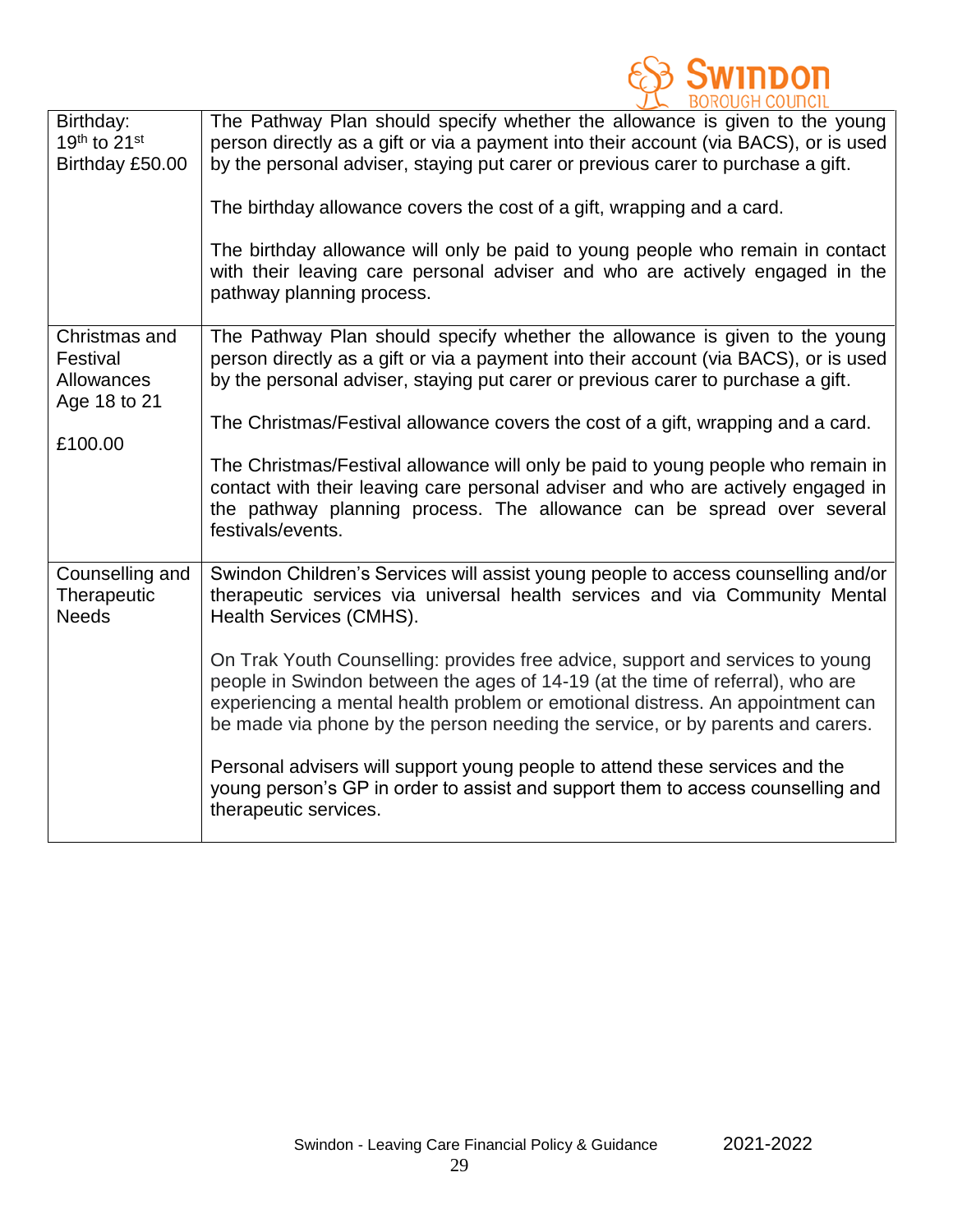|                               | BOROUGH COUNCIL                                                                                                                                                                                                                                                                                                                                                                                                                     |
|-------------------------------|-------------------------------------------------------------------------------------------------------------------------------------------------------------------------------------------------------------------------------------------------------------------------------------------------------------------------------------------------------------------------------------------------------------------------------------|
| <b>Health Needs</b>           | Swindon Children's Services will assist young people to access services to meet<br>their health and developmental needs via the 'looked after and care leaver' health<br>provision and via universal health services.                                                                                                                                                                                                               |
|                               | Personal advisers should support young people to complete a NHS HC1 form for<br>all 18 to 21 year olds who are not employed and/or not registered for welfare<br>benefits.                                                                                                                                                                                                                                                          |
|                               | This is particularly important for care leavers who are maintained by Children's<br>Services (or undertaking higher education courses) and who need to demonstrate<br>their level of income in order to access free, or reduced cost NHS services. The<br>HC1 form enables young people to obtain an NHS low income exemption<br>certificate. This will provide free or reduced cost dental, optician and prescription<br>services. |
|                               | Personal advisers will support young people to attend their GP in order to assist<br>and support them to access counselling, therapeutic and health services.                                                                                                                                                                                                                                                                       |
| <b>Special Needs</b><br>Costs | Swindon Children's Services will assist young people to access services aimed at<br>addressing any additional/special needs.                                                                                                                                                                                                                                                                                                        |
| <b>Cultural Needs</b>         | Swindon Children's Services will assist young people to access services aimed at<br>meeting their cultural needs.                                                                                                                                                                                                                                                                                                                   |
| <b>Religious Needs</b>        | Swindon Children's Services will assist young people to access services aimed at<br>meeting their religious needs.                                                                                                                                                                                                                                                                                                                  |

**& Swindon**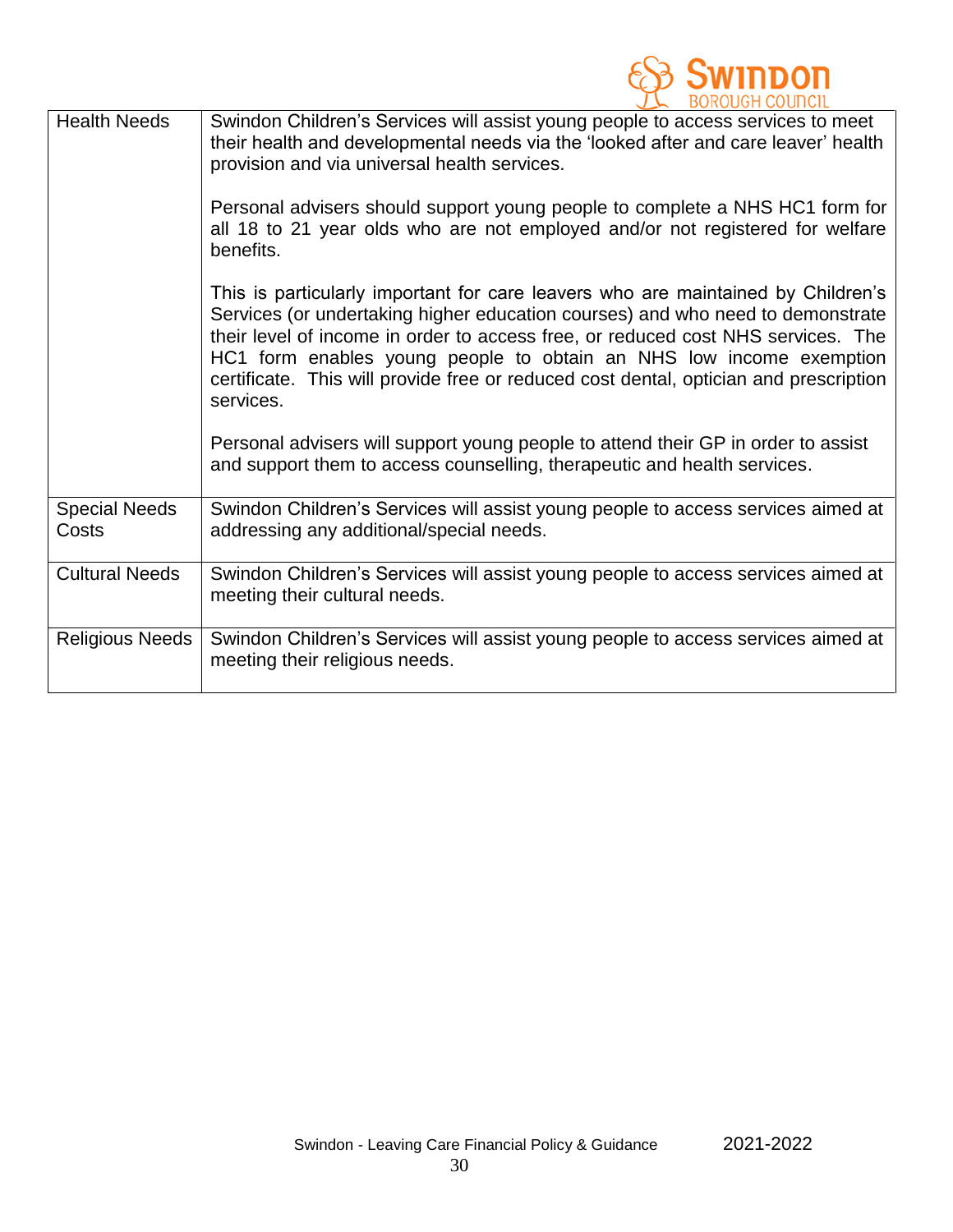

| Further and                      | Financial Support for Further and Higher Education courses is available:                                                                                                                                                                                                                                                                                                                                                                                                                                                                                                                                                                                                                                                                                                                                                                  |
|----------------------------------|-------------------------------------------------------------------------------------------------------------------------------------------------------------------------------------------------------------------------------------------------------------------------------------------------------------------------------------------------------------------------------------------------------------------------------------------------------------------------------------------------------------------------------------------------------------------------------------------------------------------------------------------------------------------------------------------------------------------------------------------------------------------------------------------------------------------------------------------|
| Higher                           | up to the young person's 21 <sup>st</sup> birthday;                                                                                                                                                                                                                                                                                                                                                                                                                                                                                                                                                                                                                                                                                                                                                                                       |
| Education -<br>Overview          | or until the completion of the course following the young person's 21 <sup>st</sup><br>$\bullet$<br>birthday where the course commenced before their 21 <sup>st</sup> birthday;                                                                                                                                                                                                                                                                                                                                                                                                                                                                                                                                                                                                                                                           |
|                                  | between the 21 <sup>st</sup> and 25 <sup>th</sup> birthday where a young person wishes to resume<br>or commence education or training between those dates;                                                                                                                                                                                                                                                                                                                                                                                                                                                                                                                                                                                                                                                                                |
|                                  | until the education or training course is completed following the 25 <sup>th</sup> birthday<br>where the course commenced prior to the 25 <sup>th</sup> birthday.                                                                                                                                                                                                                                                                                                                                                                                                                                                                                                                                                                                                                                                                         |
|                                  | All financial support is dependent on an individual assessment of need and on the<br>young person complying with any conditionality attached to the financial support<br>set out in the Pathway Plan.                                                                                                                                                                                                                                                                                                                                                                                                                                                                                                                                                                                                                                     |
|                                  | Courses should be full time and funding will only be available to repeat the same a<br>course in exceptional circumstances.                                                                                                                                                                                                                                                                                                                                                                                                                                                                                                                                                                                                                                                                                                               |
|                                  | Children's Services will fund up to five visits to universities where young people are<br>predicted to get grades that are sufficient to apply for university. The visits can be<br>undertaken with social workers, personal advisers, foster carers or residential<br>workers and are aimed at enabling young people to make a choice of university<br>and course.                                                                                                                                                                                                                                                                                                                                                                                                                                                                       |
| <b>Swindon NEET</b><br>Incentive | To assist young people into education, training and employment Swindon<br>Children's Services will work with young people leaving care to access schemes<br>focussed on supporting young people to overcome barriers to education, training,<br>employment. Personal advisers will support young people to access Department<br>for Work and Pensions (DWP) Schemes aimed at supporting NEET young people.<br>Many of these schemes provide access to free or reduced rate transport to help<br>young people to travel to education, training or employment opportunities (see<br>below). Where free travel is not available, Swindon Children's Services will fund a<br>travel pass for up to 13 weeks in any one calendar year from age 18 to 21.<br>The conditions of the travel incentive should be set out in the Learner Agreement. |
|                                  | https://www.gov.uk/government/collections/kickstart-scheme                                                                                                                                                                                                                                                                                                                                                                                                                                                                                                                                                                                                                                                                                                                                                                                |
|                                  | https://jobhelp.campaign.gov.uk/jets/                                                                                                                                                                                                                                                                                                                                                                                                                                                                                                                                                                                                                                                                                                                                                                                                     |
|                                  | https://www.gov.uk/government/publications/support-to-help-with-the-cost-of-<br>transport/support-to-help-with-the-cost-of-transport                                                                                                                                                                                                                                                                                                                                                                                                                                                                                                                                                                                                                                                                                                      |
|                                  | For full details see pages 28 to 38.                                                                                                                                                                                                                                                                                                                                                                                                                                                                                                                                                                                                                                                                                                                                                                                                      |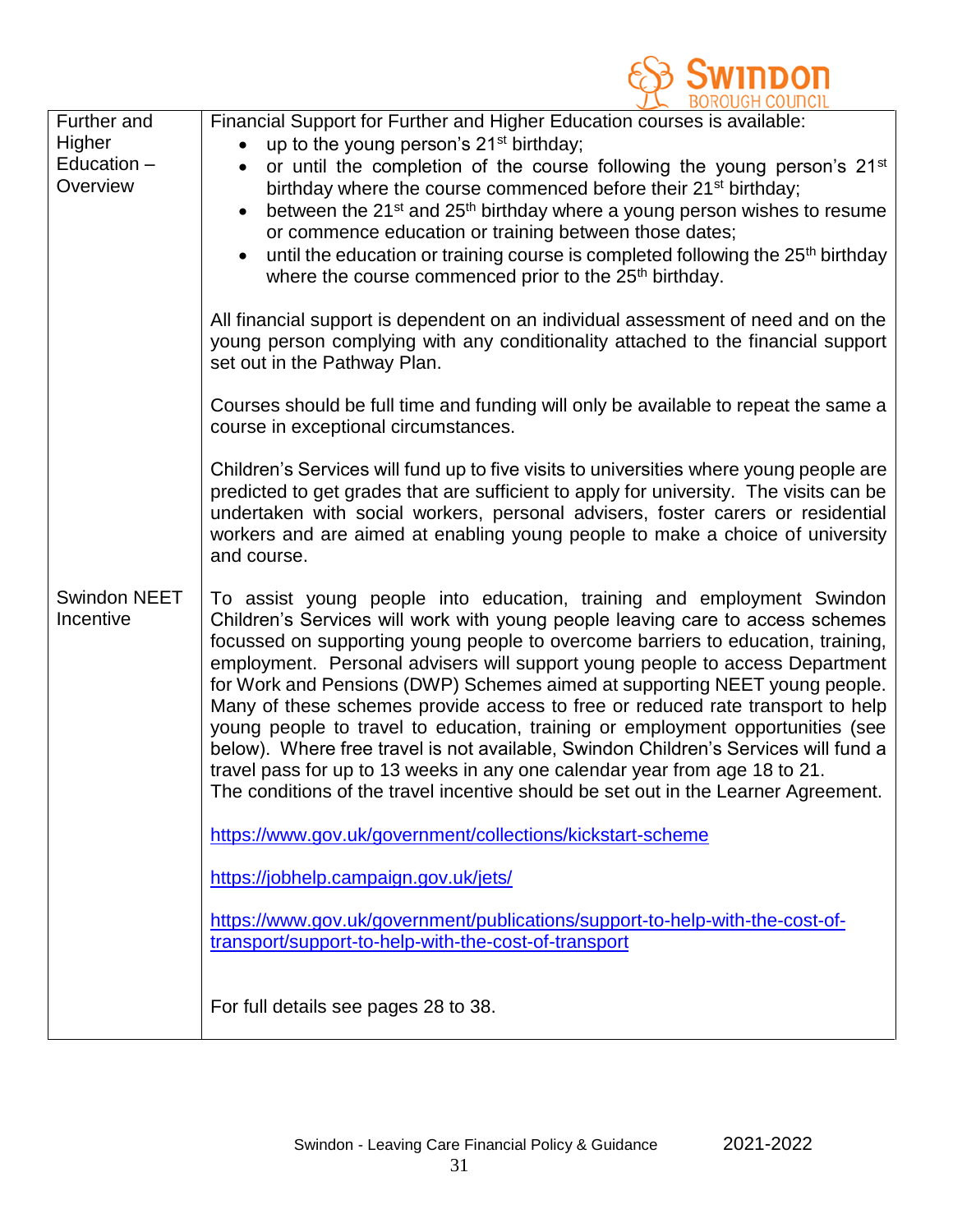

| Education,                          | Children's Services may provide financial assistance for costs associated with                                                                                                                                                                                                                                                                                                                                                                                                                               |
|-------------------------------------|--------------------------------------------------------------------------------------------------------------------------------------------------------------------------------------------------------------------------------------------------------------------------------------------------------------------------------------------------------------------------------------------------------------------------------------------------------------------------------------------------------------|
| Training and                        | education or training courses or employment opportunities of the young person's                                                                                                                                                                                                                                                                                                                                                                                                                              |
| Employment                          | choice, depending on an assessment of need which includes the course/activity                                                                                                                                                                                                                                                                                                                                                                                                                                |
| <b>Related Support</b>              | suitability. Where appropriate, Swindon Children's Services may consider funding                                                                                                                                                                                                                                                                                                                                                                                                                             |
|                                     | for extra tuition.                                                                                                                                                                                                                                                                                                                                                                                                                                                                                           |
| Learner<br>Agreements               | All education, training and employment support (practical and financial) will be<br>based on an individual learner agreement developed between the young person                                                                                                                                                                                                                                                                                                                                              |
|                                     | and their social worker/personal adviser and including input from the virtual<br>school and the young person's education/training tutor/mentor. The agreement<br>will set out the level of practical and financial support to be provided by all parties<br>and will include learning goals and targets and attendance/academic<br>requirements. Failure to comply with the learner agreement may result in<br>financial and practical support ceasing and a requirement to leave the course or<br>activity. |
|                                     |                                                                                                                                                                                                                                                                                                                                                                                                                                                                                                              |
| FE Grant -                          | <b>Further Education Equipment</b>                                                                                                                                                                                                                                                                                                                                                                                                                                                                           |
| Stationery,<br>Educational          | Young people who are undertaking full time further education courses are entitled                                                                                                                                                                                                                                                                                                                                                                                                                            |
| Visits, Books                       | to a grant of up to:<br>- £100.00 Stationery, Educational Visits, Books and IT Equipment Grant                                                                                                                                                                                                                                                                                                                                                                                                               |
| and Equipment                       | These Grants are per academic year, are none transferable and are only available                                                                                                                                                                                                                                                                                                                                                                                                                             |
|                                     | for stationery, educational visits and books and equipment (assessed each year of                                                                                                                                                                                                                                                                                                                                                                                                                            |
|                                     | the course). (up to age 21 or the end of the course being undertaken on the 21 <sup>st</sup>                                                                                                                                                                                                                                                                                                                                                                                                                 |
|                                     | birthday).                                                                                                                                                                                                                                                                                                                                                                                                                                                                                                   |
| F.E. 8 H E<br><b>Computer Grant</b> | All young people entering further education (level 2 or above) or higher education                                                                                                                                                                                                                                                                                                                                                                                                                           |
| Up-To £300.00                       | will be assisted to purchase or access a tablet or lap-top. The grant of up-to                                                                                                                                                                                                                                                                                                                                                                                                                               |
| $-$ One-Off                         | £300.00 will be provided once between the ages of 16 and 21/25.                                                                                                                                                                                                                                                                                                                                                                                                                                              |
|                                     |                                                                                                                                                                                                                                                                                                                                                                                                                                                                                                              |
| <b>Child Care</b>                   | Childcare costs should be accessed through the Care to Learn Fund.                                                                                                                                                                                                                                                                                                                                                                                                                                           |
| Commencing                          | Children's Services will purchase equipment and/or clothing to assist the young                                                                                                                                                                                                                                                                                                                                                                                                                              |
| <b>Work Grant</b>                   | person with their chosen employment e.g. interview clothes, overalls, protective                                                                                                                                                                                                                                                                                                                                                                                                                             |
|                                     | clothing, depending on an assessment of need. Maximum Commencing Work                                                                                                                                                                                                                                                                                                                                                                                                                                        |
|                                     | Grant £100.00. This is provided as a one off.                                                                                                                                                                                                                                                                                                                                                                                                                                                                |
|                                     | Young people should submit a list of requirements regarding equipment, course                                                                                                                                                                                                                                                                                                                                                                                                                                |
|                                     | books etc to their social worker, or leaving care personal adviser.                                                                                                                                                                                                                                                                                                                                                                                                                                          |
| Government                          | Care leavers are a priority group for the Vulnerable Young Person's 16 to 19                                                                                                                                                                                                                                                                                                                                                                                                                                 |
| Incentives                          | Bursary, £1200.00 per year paid by the 6 <sup>th</sup> form or college.                                                                                                                                                                                                                                                                                                                                                                                                                                      |
|                                     | Care leavers are eligible for a £1,000.00 Apprenticeship Bursary, paid by the                                                                                                                                                                                                                                                                                                                                                                                                                                |
|                                     | apprenticeship provider, in addition, the providers get £1,000.00 to support the                                                                                                                                                                                                                                                                                                                                                                                                                             |
|                                     | young person. The Bursary is paid once by the provider between 16 and up to 25.                                                                                                                                                                                                                                                                                                                                                                                                                              |
|                                     |                                                                                                                                                                                                                                                                                                                                                                                                                                                                                                              |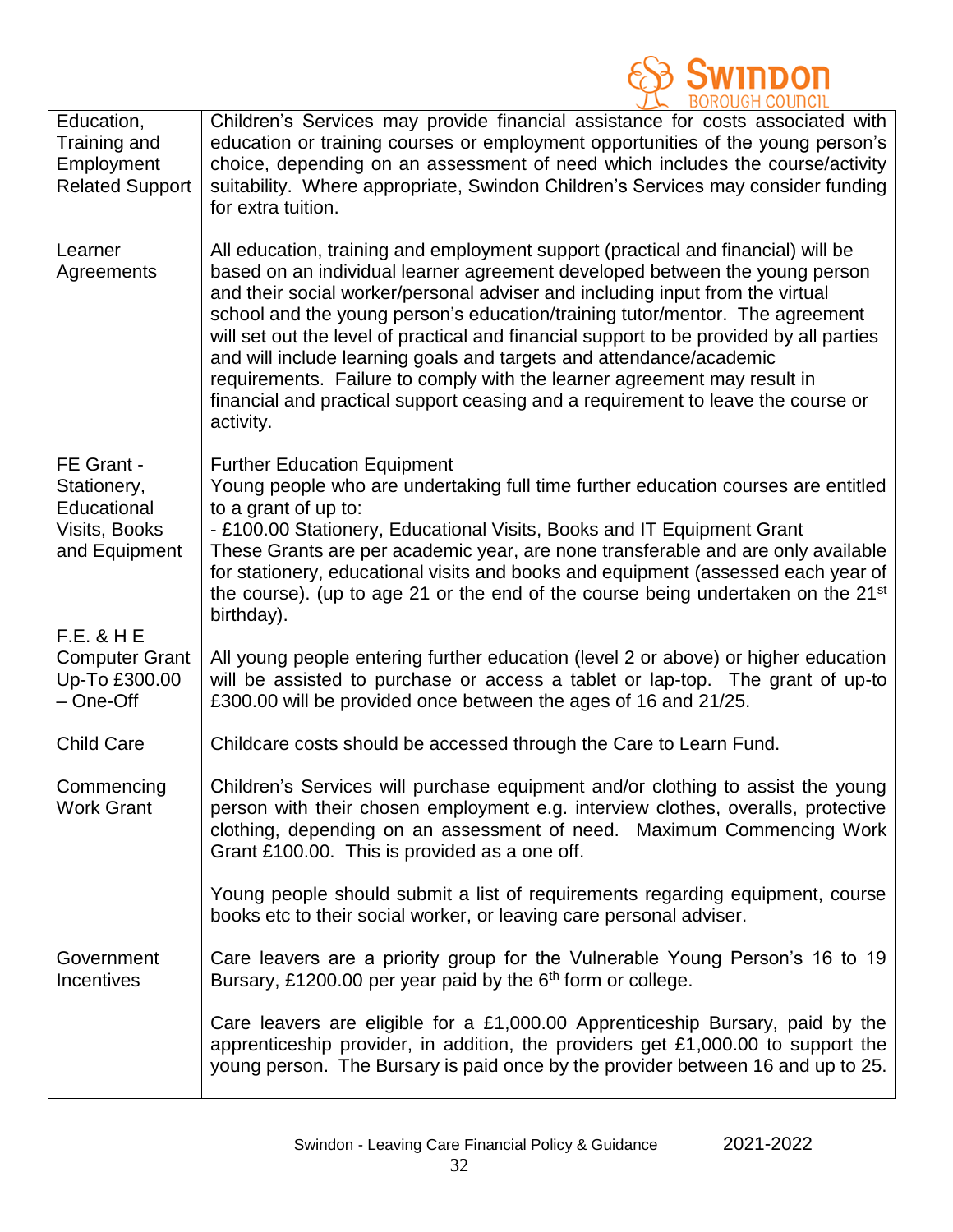

### **Education & Training (16 & 17 year olds) Young People Aged 18 and Older**

### **Further Education Courses**

Children's Services is committed to assisting and supporting young people to maximise their potential through educational and training opportunities.

- 1. Eligible and Relevant young people (16 and 17 year olds) who are studying at sixth form college or further education colleges will be supported via their foster care placements or children's homes and for those living in semi-independent and independent via their leaving care maintenance allowance.
- 2. From the age of 18 to the end of the academic year following their 21<sup>st</sup> birthday, care leavers who are 'without parental support' (estranged from their families) and who are studying full time (12 hours or more of 'guided learning') can claim Universal Credit on the grounds of being in 'Relevant Education' and they do not have to be available for employment. Young people can start or change courses at any point up until their 21<sup>st</sup> birthday.
- 3. In situations where young people aged 21 to 25 wish to resume or commence education or training, the following guidelines in regard to financial support will apply (see page 38);
	- Young people returning to the service should initially contact the leaving care duty worker;
	- Funding will be considered by the team manager or service delivery manager following an assessment of need (including access to financial resources) and will be based on the motivation and commitment of the young person to undertake, sustain and complete the course in line with the following principles:
	- Full time courses Following an assessment of need young people may be provided with a maximum weekly maintenance grant of £59.20 per week, up to £3,078.40 per year and a registration fees grant of up to £1,000.00, full time and £500.00 part time. Young people will be expected to work part time in order to cover their accommodation/rental costs. These grants are subject to young people maintaining 85% attendance, having satisfactory reports from the college and not having access to other financial resources. Personal advisers will liaise with colleges and/or training providers to ensure satisfactory attendance and progress. As young people will be on a low income, personal advisers should support their students to apply for reduced rate fees. As young people will not be receiving a means tested benefit; will be in receipt of a low income and because care leavers are a priority group for learner support funds, personal advisers and students should make timely applications for these funds. Personal advisers and young people should also check if they qualify for Universal Credit, some nondegree education courses may qualify the young person for Universal Credit where it is deemed that the course is improving their employability and it does not interfere with their commitment to look for work if they are getting Universal Credit on that basis. Lone parents with children under 3 and disabled young people can also undertake courses, as they should be receiving benefits without having to be available or looking for work.
	- Part time courses One off grants will be made following an evaluation of the course and an assessment of need of the young person and their financial circumstances. Grants may range from £20.00 to £1,000.00 to be used to assist with registration fees and equipment costs. Grants will be based on need, motivation to gain educational qualifications and whether the candidate has any education qualifications.
	- A key priority will be to ensure all young people hold a level 2 qualification.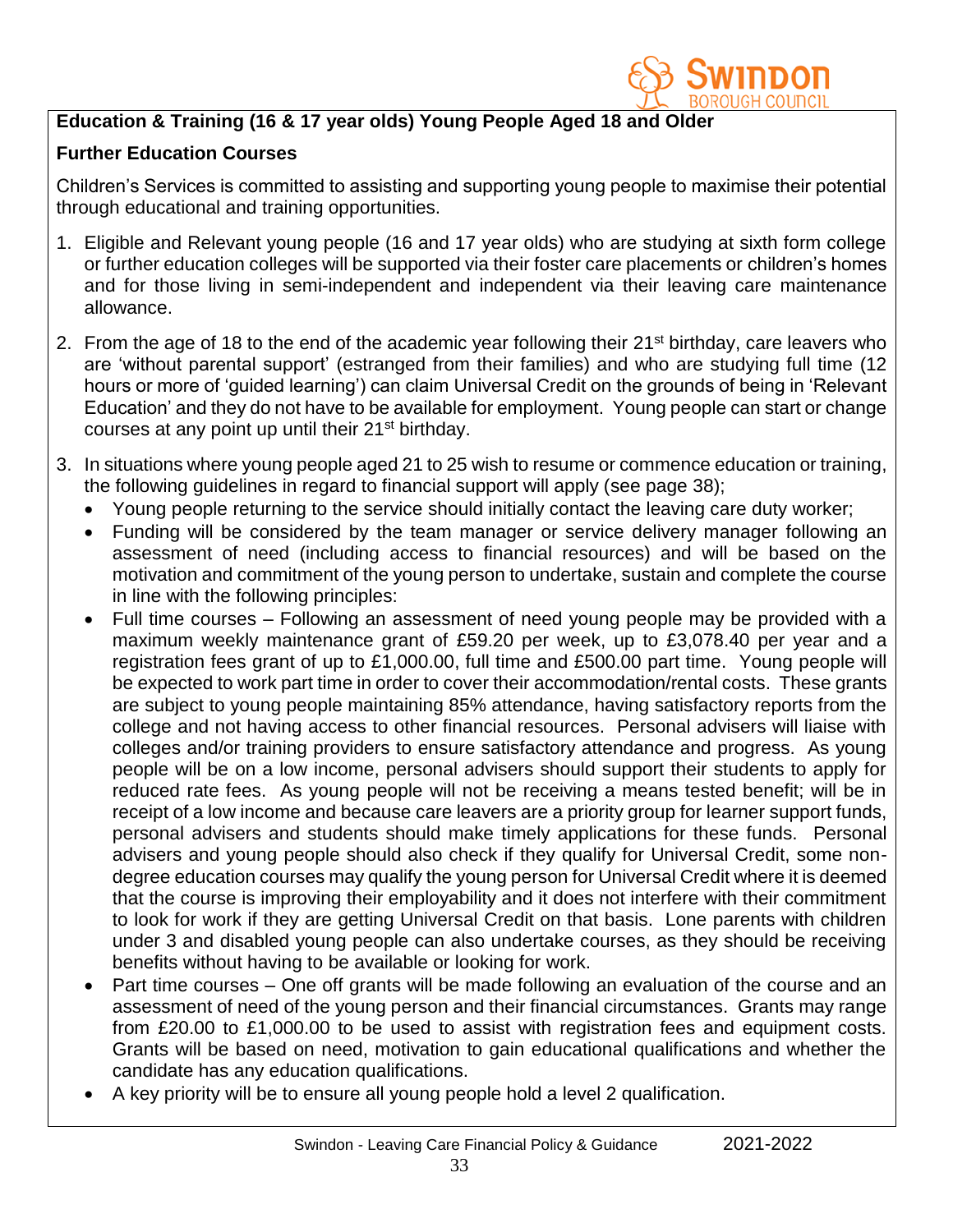### **Education & Training (21 to 25)**



Access arrangements to Higher Education courses are the same as young people aged 18 to 21.

The following activities immediately prior to the start of a resumed or new course will be taken as evidence of motivation and commitment: -

- 1. Courses of study leading to a level 1 qualification or above;
- 2. Employment in the field relating to the requested education/training course;
- 3. Voluntary work relating to the requested education/training course;
- 4. Training courses relating to the requested education course.

Young people may also be required to demonstrate that they can contribute to the funding package (accommodation/rental costs/needs) via part time employment and/or by accessing Learner Support or Advanced Learner Loans available from Student Finance England [\(https://www.gov.uk/further](https://www.gov.uk/further-education-courses/financial-help)[education-courses/financial-help\)](https://www.gov.uk/further-education-courses/financial-help). In such circumstances an assessment of financial need will be completed in order to assist the young person with their weekly maintenance.

Following the assessment of need, the request for financial support will be presented to a senior manager and each case will be allocated to a Leaving Care Personal Adviser who will develop a Pathway Plan a Learning Agreement and a payment transfer system (generally by regular BACS payments) and a system for monitoring the young person's education/training progress and attendance.

All young people attending further, and higher education will be required to sign an authorisation to share information form and will need to agree to their personal adviser liaising with the educational establishment in order to support the course and monitor attendance and learning.

### **Financial Support - Traineeships and Apprenticeships**

#### **Apprenticeships**

The majority of apprenticeships are classed as employment with a study component. These types of apprenticeships are generally secured by young people gaining employment with a company or organisation that is a registered apprenticeship provider. The young person is employed and also undertakes a study component towards a:

- National Vocational Qualification (NVQ)
- **Technical Certificate**
- **Functional Skills (Mathematics, English)**
- **Personal Learning and Thinking Skills (PLTS)**
- **ERR (Employment Rights and Responsibilities) Workbook**

From the 1<sup>st</sup> April 2021, the minimum wage rate is £4.30 per hour for apprentices aged 16 to 18 and those aged 19 or over who are in their first year. All other apprentices are entitled to the National Minimum Wage for their age and can be found on [www.gov.uk/national-minimum-wage-rates](http://www.gov.uk/national-minimum-wage-rates)

As the apprenticeship is deemed employment, young people will be eligible for a range of benefits, including housing benefit and Universal Credit (housing element of Universal Credit) depending on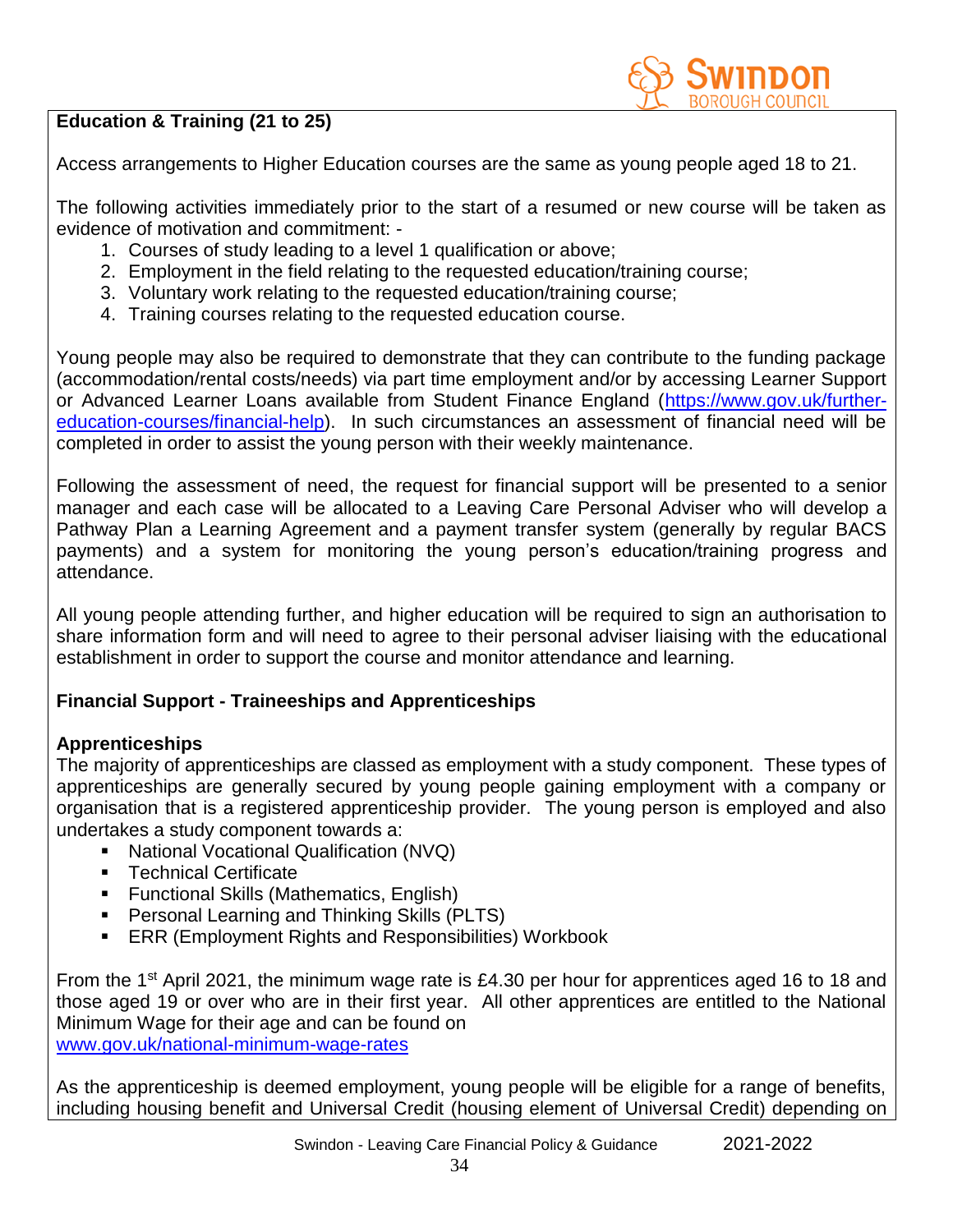

their circumstances. If the apprenticeship is deemed employment, the young person would not be covered by the age 21-25 Education and Training Care Leaver entitlements.

#### **Traineeships and Programme Led Apprenticeships**

These types of traineeships and apprenticeships are provided by a training provider or college, with work experience provided at the establishment or off-site, and are therefore deemed education/training rather than employment. Young people may be eligible for benefits/Universal Credit depending on their age and circumstances. In general, young people aged 21 to 25 will not be able to access benefits (unless they are parents or have a disability). Young people undertaking these courses are eligible for the '21-25 Swindon Education and Training' care leaver entitlements (subject to an assessment of need and the pre-requisite conditions above being met).

#### **Financial Support**

Access to financial support will always be dependent on an assessment of the young person's financial circumstances. Where appropriate; young people will be provided with practical support to help them access education, training or benefits funding, rather than with the provision of direct grants. The level of practical support and financial support should be set out within the young person's pathway plan and highlight any conditionality to the support being provided.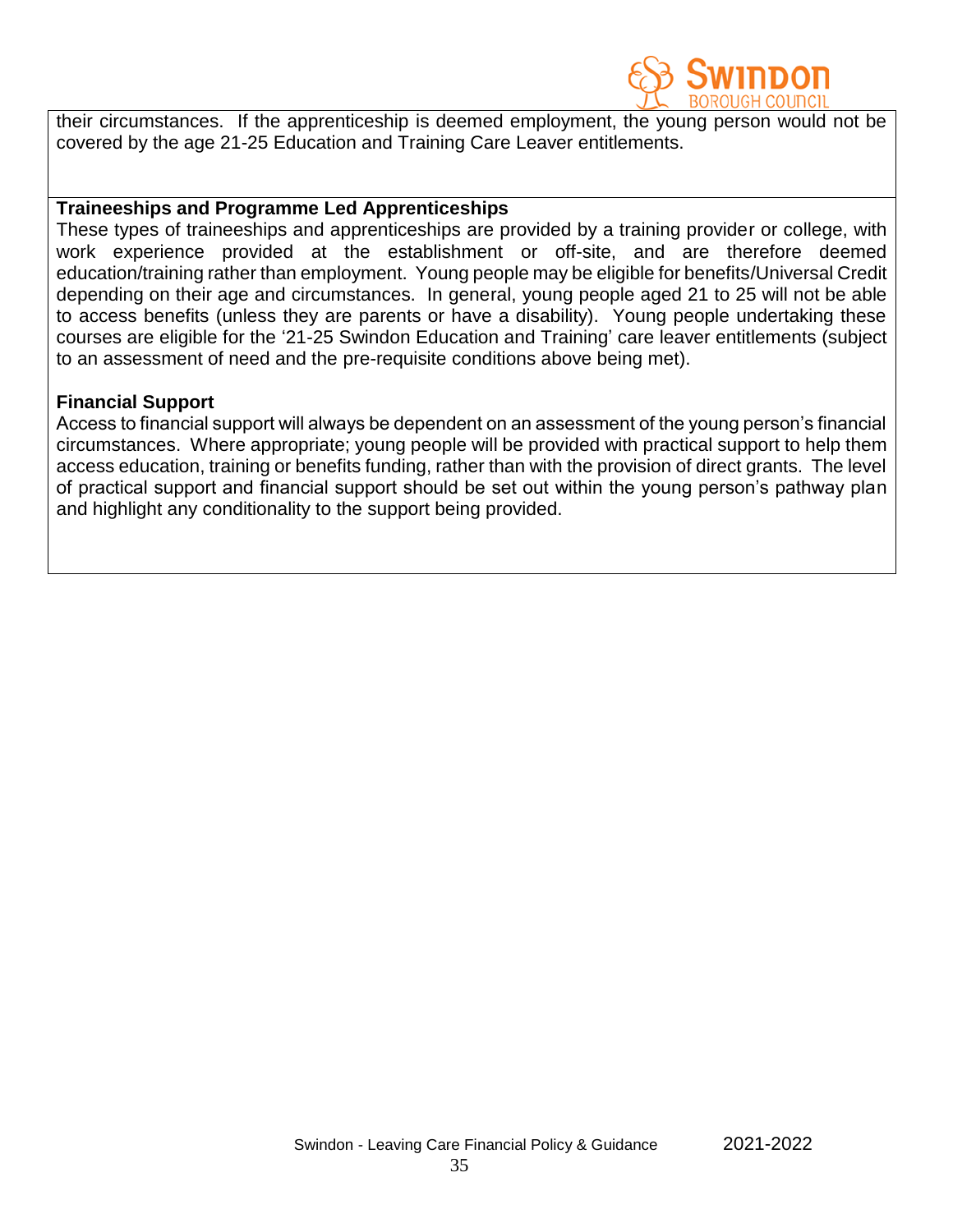

## **Higher Education**

### **Student Finance**

The level of fees, loans, grants, and bursaries for higher education student's change each academic year. The most accurate and up to date information is available via the following link:

<http://www.gov.uk/studentfinancesteps>

### **Tuition Fees and Tuition Fee Loans**

From September 2021 the maximum tuition fees and tuition fee loan per year is:

New full-time students **E9.250.00** • New full-time students at private university or college  $£6,165.00$ 

To qualify for a tuition fee loan the part time course needs to be at least 25% of an equivalent full-time course each year (e.g. four years instead of one year full time). The tuition fee loan is provided by Student Finance England and is paid directly to the university to cover the full cost of the course.

### **Maintenance Loans**

The maintenance loan is provided by Student Finance England and is paid directly to the student, normally in three instalments and is provided to help with living costs such as rent, food, bills and equipment and books.

The maximum maintenance loan in 2021-2022 for students starting courses after the 1<sup>st</sup> August 2021 (per year) is set out below:

| • Students studying in London         | £12,382.00 |
|---------------------------------------|------------|
| • Students studying outside of London | £9,488.00  |
| • Students living at home             | £7,987.00  |
| • Students studying oversees          | £10,866.00 |

 $\triangleright$  In the final year of the course the maximum loan rate is reduced by approximately 10%.

### **Loan Repayment**

Graduates repay the combined tuition fee and maintenance loan when they have finished studying and are earning over £25,000.00 per year. The monthly repayments are linked to the person's income. After a certain amount of time (30 years), any outstanding loans will be written off, if the money has not been repaid.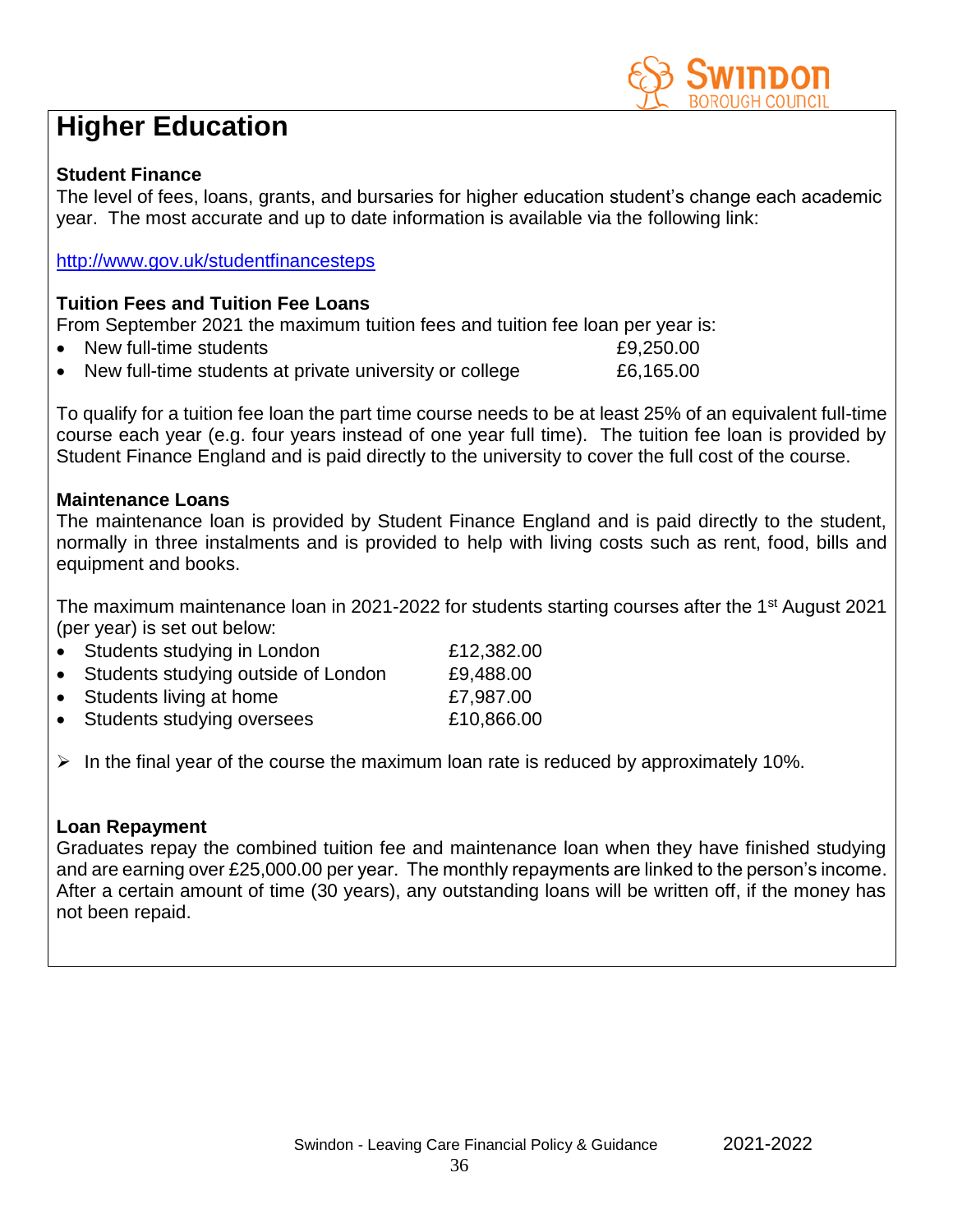

#### *Higher Education Continued*

**Interest** - Until the April after you finish or leave a course the interest rate is the Retail Price Index (RPI) plus 3%. From the April after you finish your course the interest will be based on income: £21,000 or less = RPI. Between £21,000 and £41,000 = RPI plus up to 3%, depending on your income. Over £41,000 = RPI plus  $3\%$ .

#### **Support from Individual Universities**

In addition to the financial support provided by Student Finance England, most Higher Education Institutions will offer their own financial support. Each university will have its own eligibility criteria and any awards may only be available to a limited number of students:

- **Bursaries**
- **Scholarships**
- **Fee Waivers**

Bursaries and Scholarships will generally not have to be repaid and Fee Waivers are applied to part, or all of the course costs.

#### **Access to Learning Fund**

Most universities also have an 'Access to Learning Fund' which is available to students who are experiencing financial hardship. Some universities offer care leavers priority access to Access to Learner Funds. Sometimes known as Fair Access Funds. 'Propel' is hosted by the 'Become' Charity and sets out or links to the support (including financial support) that each higher education institution provides and also includes a named contact at the majority of educational settings. <https://propel.org.uk/Search/>

#### **National Scholarship Programme (NSP)**

The National Scholarship Programme is designed to offer support to students from low income backgrounds. The NSP is funded jointly between the government and individual universities. Individual universities can make their own decisions as to who receives a National Scholarship. Some universities may offer care leavers priority access to the NSP. Support may be offered in a variety of ways including cash grants, reduced cost accommodation or a fee waiver. Any funds received from the NSP are non-repayable.

#### **The Care Leavers Higher Education Bursary**

The Care Leavers Higher Education Bursary is provided by the student's local authority (Swindon Children's Services) and is provided as a minimum grant of £2,000.00 throughout the length of the whole course.

### **Grants and Awards From Charitable Trusts**

Trusts and charities provide financial grants and awards to students. Advice about what may be available is available through individual universities or through the Educational Grants Advisory Service (EGAS).

Public libraries should have directories of charitable trusts that provide grants and awards:

- The Educational Grants Directory;
- The Charities Digest;
- The Grants Register;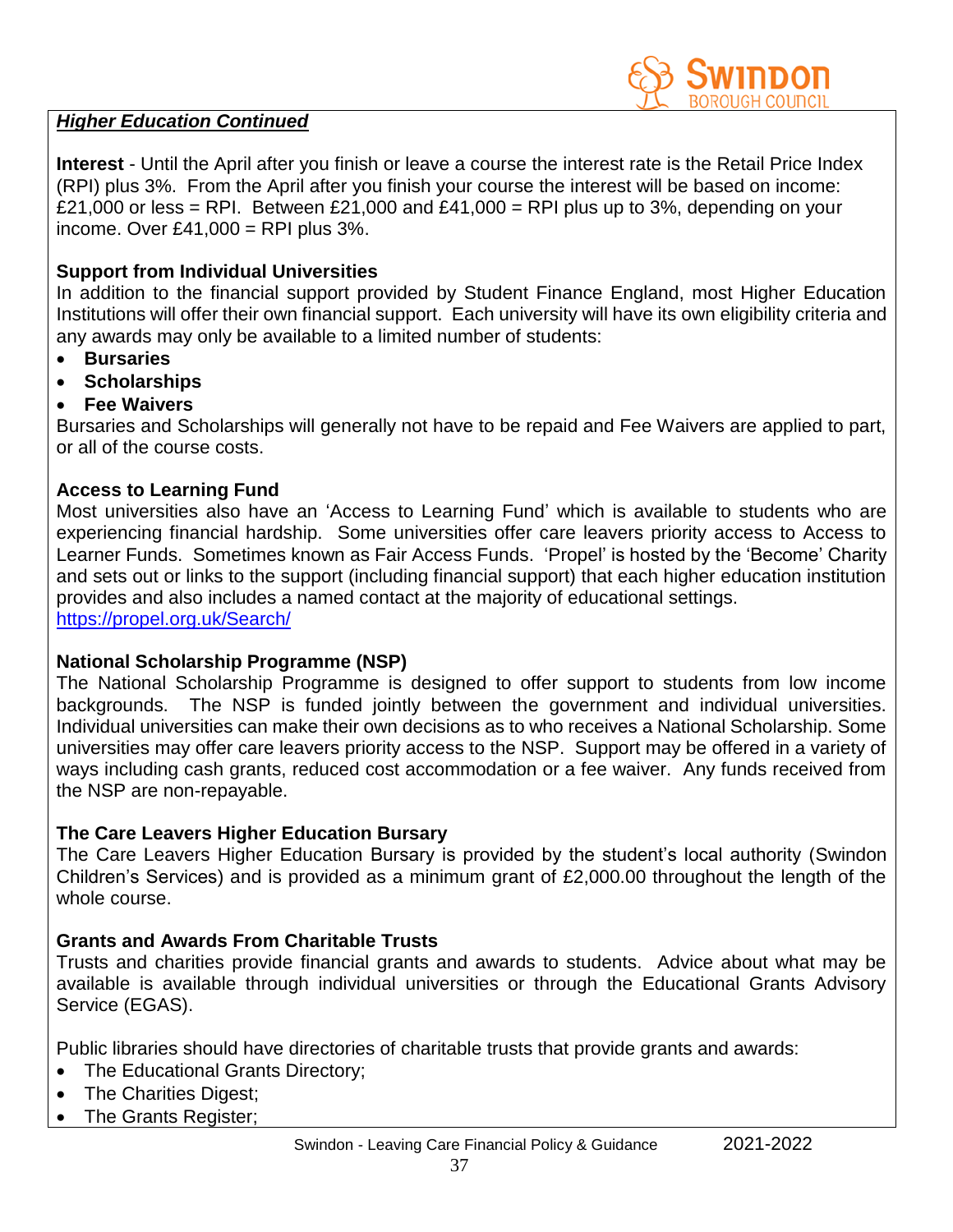The Directory of Grant Making Trusts.



#### *Higher Education Continued*

#### **General Information**

Care leavers considering attending university should check with the universities that they are thinking about applying to, for information about the support that each institution will provide. This information can then assist when making a final choice about which university to apply for as a first, second or third choice.

The students' support service should be able to provide information on both the practical and financial support that may be available.

Information about additional support to care leavers can be found on the Access and Participation Plans that each institution is required to have. Information can be found on the web site of each institution or via:<https://www.officeforstudents.org.uk/>

#### **Welfare Benefits**

The majority of young people who undertake higher education courses are ineligible for welfare benefits such as Universal Credit, tax credits, Income Support and Housing Benefit/Local Housing Allowance. Certain limited groups of young people who undertake higher education courses such as lone parents and sick and disabled young people may remain or are eligible for welfare benefits whilst studying. If a young person is entitled to welfare benefits (mostly likely Universal Credit for all new applicants) they are not eligible for the full Swindon Higher Education Grant but continue to receive the HE Bursary element and the Computer element (if not already accessed).

Lone Parents and Sick and Disabled Students who are in receipt of Welfare Benefits should check with the Department for Work and Pensions regarding the rules about student finance. Being in receipt of student finances may cause disqualification and/or a reduced entitlement to welfare benefits. Generally, lone parents and sick and disabled young people will be assumed by the DWP to have taken out Student Loans including the Special Support Loan element for those on benefit-level income. Their level of welfare benefit will be calculated by taking into account the loans they receive but not the Special Support element.

Lone Parents (and certain couples with children) may be eligible for the Government's **Childcare Grant** (£179.62 per week for one child and up to £307.95 per week for more than one child) and/or **Parents' Learning Allowance** (up to £1,821.00 per year). Disabled students may be eligible for the **Disabled Students' Allowance**. Students who have adult dependents may be eligible for an **Adult Dependents' Grant (ADG)** (up to £3,190.00 per year) (2021-2022). These grants do not affect welfare benefits.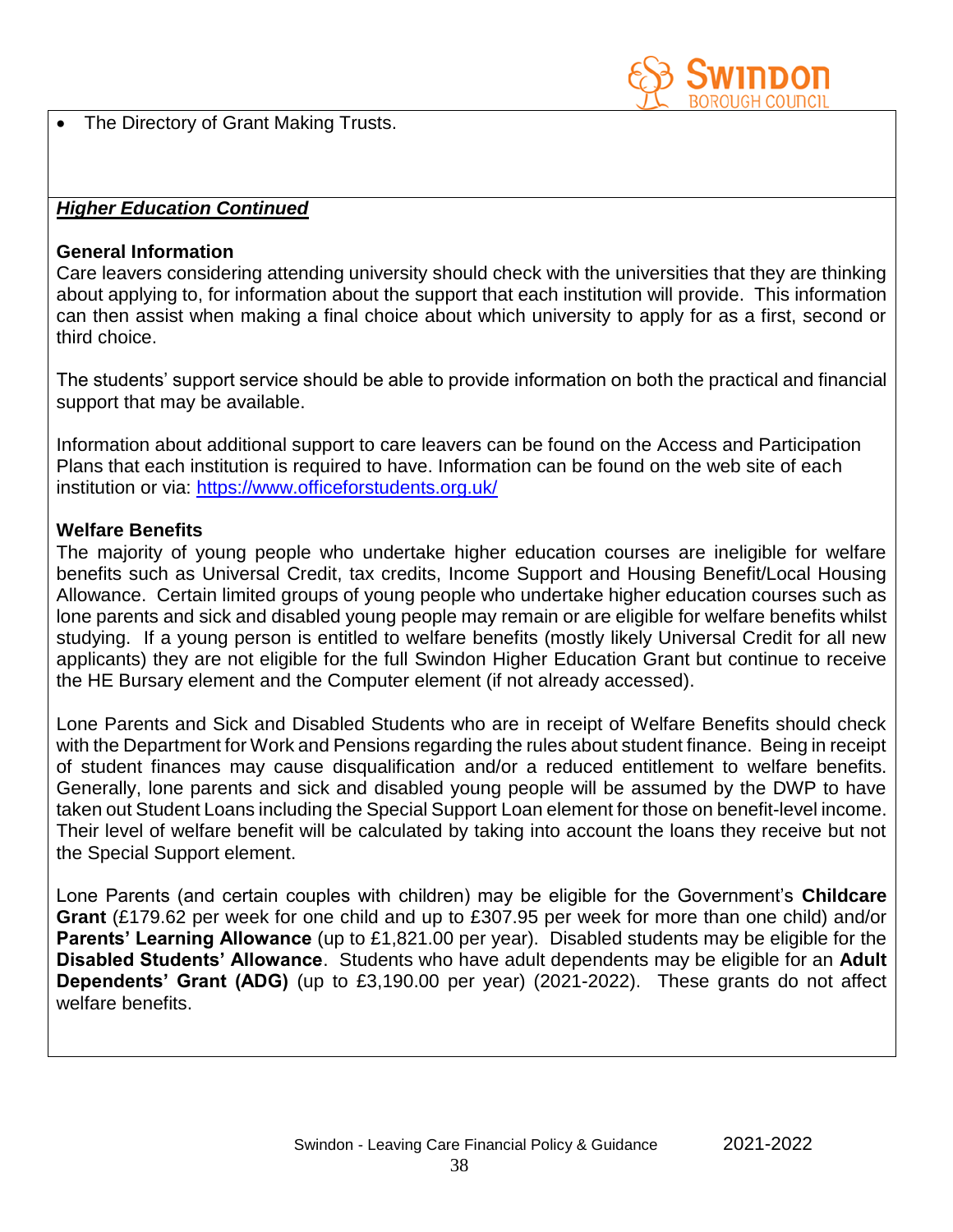

#### **Swindon Children's Services - Higher Education Financial Support**

The Swindon Higher Education Grant which includes the Government's Higher Education Bursary can be accessed once (for 4 years) at any point between a young person's  $18<sup>th</sup>$  and  $25<sup>th</sup>$  birthday (the grant ceases hen the young person leaves or completes the course).

All young people entering higher education are entitled to:-

- A one-off Computer Grant for a notepad or lap-top depending on an assessment of need and if not previously accessed – up to £300.00.
- 1. A Higher Education Bursary of £2,000.00 which is provided over the period of a two, three or four year course. Depending on the length of the course the £2,000.00 per course will be constituted of £1,000.00 per year (2 year course) H.E. Bursary, £666.67 per year (3 year course) H. E. Bursary, £500.00 per year (4 year course) H. E. Bursary.
- 2. A Vacation Accommodation Allowance Up to the level of the LHA one-bedroom self-contained rate and/or the level of university accommodation (during the vacation period). This is provided where there is a demonstrable liability for rent in the young person's name. Subject to approval by the leaving care team manager, where there is no liability for rent, but a contribution to living costs is required, a percentage of the contribution can be a provided subject to an assessment of need. – Up to £3000.00 per year.
- $\triangleright$  Young people applying to and undertaking higher education courses will be required to apply for all available universal student funding i.e. maintenance loans, tuition fee loans, as well as individual establishment bursaries. These loans and grants and the H.E. Bursary should be used by students as their main source of income through-out their term time course of study. This will fund their higher education accommodation, living expenses, travel, equipment and book needs.
- This amounts to a payment of approximately £3,666.00 per year depending on location, type of accommodation (rent) and the nature of the course.

How the H. E. Bursary and Accommodation Allowance is provided should be set out in the young person's pathway plan.

• Higher National Certificate and Higher National Diploma courses are defined as Higher Education Courses. Both HNC and HND courses often attract a bursary and/or a grant from the individual university.

Young people who remain eligible for means tested welfare benefits are provided with the:

- Computer Grant (one-off);
- H. E. Bursary (per course).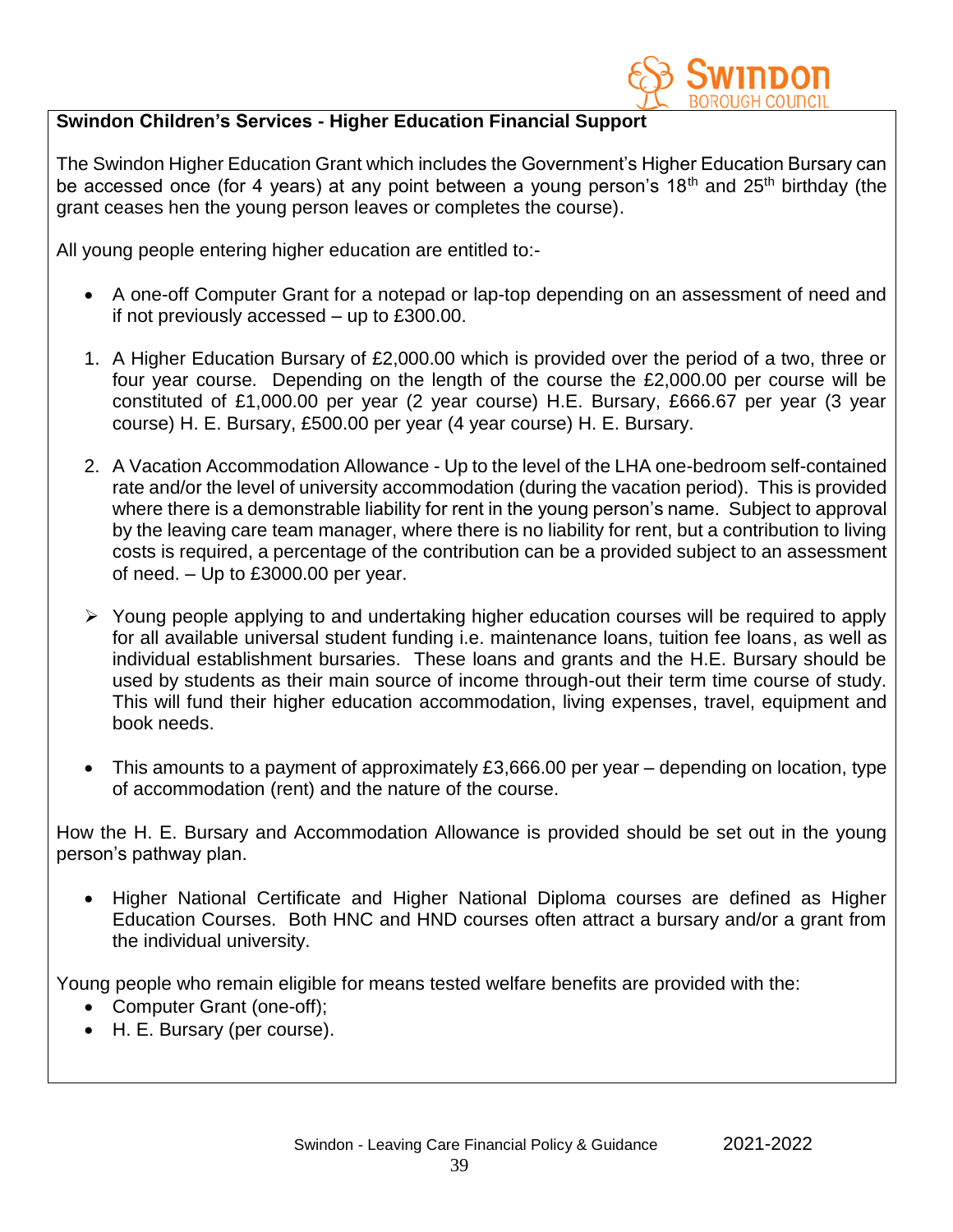

#### **Higher Education – Requirements and Payment Process**

Swindon Children's Services as corporate parents, wants to ensure all care leavers have the best possible chance of success when undertaking a higher education and university course. The following guidance has been developed to provide clarity about the higher education payments process and the eligibility requirements that young people are expected to follow.

The frequency and amount of each payment as well as the method of paying the higher education bursary and allowance should be set out in the young person's Pathway Plan.

All payments are dependent on, and subject to a young person agreeing to the following requirements:

- Maintaining regular and ongoing contact with their leaving care personal adviser;
- Attending all pre-arranged meetings with their leaving care personal adviser;
- Completing all actions and agreed tasks within the Learning Agreement and education section of the pathway plan;
- Identification of a suitable contact within the university staff/support service to take part in joint meetings in order to ensure educational goals and targets are met and appropriate practical, educational, pastoral and financial support is being provided;
- To agree to regular liaison between the university and leaving care personal adviser, in order to monitor progress, attendance and attainment;
- To inform their leaving care personal adviser and local authority of any change of circumstances (for example contact details, course details) as soon as possible;
- Student Finance England have confirmed that they will fund the course and the young person is deemed a 'Home Student' for the Tuition Fee Loan;
- Having an asylum status that enables them to receive Student Finance England loans and that they are deemed a 'Home Student';
- To focus on educational activities by not undertaking more than twenty hours of employment per week during term time. To understand that in circumstances where more than twenty hours per week of employment is be undertaken, this income will be considered when calculating the level of financial support.

All young people attending further, and higher education will be required to sign a consent to share/disclose information form and will need to agree to their leaving care personal adviser liaising with the educational establishment in order to support the program of study and monitor attendance and learning.

See Appendix H for Consent to Share/Disclose Information Form.

### Asylum Seeking Young People

Young people should only be supported to progress to university/higher education if they have a form of status that gives them access to 'Home Student Status and Fees' and Student England Finances and have a positive status that continues until the course is completed. All support from Children's Services and any other source should be clearly set out in the Pathway Plan. Where young people do not have a status that gives them access to the above forms of financial support, personal advisers will support young people to apply for scholarships, grants and bursaries from voluntary organisations.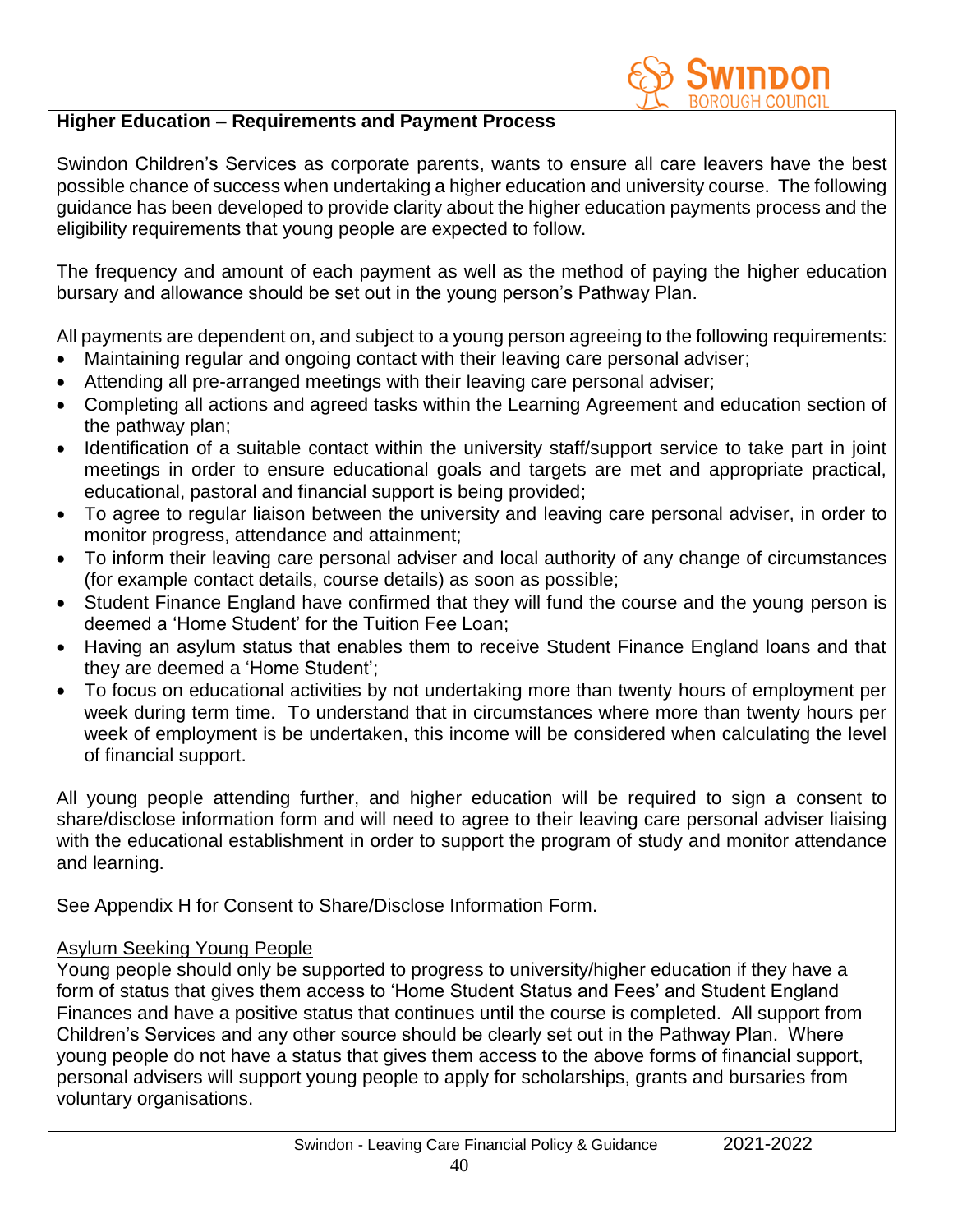

### **Post Graduate Courses**

Children's Services will assist young people to identify financial support and resources to undertake post graduate courses. Generally, vocational post graduate courses are funded by secondment from an employer, or by individual universities providing a bursary to cover course/tuition fees. Children's Services may consider a contribution to post graduate courses following a needs assessment and all avenues of funding being explored. All requests for post graduate funding will be considered by the leaving care team manager and service delivery manager following an assessment of need, which includes checking the start and end dates, whether the course represents a progression from a previous course and the likely outcome at the end of the course.

| <b>Young People</b><br>Returning to the<br><b>Local Authority</b> | Young people are entitled to resume or continue a leaving care service from the<br>age of 21 to 25 on request $-1$ ) for education and training, 2) for general support.                                                                                                                                                                                                                                                                                                                                                                                                                                                                     |
|-------------------------------------------------------------------|----------------------------------------------------------------------------------------------------------------------------------------------------------------------------------------------------------------------------------------------------------------------------------------------------------------------------------------------------------------------------------------------------------------------------------------------------------------------------------------------------------------------------------------------------------------------------------------------------------------------------------------------|
| Aged 21 to 25                                                     | The primary purpose of the entitlement to 'general support' for young people aged<br>21 to 25 is to provide continuity and on-going practical advice and guidance. Where<br>young people require financial support, personal advisers will assist the young<br>person to identify universal sources of financial support to enable young people to<br>be self-sustaining. In very exceptional circumstances and following an assessment<br>of need, a request for financial support (usually provided in kind) will be considered.<br>The assessment and request will be considered by the team manager and the<br>service delivery manager. |
| Exit Interview -<br>Service<br>Evaluation /<br>Questionnaire      | Young people will receive a £10.00 reward for taking part in a leaving care exit<br>interview/questionnaire/evaluation. The evaluation will be undertaken between the<br>ages or 21/25 when a young person is ceasing their involvement with the leaving<br>care service.                                                                                                                                                                                                                                                                                                                                                                    |
| Emergency<br>Payments                                             | Swindon Emergency Assistance Fund provides a system of emergency payments<br>in order to provide emergency food parcels or vouchers, utility or service charge<br>payments and vouchers and payments for toiletries and clothing to those most in<br>need.                                                                                                                                                                                                                                                                                                                                                                                   |
|                                                                   | Personal advisers will support young people to access the foodbank in situations<br>where the young person requires emergency food, clothing or support with utility<br>payment.                                                                                                                                                                                                                                                                                                                                                                                                                                                             |
|                                                                   | https://www.swindon.gov.uk/info/20013/benefits_and_swindon_money_matters/5<br>42/emergency_assistance_fund                                                                                                                                                                                                                                                                                                                                                                                                                                                                                                                                   |
|                                                                   | Subject to an assessment of need, young people may be provided with additional<br>support by the leaving care team in exceptional situations and circumstances.                                                                                                                                                                                                                                                                                                                                                                                                                                                                              |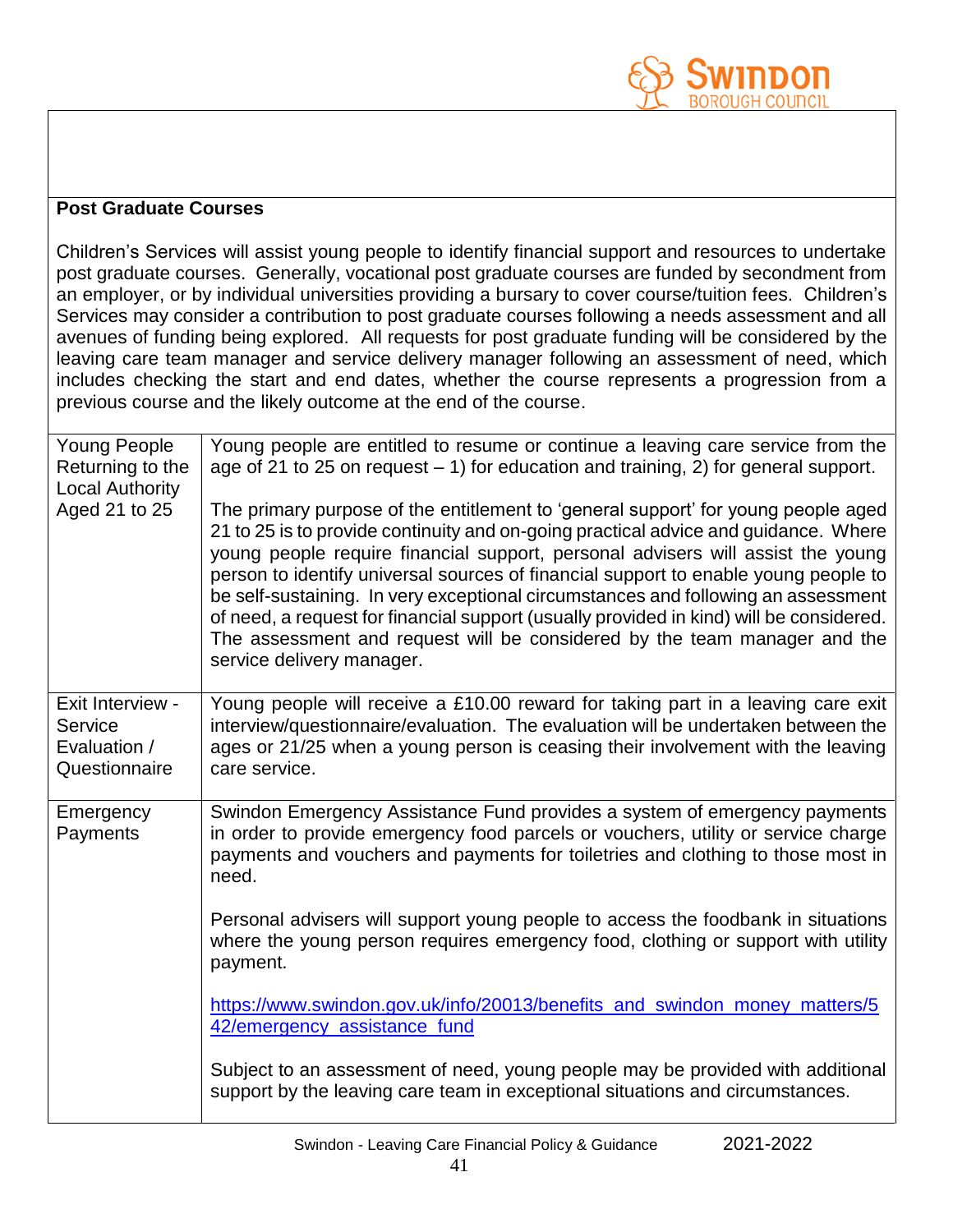

| Exceptional  | Where appropriate, and dependent on an assessment of need, Swindon       |
|--------------|--------------------------------------------------------------------------|
| <b>Needs</b> | Children's Services may provide funds for exceptional needs as a one-off |
| Payment      | payment.                                                                 |
|              | This will require approval from a senior manager.                        |
|              |                                                                          |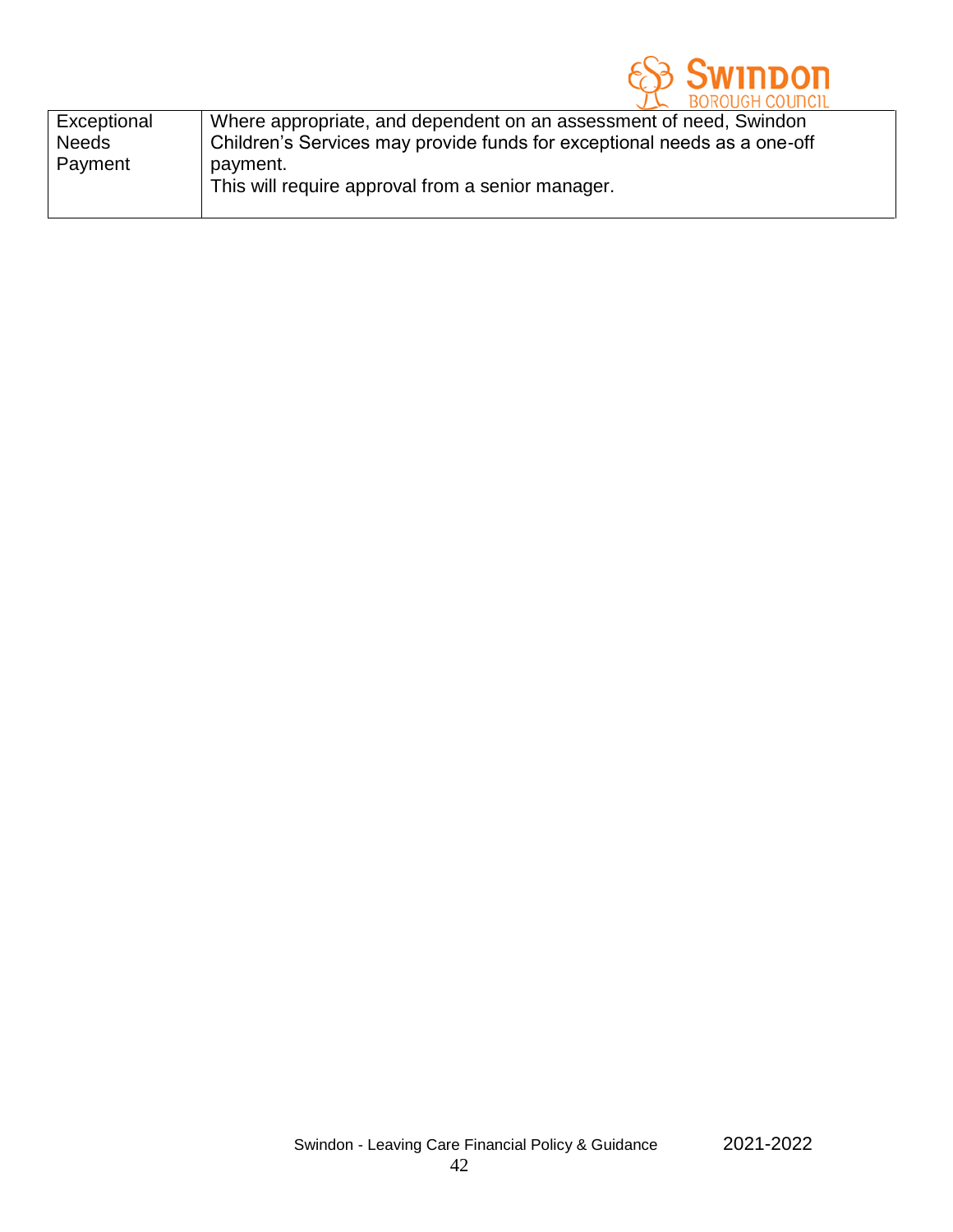

## **Section 3**

This section applies to Eligible, Relevant and Former Relevant Children Aged 16 to 21/25 or until completion of an agreed programme of education or training being undertaken on the young person's 25<sup>th</sup> birthday

| <b>Setting Up Home Grant</b>                                                                                       |                                                                                                                                                                                                                                                                                                                                                                                                                                                                                                                                                                                                                                                                                                        |  |  |
|--------------------------------------------------------------------------------------------------------------------|--------------------------------------------------------------------------------------------------------------------------------------------------------------------------------------------------------------------------------------------------------------------------------------------------------------------------------------------------------------------------------------------------------------------------------------------------------------------------------------------------------------------------------------------------------------------------------------------------------------------------------------------------------------------------------------------------------|--|--|
| £159.00                                                                                                            | For TV licence. (First licence paid for by Swindon Children's Services and                                                                                                                                                                                                                                                                                                                                                                                                                                                                                                                                                                                                                             |  |  |
| Not Transferable                                                                                                   | subsequent ones paid for by young person).                                                                                                                                                                                                                                                                                                                                                                                                                                                                                                                                                                                                                                                             |  |  |
| Up to £1680.00<br><b>Gross VAT</b>                                                                                 | This grant should be spent in stages; initially on semi-independent setting needs<br>and subsequently, on independent accommodation needs. The grant will always<br>be spent collaboratively between the leaving care personal adviser (or foster carer<br>/ staying put carer / residential keyworker / supported accommodation support<br>worker) and young person.  Original receipts should be retained by social<br>workers/personal advisers for audit purposes, reclaiming VAT and in case defective<br>items need to be returned. Where items are purchased by Children's Services and<br>provided to the young person and are NET of VAT, the allowance will be worth more<br>than £1,680.00. |  |  |
| Up to £50.00<br>Not Transferable                                                                                   | Health and safety pack<br>Two smoke detectors, one carbon monoxide detector, door security chain, chub<br>$\bullet$<br>lock, fire blanket and first aid kit.                                                                                                                                                                                                                                                                                                                                                                                                                                                                                                                                           |  |  |
| Up to £50.00<br>Not Transferable                                                                                   | Setting up home starter pack.<br>Coffee, tea, washing-up liquid, light bulbs, laundry and cleaning equipment utility<br>$\bullet$<br>key/card top-up, etc.                                                                                                                                                                                                                                                                                                                                                                                                                                                                                                                                             |  |  |
| Up to £60.00<br><b>Not Transferable</b>                                                                            | Fitting of a gas/electric cooker by an approved fitter<br>Provided once<br>$\bullet$                                                                                                                                                                                                                                                                                                                                                                                                                                                                                                                                                                                                                   |  |  |
| Up to £80.00<br>Not Transferable                                                                                   | Contents insurance<br>Provided once for the first year living independently<br>$\bullet$                                                                                                                                                                                                                                                                                                                                                                                                                                                                                                                                                                                                               |  |  |
| Up to £80.00<br>Not Transferable                                                                                   | Removal costs<br>• Provided once for a move to independent accommodation                                                                                                                                                                                                                                                                                                                                                                                                                                                                                                                                                                                                                               |  |  |
| Up To £2,159.00<br><b>Total Amount</b>                                                                             |                                                                                                                                                                                                                                                                                                                                                                                                                                                                                                                                                                                                                                                                                                        |  |  |
| As a general principle up to £500.00 can be used prior to the young person's 18 <sup>th</sup> birthday whilst they |                                                                                                                                                                                                                                                                                                                                                                                                                                                                                                                                                                                                                                                                                                        |  |  |

are living in semi-independent accommodation (furnished) and the remainder can be used after the age of 18 when they move to independent accommodation (unfurnished).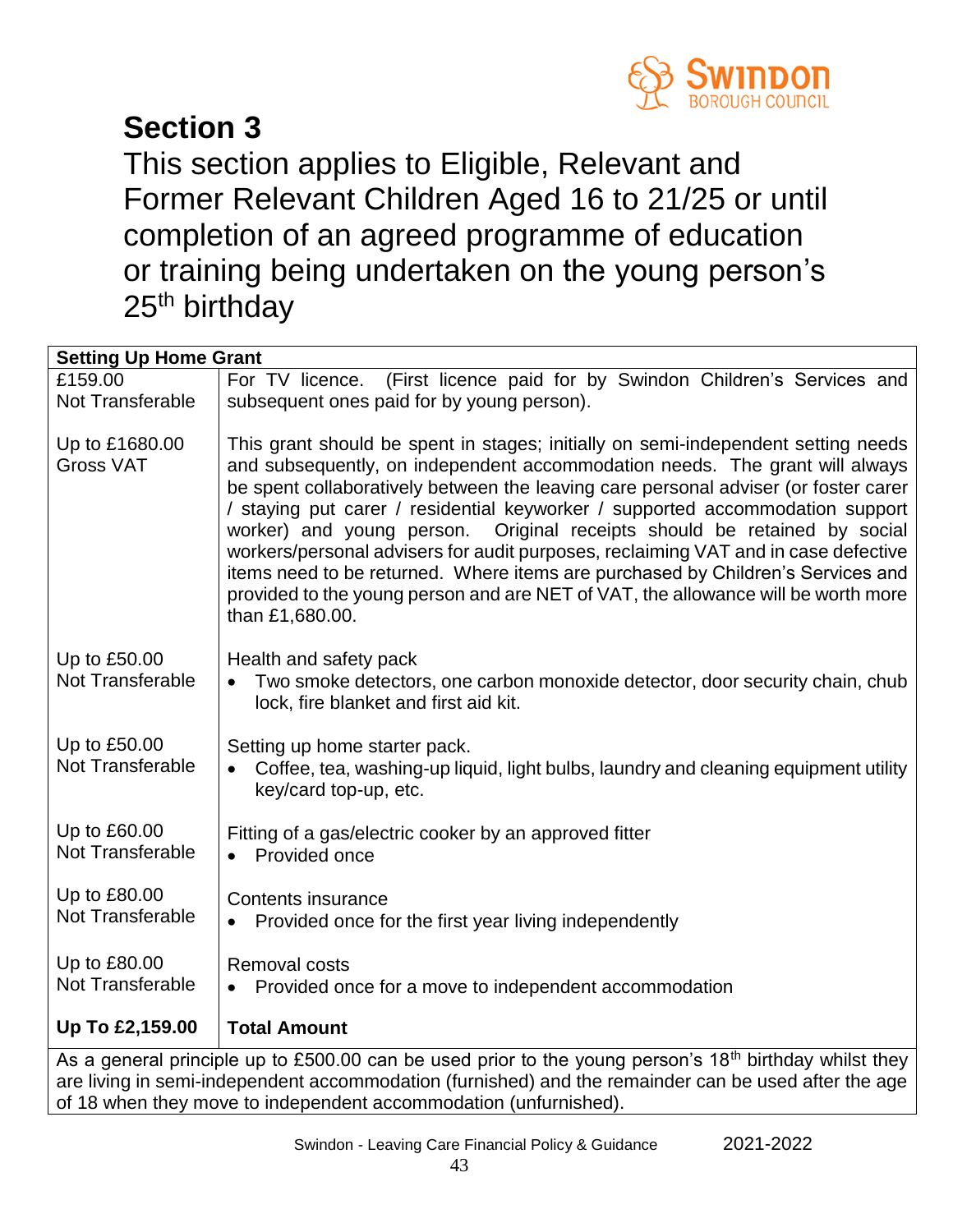

The Setting Up Home Grant is available up to the age of 25 or, until the completion of an education or training programme extending beyond 25, where young people are attending further education/training or higher education courses on their 25<sup>th</sup> birthday.

The Setting Up Home Grant is provided to ensure that the accommodation the young person is living in is homely and furnished and should always be used to purchase household items. The Setting Up Home Grant is based on an assessment of need, taking account of any items provided with the accommodation.

The entitlement to the Setting Up Home Grant extends to the age of 25, or until the end of the agreed program of education/training being undertaken on the 25<sup>th</sup> birthday. The entitlement is to household items/furnishings not necessarily to a cash payment. The purpose of the Setting Up Home Grant is to ensure that young people have the household items that they need to furnish their home rather than an entitlement to a cash amount.

Young people will have a choice of how the Setting Up Home Grant is used; a) supported shop, b) items purchased by Children's Services that have been identified/chosen by the young person, c) where assessed as appropriate, young people will be provided with a cash grant to purchase items, this will be undertaken where the young person has been able to evidence financial capability and robust money management skills.

VAT may be reclaimed on all purchases, where items are VAT rated and where Children's Services has purchased the goods. Original receipts must be kept by Children's Services.

Where young people have No Recourse to Public Funds, a temporary asylum status, or are 'All Rights Exhausted', they are likely to be living in temporary and/or semi-independent accommodation and therefore will only need to use part of their Setting Up Home Grant until they obtain permanent status as the accommodation provided will usually contain the majority of household items.

Where young people have had several moves and may have lost, misplaced or had items damaged, additional resources/items may be made available subject to an assessment of need.

Where young people are living in unsettled or temporary accommodation, the Setting Up Home Grant should be used to purchase essential items, with the majority of the Grant being held back until more settled/permanent accommodation is available.

Young people are entitled to one set of removal costs, cooker fitting costs, insurance costs, health and safety equipment costs and one setting up home starter pack. Where a young person requires a second set of one-off costs, these will only be provided subject to an assessment of need and approval of the leaving care team manager and service delivery manager.

Where young people have additional needs and are being supported by an Adult Service under the Care Act 2014 the Setting Up Home Grant will continue to be available if it is required. Where a young person is placed into residential care and all items are provided through the placement the Setting Up Home Grant will not be needed. Where young people move to supported living, an assessment of need will be undertaken, and the Setting Up Home Grant will be provided if the accommodation requires additional furnishings.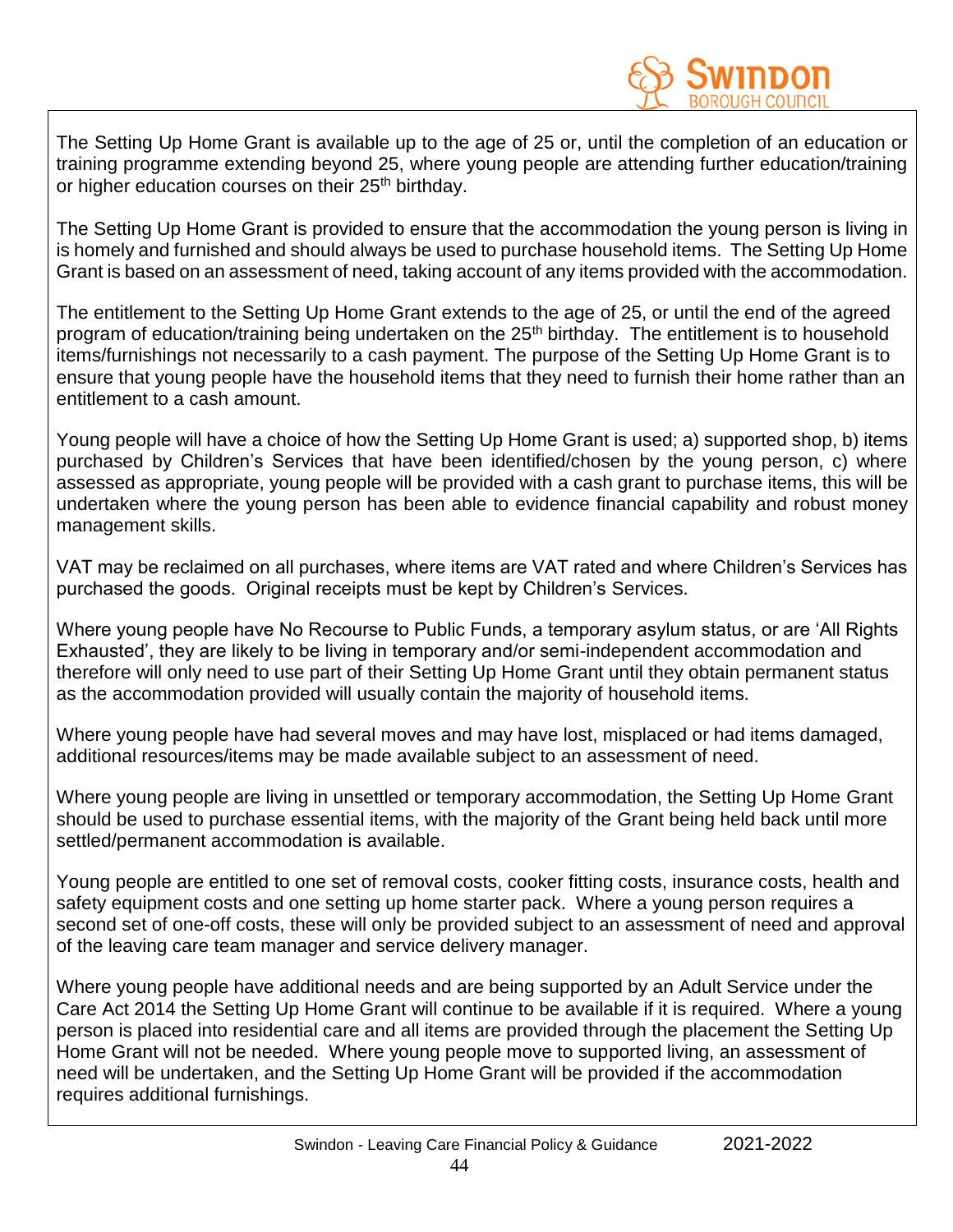

The final Pathway Plan at age 21/25 should also set out a timescale and process for obtaining the final items. Where young people are being discharged from hospital or being released from custody immediately prior to, or immediately after their 25<sup>th</sup> birthday, the final pathway plan should set out when and how the Setting Up Home Grant will be accessed and used, if the young person does not have a discharge or release date by their 25<sup>th</sup> birthday, the service and the provision of the Grant will cease, the use of the Setting Up Home Grant should be completed by 25½.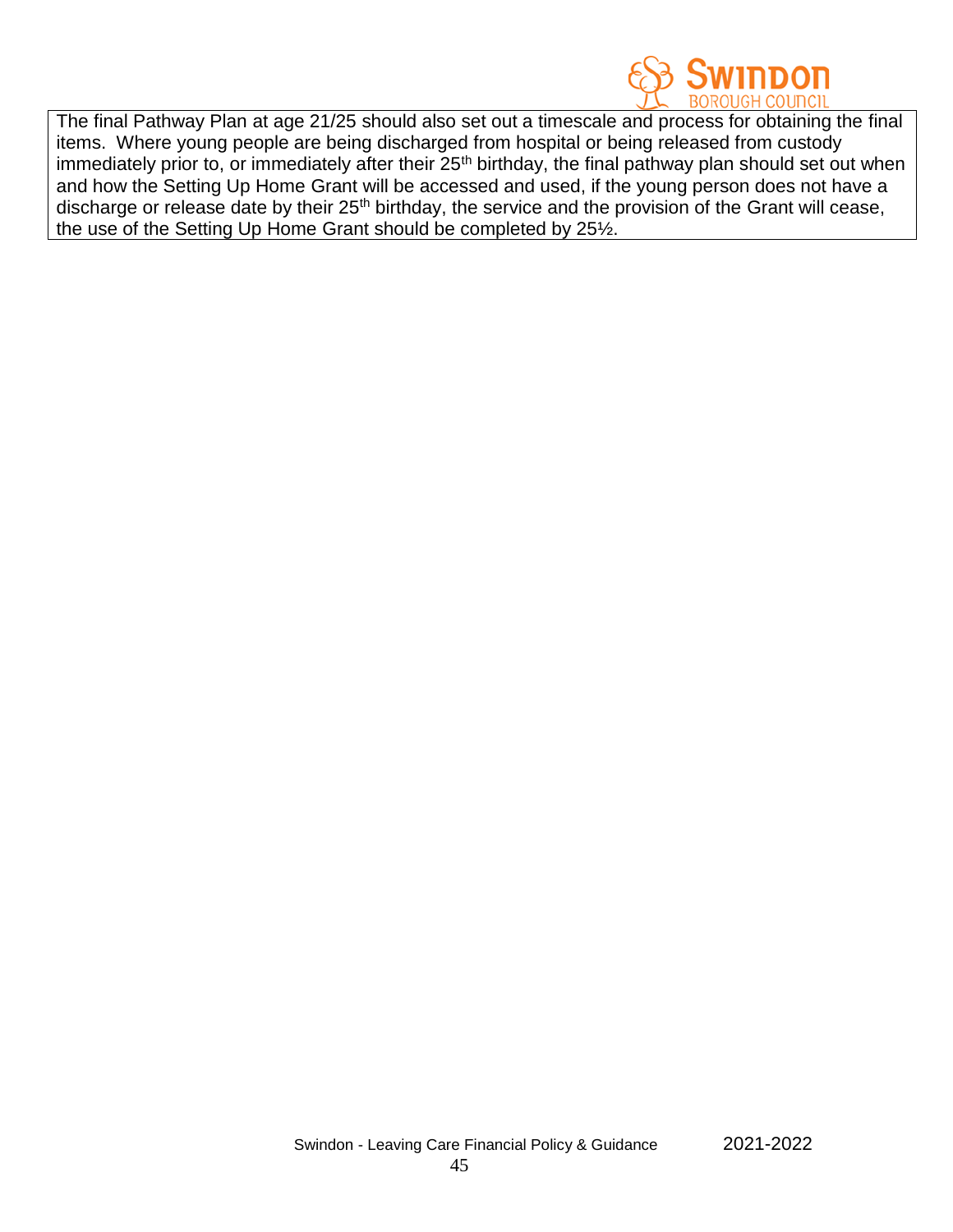

## **Section 4 Appendices**

### Appendix A

### **Categories of Care Leavers**

### **Categories of Young People Eligible for Leaving Care Services and Support**

#### **Eligible children: [paragraph 19(2)(b) of Schedule 2 to the Children Act 1989 and Regulation 40 of the Care Planning, Placement and Case Review (England) Regulations 2010]**

- An eligible child is a young person aged 16 or 17 who is looked after and has been looked after for at least 13 weeks after the age of 14. [Can become an eligible child at any point from their 16th to 18th birthday as long as they have completed 13 weeks] [must complete 24 hours looked after age 16/17]
- The 13 weeks can be a continuous period or a series of episodes.
- In calculating the 13 weeks no account is taken of pre-planned short breaks amounting to no more than 4 weeks and where a child returns to their parent, or someone with parental responsibility.
- Young people who are remanded into custody become looked after at the point of remand. This group may then become an eligible children or relevant children if they complete 13 weeks of being looked after.

### **Relevant children: [Section 23A(2) ]**

- A relevant child is a young person aged 16 or 17 who was an 'eligible' child' but is no longer looked after.
- Additional relevant children:
	- o Detained (sentenced), or in hospital prior to 16th birthday, and
	- o Looked after for at least 13 weeks after age 14 and looked after at point of being detained (sentenced) or entering hospital (and still in custody/detention/hospital).
- In calculating the 13 weeks no account is taken of pre-planned short breaks amounting to no more than 4 weeks and where a child returns to their parent, or someone with parental responsibility.
- A child who has lived with someone who has parental responsibility or a residence order for a continuous period of 6 months or more, and has ceased to be looked after (whether that period commenced before or after they ceased to be looked after) is not deemed a Relevant child (but is deemed a Qualifying child).
	- $\circ$  If the above arrangement breaks down and the child ceases to live with the person concerned, the child becomes a relevant child.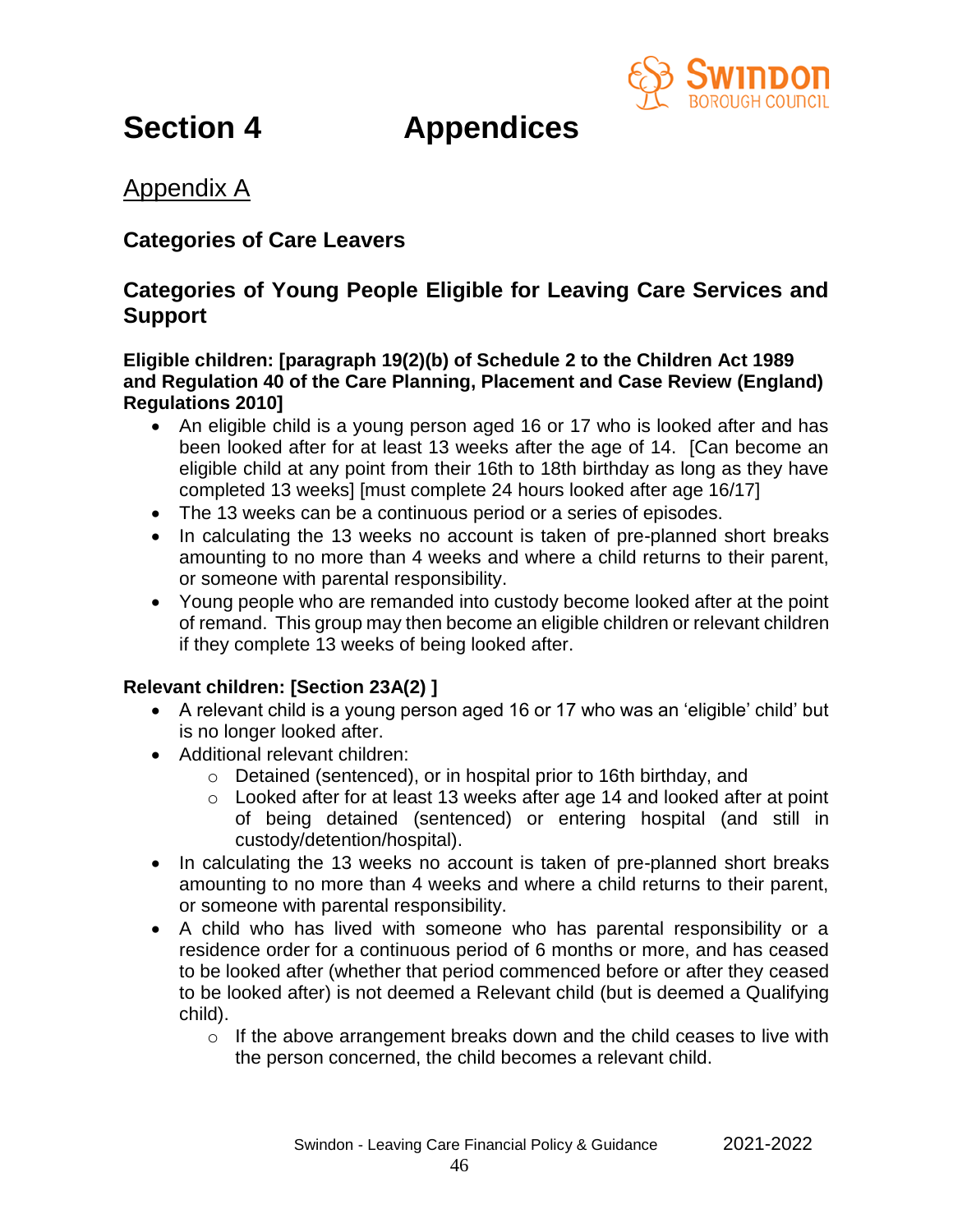

**Former Relevant children (age 18 to 21, or, until the education or training programme being undertaken on their 21st birthday is completed): [Section 23C (1)]** 

A young person who was previously an 'Eligible' child or a 'Relevant' child

### **Former Relevant children (age 21, and under 25) [Section 23CA (1)]**

 Young people who inform the local authority that they want to pursue education or training between the age of 21 and 25 and where previously a former 'Relevant' child.

### **Former Relevant children (age 21, and under 25) [Section 23CZB (1)]**

 Young people who inform the local authority that they want to continue or resume a leaving care service between the age of 21 and 25 and where previously a former 'Relevant' child.

#### **Persons Qualifying for Advice and Assistance (aged 16 to 21, and under certain circumstances aged under 25) [Section 24]**

- Young people aged at least 16, and under 21/25, who were subject to a special guardianship order and were looked after before the making of that order.
- Young people who were previously subject to a private fostering arrangement
- Young people who successfully returned home for six months (aged 16/17) and were previously 'Eligible' and/or 'Relevant'.
- Young people who were looked after for less than 13 weeks between the age of 14 to 18 and were looked after for at least 24 hours aged 16 and 17.
- Young people aged 16, and under 21/25, who were looked after in a series of pre-planned short breaks.
- Young people aged 16 and under 21/25 who spent at least 3 months in a special school with residential provision (with an EHCP), between the ages of 16 and 18.

### Appendix B

### **Qualifying Children and Young People over 16**

Section 24 (advice and assistance) of the Children Act 1989 [as amended by the Planning Transitions to Adulthood for Care Leavers 2010 Guidance and the Care Leavers (England) Regulations 2010] covers 'Qualifying Children and Young People'.

Depending on an assessment of need, Swindon Children's Services has a responsibility to provide practical and financial support and assistance to Qualifying Children and Young People over 16. Individual young people may be given practical support and financial assistance (Children Act 1989 (Section 24A (5)) and Section 24B) with priority being given to support relating to education, training and employment opportunities. Leaving care personal advisers should assist young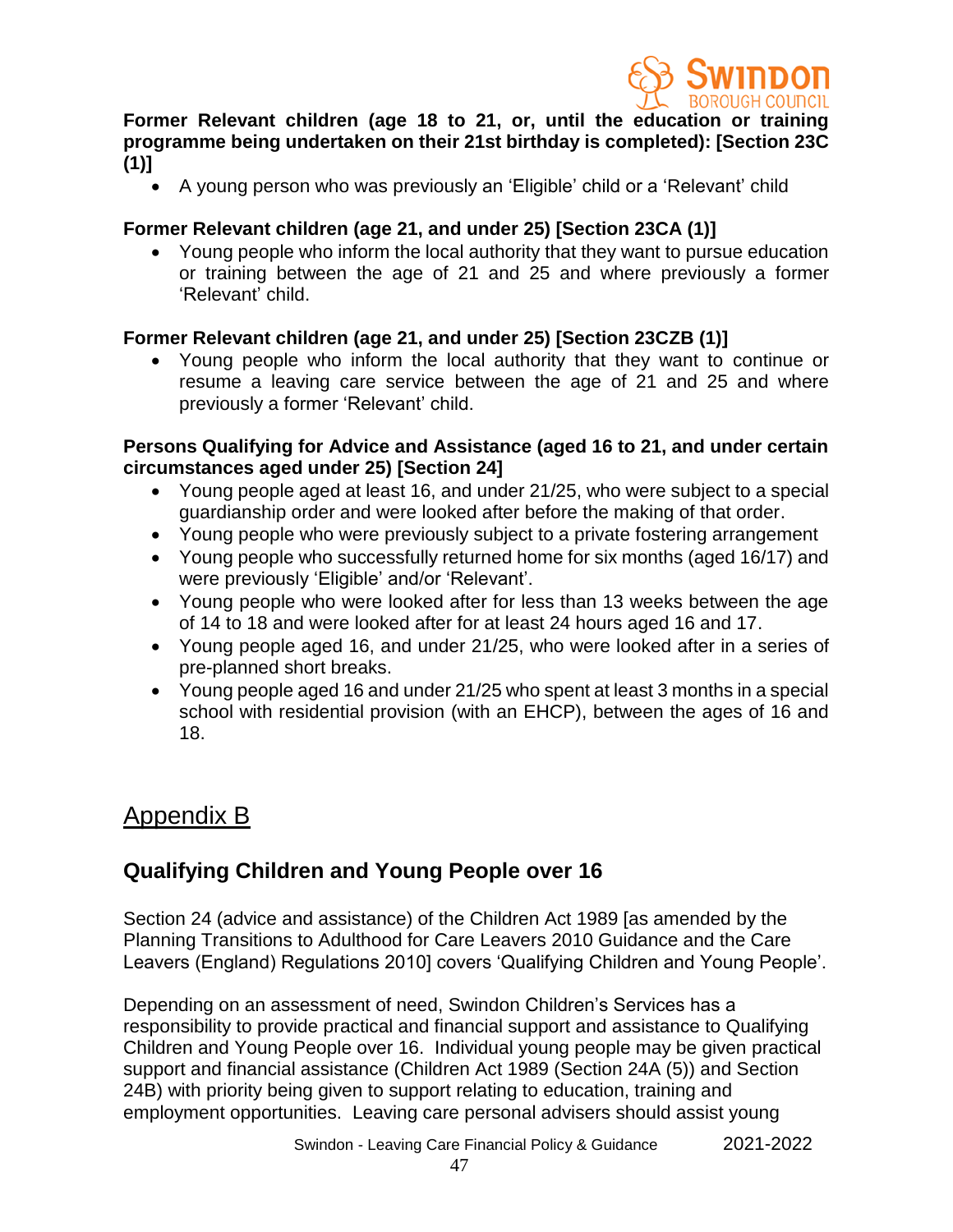

people to maximise financial support available from employment, benefits and education allowances and opportunities.

Swindon Children's Services has a duty to provide vacation accommodation, or the means to secure it, to any care leaver qualifying for advice and assistance, who is between the ages of 16 and 25, who is in higher education or in residential further education and who needs accommodation.

Depending on an assessment of need Qualifying Children and Young People may require and may be provided with the same level of service as Eligible, Relevant or Former Relevant young people.

See Volume 3 Planning Transition to Adulthood for Care Leavers Guidance – Care Leavers (England) Regulations 2010 (revised 2015). – Para 2.6 to 2.11 Page 15 & 16. Para 8.43 to 8.51 Page 84 & 85.

### Appendix C

### **Young People Who are Detained**

### **Eligible and Relevant Children who are 'detained'** *The Care Leavers (England) Regulations Section 23A (3) paragraph (2) (3)*

- Children and young people who are detained and are subject to a Section 31 Care Order remain looked after on entering custody (on being remanded and being sentencing) and on reaching age 16 they become 'Eligible' care leavers.
- Young people who are Accommodated under Section 20, remain looked after when 'remanded' and cease to be looked after if they receive a custodial sentence.
- Young people who are remanded become looked after on being remanded and cease to be looked after on being sentenced.
- Young people who have been looked after for 13 weeks from the age of 14 (remand and non-remand) and receive a custodial sentence (or are still on remand) before their 16<sup>th</sup> birthday become 'Relevant' care leavers on reaching their 16<sup>th</sup> birthday.
	- o Young Offender Institution (YOI).
	- o Secure Training Centre (STC).
	- o Secure Children's Home (SCH).

### **Young Offender Detentions (16 & 17 Year Olds)**

Where a young person is 'detained' as a result of a 'remand' or 'sentence', the majority of their financial allowances will be suspended. Financial support for young people who are detained (remand/sentence) in Young Offenders Institutes is governed by the rules of the particular establishment they are detained in. In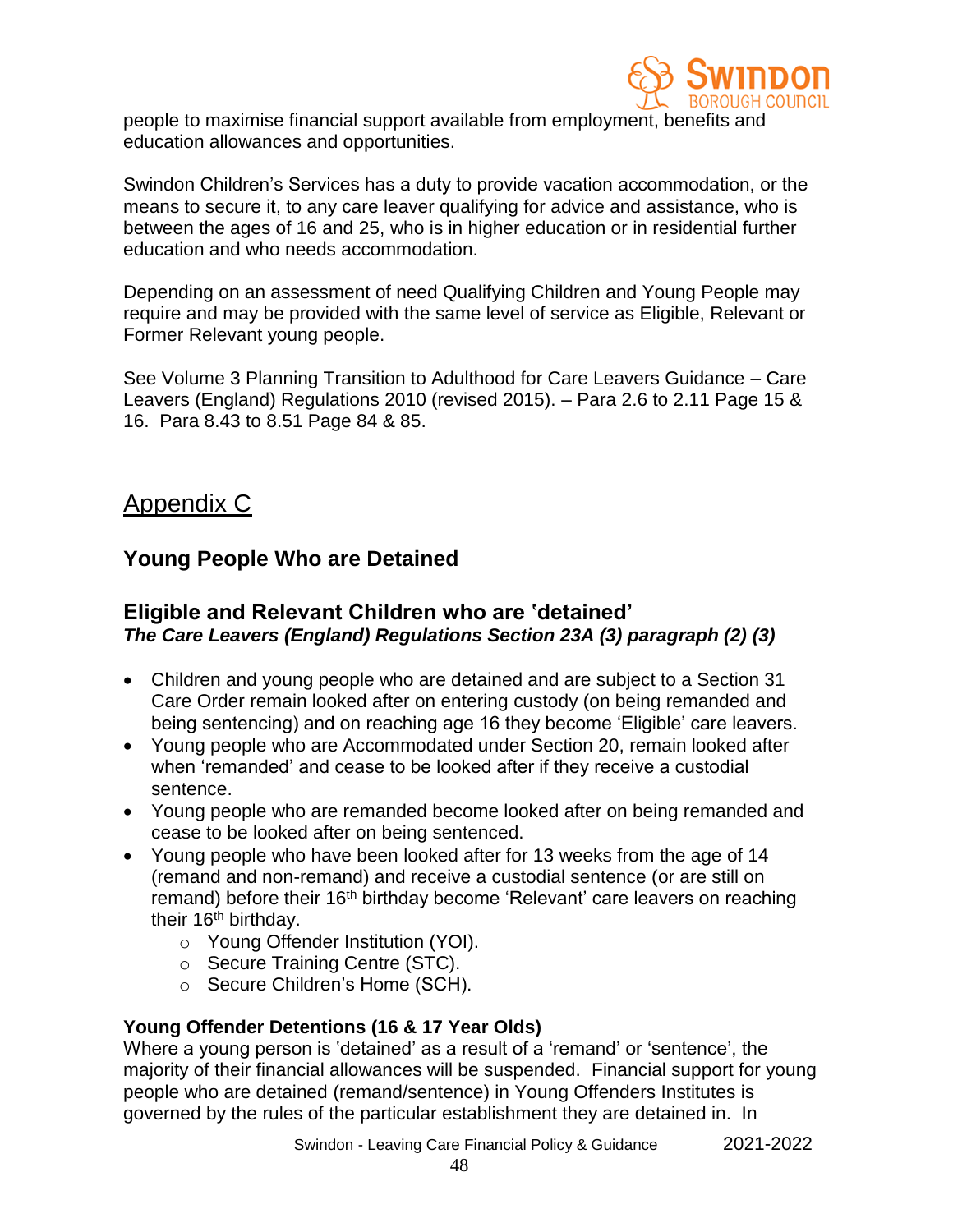

general, young people are expected to undertake education or training and are provided with pocket money for engaging in these activities. Additionally, they will often be provided with clothing, or are able to bring clothing with them. As such, they will not be provided with any allowances while detained. In exceptional situations where education, training or work opportunities are not available and no pocket money or remuneration scheme exists, young people will be provided with a £10.00 per week pocket money allowance. This will be provided in-line with any recommendations of the particular establishment and should be set out in the young person's pathway plan.

Additionally, and in exceptional circumstances, a clothing allowance commensurate with the leaving care clothing allowance of £5.00 per week may be provided.

Where appropriate, and dependent on an assessment of need, Birthday and Christmas/festival allowances will continue to be provided and depending on the rules of the institution, will be provided to the young person or retained until their release.

On release, young people aged 16 & 17 may have access to the £100.00 initial clothing allowance subject to and assessment of need.

#### **Hospital Detentions (16 & 17 Year Olds)**

Young people who are detained in an NHS provision, or contracted out NHS provision will be provided with an allowance of £10.00 per week and the standard leaving care clothing allowance of £5.00 per week (if they are not in receipt of ESA/UC).

The allowances are based on an assessment of need and risk, how these are provided should be set out in the individual placement plan and pathway plan. Where benefits can be claimed (Universal Credit on limited capacity for work grounds) the allowances will not be provided once benefits are in payment (those detained in hospital). See page 13. In addition, those detailed in hospitals will be provided with the birthday and Christmas/festival allowances.

On discharge, young people aged 16 & 17 may have access to the £100.00 initial clothing allowance subject to and assessment of need.

### **Former Relevant Children who are 'detained'** *The Care Leavers (England) Regulations Section 23C (1)*

Where appropriate, and dependent on an assessment of need, Birthday and Christmas/Festival allowances will continue to be paid and, depending on the rules of the institution, will be given to the young person or retained until their release. On release young people will have access to their 'Setting Up Home Grant' and if they are claiming Universal Credit, they can apply for a Universal Credit Advance. Young people who are being released from custody can submit a claim for Universal Credit 28 days in advance of their release date.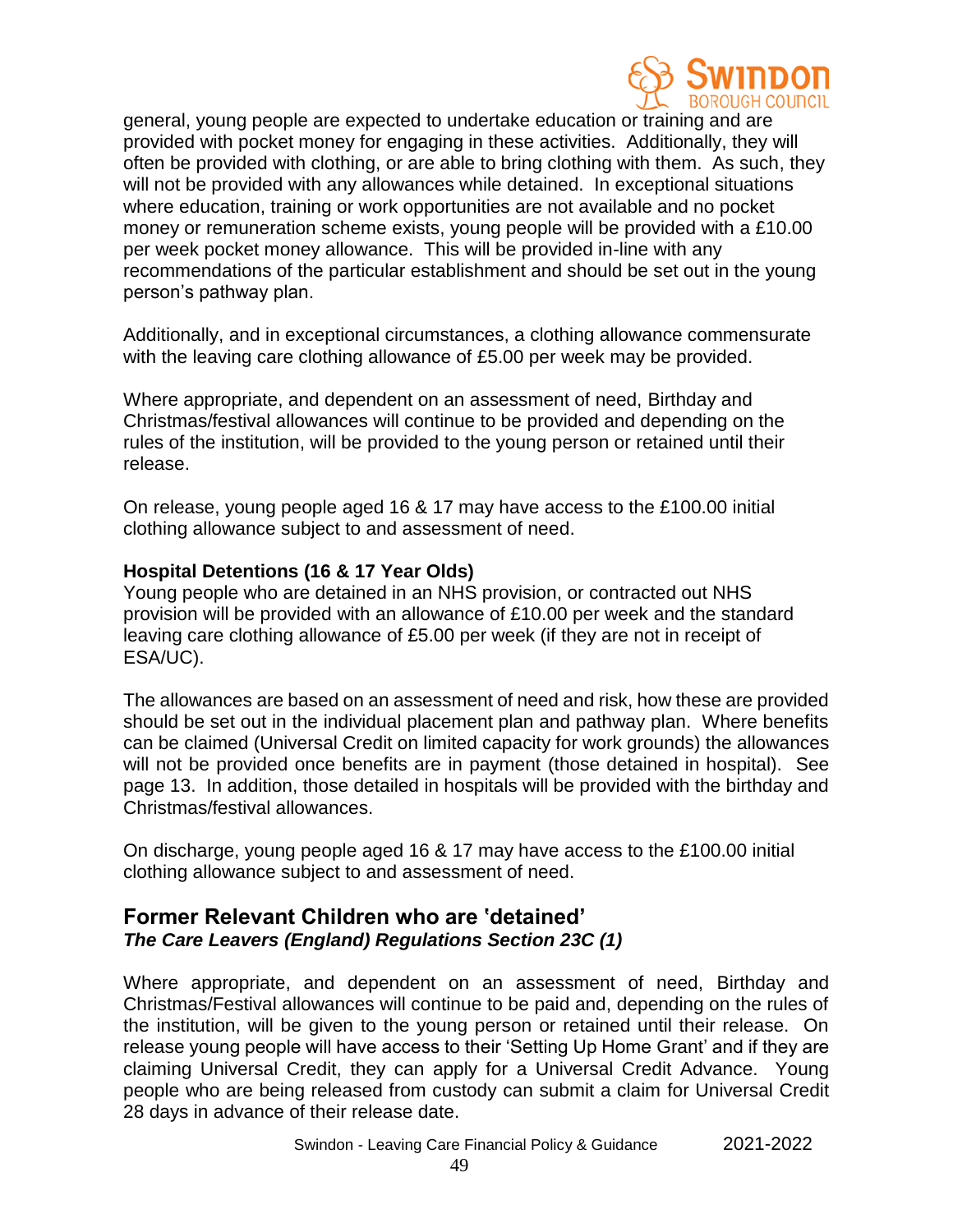

Where young people are being discharged from hospital or being released from custody immediately prior to, or immediately after their 25<sup>th</sup> birthday, the final pathway plan should set out when and how the Setting Up Home Grant will be accessed and used, if the young person does not have a discharge or release date by their 25<sup>th</sup> birthday, the service and the provision of the Grant will cease, the use of the Setting Up Home Grant should be completed by 25½.

Where family members are in receipt of welfare benefits, prison visits and contact can be facilitated by the 'Assisted Prison Visits Scheme' allowances provided by the DWP. Travel costs for family members not in receipt of welfare benefits may be provided following an assessment of need.

### Appendix D

### **Guidance on the Provision of Financial Support to Children aged 16 or 17 who are A) Placed with Parents, or B) Return to Live with Parents in a Planned, or Unplanned Manner**

#### **Principles:**

- Wherever possible, parents should be financially responsible for their own children and should not be funded by the local authority to support their own children.
- Where financial allowances are provided to parents, these should not create inequalities with other siblings and children within the family/household who have not been looked after.
- Subject to an assessment of need, a one-off payment, or the purchase of an item will be considered where it is deemed it would assist with a positive transition home.
- The rules on a parent's eligibility for benefits for a child placed at home or returning home after the age of 16 is complex and is dependent on whether they are eligible, relevant or qualifying, being resident with the parent and whether the child is undertaking education or training.

### Summary

In essence, financial support to 16 & 17 year olds living at home should be provided by parents wherever possible:

- where a child/young person is engaged in an education or training activity, the parent/parents are generally entitled to claim child benefit/universal credit (after 6 months following the child ceasing to be looked after or on reaching age 16 if placed with a parent prior to age 16 and subject to a care order);
- where a child/young person is not engaged in education or training the leaving care finance policy provides the framework for the provision of allowances as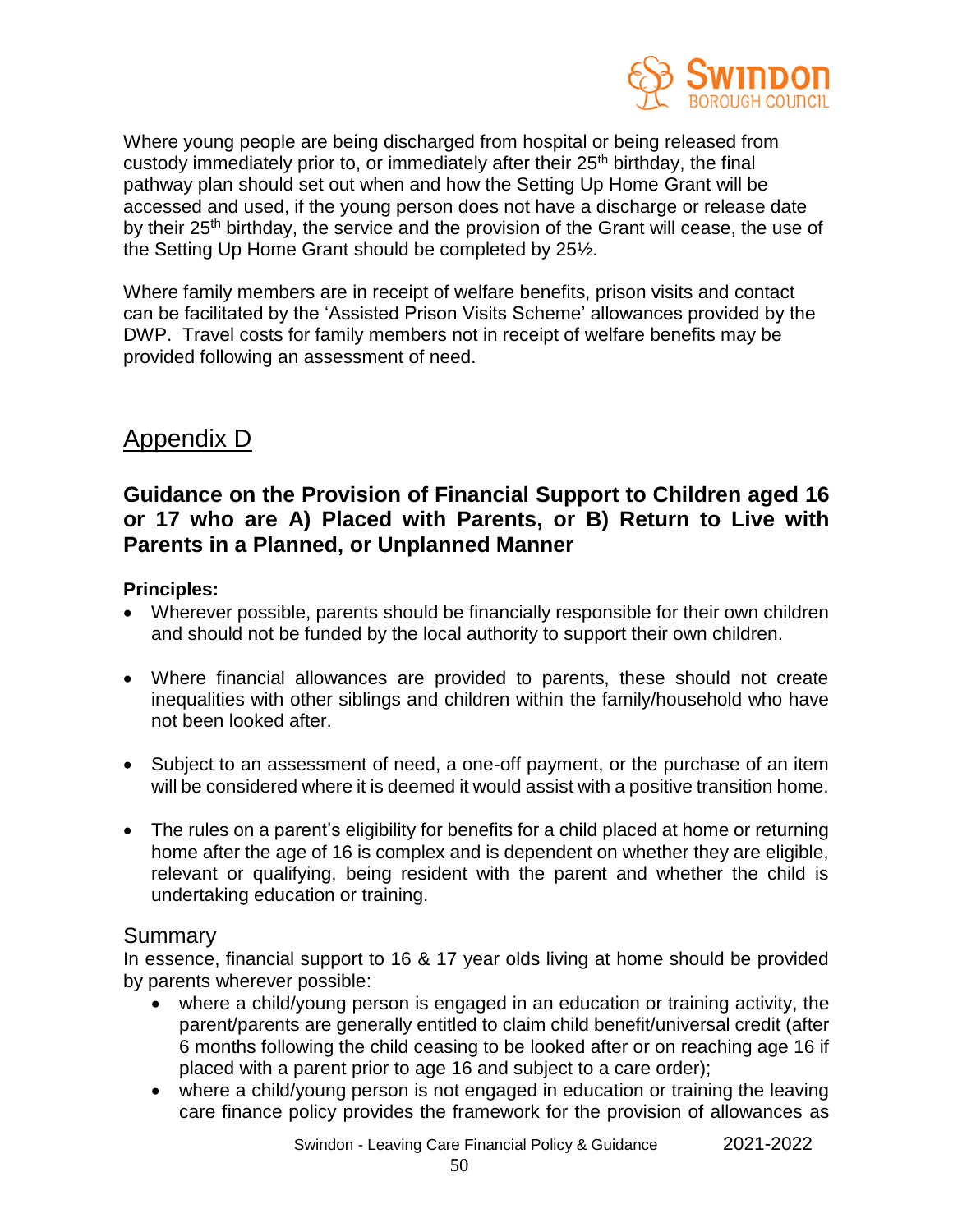

neither the parent or child/young person will be eligible to apply for any welfare benefits.

### Eligibility Chart

| $\mathbf{1}$   | Child - Placed with $P -$<br>Section 31 prior to the<br>age of 16:                               | Parent able to claim child benefit and tax<br>$\bullet$<br>credits/universal credit when child placed.                                                                                                                                                                                                                                                                                                                                                         |
|----------------|--------------------------------------------------------------------------------------------------|----------------------------------------------------------------------------------------------------------------------------------------------------------------------------------------------------------------------------------------------------------------------------------------------------------------------------------------------------------------------------------------------------------------------------------------------------------------|
| $\overline{2}$ | Child - Placed with $\overline{P}$ -<br>Section 31 prior to the<br>age of 16, reaching age<br>16 | Parent able to claim child benefit and tax<br>$\bullet$<br>credits/universal credit when child placed, these<br>will continue into school year 12 if the child is<br>undertaking education or training.<br>If the child is not undertaking education or<br>$\bullet$<br>training - parent is not eligible to claim.                                                                                                                                            |
| 3              | Child - Placed with $P -$<br>Section 31 after the age<br>of 16.                                  | Parent may be eligible to claim child benefit and<br>$\bullet$<br>tax credits/universal credit when child placed,<br>these will continue into school year 12 if the child<br>is undertaking education or training.<br>If the child is not undertaking education or<br>٠<br>training - parent is not eligible to claim.                                                                                                                                         |
| 4              | Child - Placed with $P -$<br>Section 31 - care order<br>revoked when the child<br>is aged 16/17  | Parent unlikely to be able to claim child benefit<br>$\bullet$<br>and tax credits/universal credit even if the child is<br>undertaking an education or training activity for 6<br>months after the order is revoked.<br>If the child is not undertaking education or<br>$\bullet$<br>training - parent is not eligible to claim.                                                                                                                               |
| 5              | Child - returning to live<br>with a parent, person<br>with PR (section 20<br>ending)             | Parent unlikely to be able to claim child benefit<br>$\bullet$<br>and tax credits/universal credit even if the child is<br>undertaking is education or training for 6 months<br>after the return.<br>If the child is undertaking education or training -<br>$\bullet$<br>parent is eligible to claim benefits after the child<br>has been at home for 6 months.<br>If the child is not undertaking education or<br>training - parent is not eligible to claim. |

### Appendix E

### **Criminal Injuries Compensation Award Payments**

The rules on Criminal Injuries Compensation Award (C.I.C.A.) payments allow a young person a 52 week 'grace period' regarding eligibility for means tested benefits and Universal Credit after receipt of the award. The following guidance should still be followed.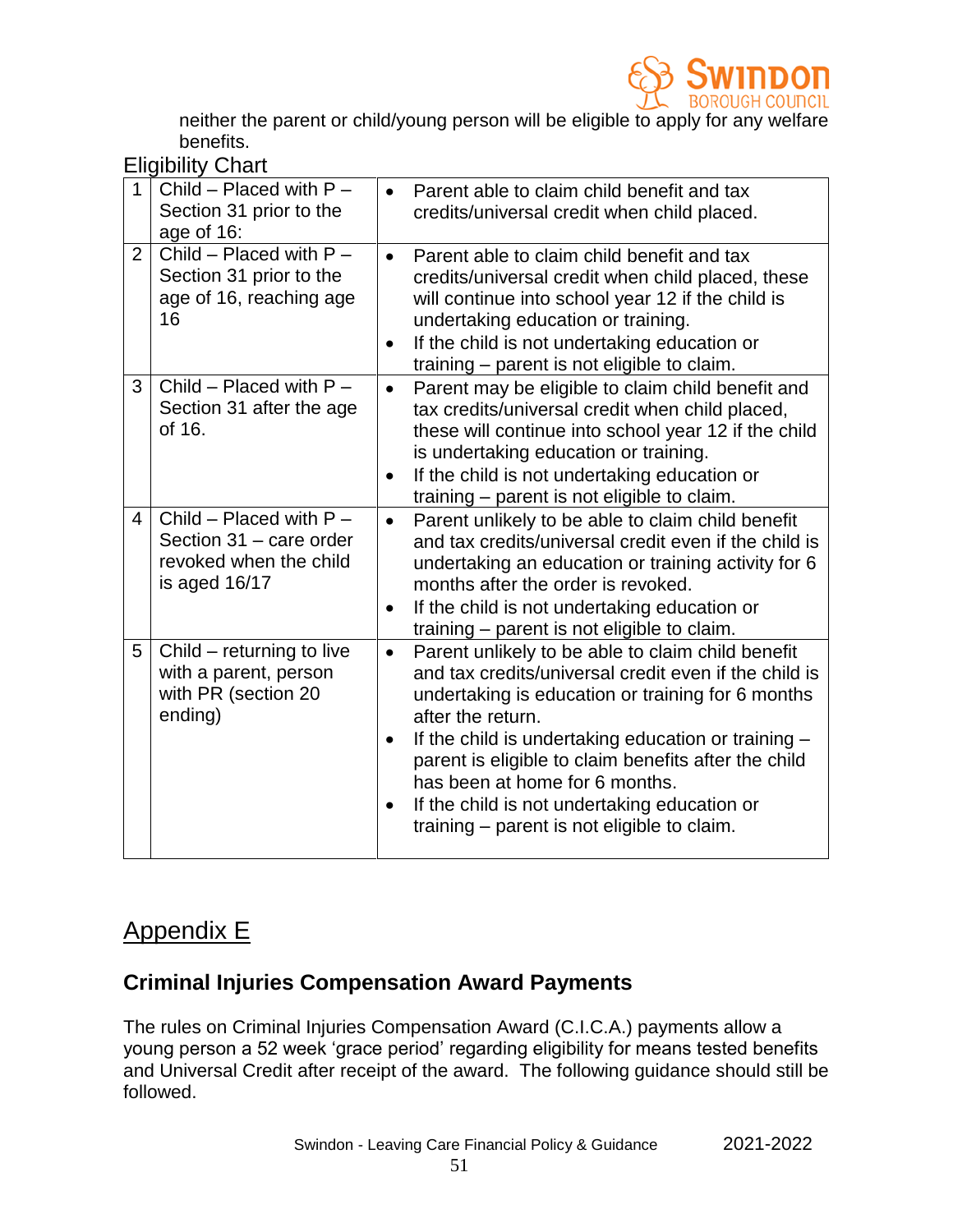

Housing Benefit, Income Support, Jobseekers Allowance, Employment and Support Allowance and Universal Credit legislation sets out that a C.I.C.A. payment is disregarded in terms of calculating benefit entitlement for the first 52 weeks after receipt of the award as it is deemed a personal injury payment.

Young people who receive a C.I.C.A. payment should be assisted to seek independent financial advice regarding establishing a Discretionary Trust Fund. Additionally, young people should be made aware of the implications of the C.I.C.A. payment for any benefit claim they may make or have after the 52 week disregard period. Young people should visit the Citizen's Advice Bureau and choose an independent solicitor and financial adviser to explore opportunities to use their award in a positive manner.

Generally, young people will receive their C.I.C.A. payment on their eighteenth birthday. If a young person establishes a 'Discretionary Trust Fund' prior to, or within 52 weeks of receiving their payment they continue to be eligible for benefits. Establishing a 'Discretionary Trust Fund' results in their award payment being 'tied up' until they reach the age of 21 or older.

If a C.I.C.A. award has not been placed in a Trust Fund or used after 52 weeks the following will apply; if the award was less than £6000.00 it will not affect a claim for benefit. If the award is between £6000.00 and £16,000.00, it will result in a reduced benefit payment and an award of over £16,000.00 will disqualify a young person from benefit. Strict benefit rules apply in regard to spending the award after the 52-week disregard period, consideration should be given to the DWP rules on the inappropriate disposal of 'capital'. It is important that young people are given independent advice regarding C.I.C.A. payments and that social workers/personal advisers are not responsible for choosing who gives advice.

Where a young person has been awarded a sum in compensation for a criminal injury, Children, Schools and Families is required to disregard that capital entirely. See page 62 para 4 - Children (Leaving Care) Act 2000 Guidance.

### Appendix F

### **Unaccompanied Asylum-Seeking Children (UASC)**

### **Eligible and Relevant Children (UASC)**

### **Key Guidance**

Social Workers and Personal Advisers must ensure that an UASC has applied to extend their leave to remain and the application is submitted to the Home Office before their leave status expires. In the majority of UASC cases their leave status expires at the age of  $17\frac{1}{2}$ , or on their  $18<sup>th</sup>$  birthday. If this task is completed and submitted within time, the young person is eligible to claim means tested benefits on their 18<sup>th</sup> birthday.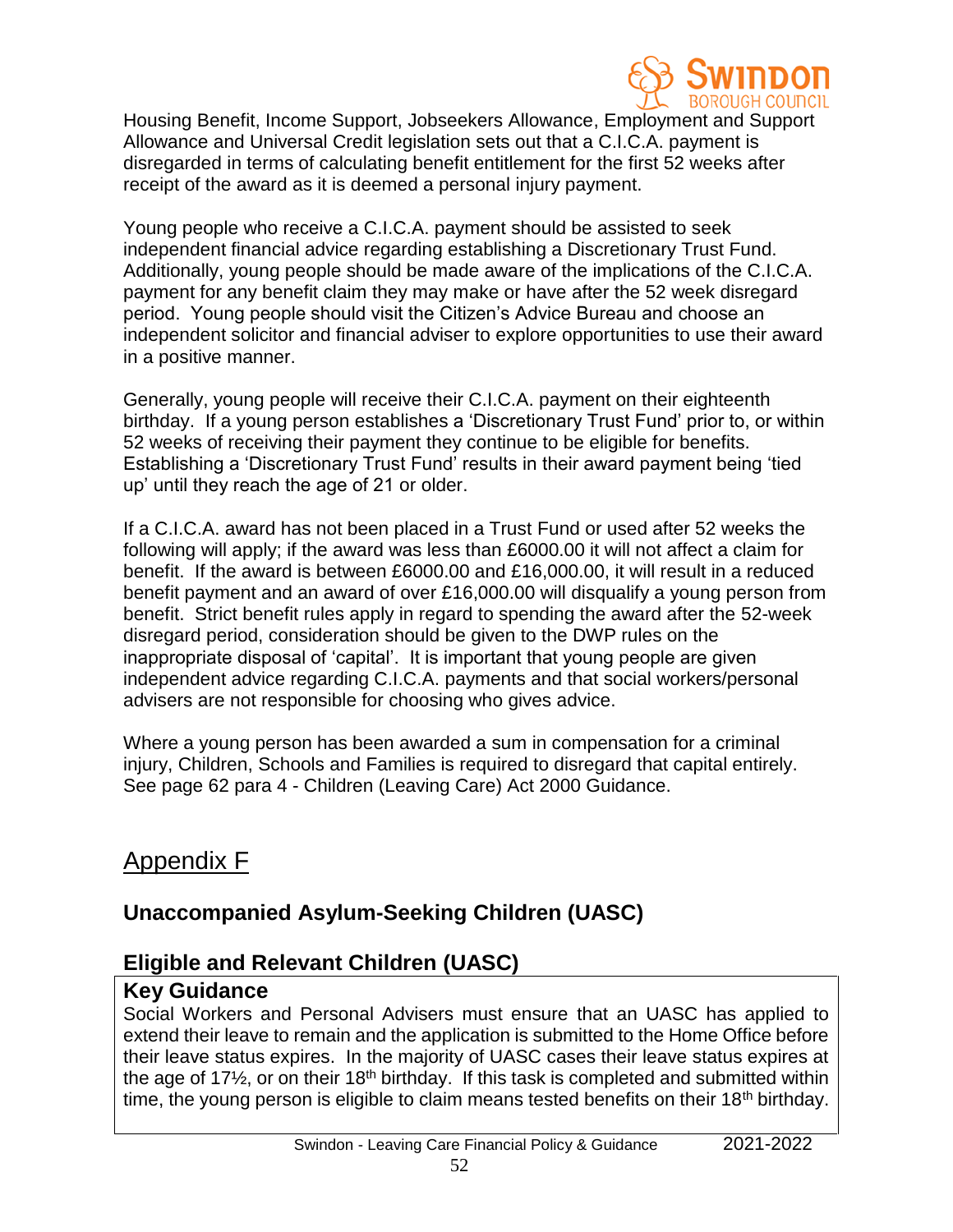

See section on - Access to Public Funds and Welfare Benefits at the end of this appendix.

Consideration should also be given to appealing an initial asylum decision where a young person is granted limited leave to remain.

Unaccompanied Asylum-Seeking Children (UASC) are covered by the Children Act 1989 and the provisions of the Care Planning, Placement and Case Review Guidance and Regulations 2010 [16 & 17 year olds] and the Planning Transition to Adulthood for Care Leavers Guidance 2010 (revised 2015) and the Care Leavers (England) Regulations 2010 (revised 2015) [16 to 21/25 year olds] in exactly the same way as other children in this country.

However, they will also have an immigration status:

- 1. Applying for Asylum;
- 2. Accepted as a Refugee;
- 3. Granted Exceptional Leave to Remain [divided into:
	- a. Humanitarian Protection, or
	- b. Discretionary Leave],
- 4. Indefinite Leave to Remain;
- 5. Refused Leave to Remain,

all of which will need to be taken into account when undertaking their Leaving Care Assessment of Need and developing their subsequent Pathway Plan.

It should be noted that applicants who are granted refugee status may not automatically receive indefinite leave to remain. Applicants granted refugee status may be given limited leave to remain for five-year periods. At the end of each five-year period their circumstances will be reviewed and if the conditions in their home country have improved, they will be expected to return.

Most Eligible and Relevant (16 & 17 year olds) unaccompanied asylum-seeking children will receive the same entitlements as any other young person. However, there may be some differences in entitlement, which will need to be acknowledged in their Pathway Plan. For example, unaccompanied asylum-seeking children who are applying for asylum and are awaiting an initial decision or have been granted exceptional leave to remain are not automatically entitled to the 16 - 19 Bursary.

When developing Pathway Plans with Eligible and Relevant (UASC) particular attention must be paid to their immigration status and contingency plans developed which take account of their possible status options at the of age eighteen.

Department for Education guidance highlights that pathway planning for the majority of UASC who do not have, a permanent immigration status, should initially take a dual or triple planning perspective, which, over time should be refined as the young person's immigration status is clarified.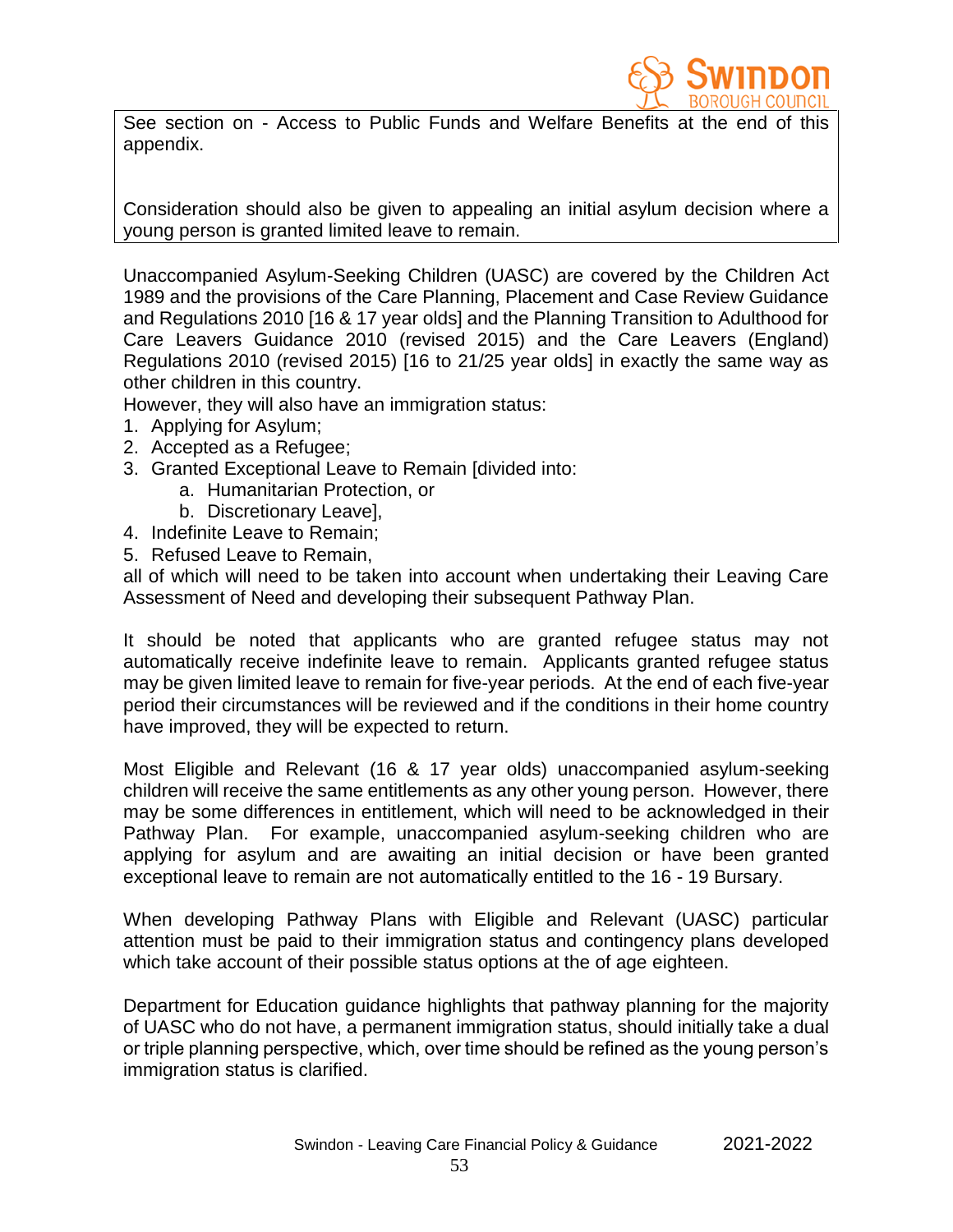

Planning may be based on:

- a transitional plan during the period of uncertainty when the young person is in the United Kingdom without permanent immigration status;
- longer term perspective plan in the United Kingdom should the young person be granted long term permission to stay (for example through the grant of Refugee Status); or
- a return to their country of origin at any appropriate point or at the end of the immigration consideration process, should that be necessary because the young person decides to leave the UK or is required to do so.

### **Failed Asylum Seekers aged 18 to 21/25**

### **Former Relevant Children**

Where young people have an immigration status that means they have permission to work and/or have recourse to public funds they will be expected to be working or claiming benefits like other Former Relevant Children. Additionally, Swindon Children's Services will apply all of the aspects of the Former Relevant Children section of the leaving care financial policy with some exceptions to the Higher Education and Further Education sub-section.

Where young people have:

- limited leave to remain:
- exceptional leave to remain;
- (are) appealed an adverse decision;

they are only eligible for a Swindon Children's Services Higher Education Grant for higher education courses that finish in the academic year prior to their status expiring.

Swindon Children's Services will provide a Higher Education Grant to unaccompanied asylum-seeking young people only if all of the following circumstances are met:

- a) they have been offered a higher education place;
- b) Student Finance England have award them a student loan;
- c) they are classified as a home student.

Swindon Children's Services will work with education establishments and training providers to ensure that young people who have limited leave to remain have access to purposeful activities such as short education courses, training opportunities and courses and voluntary activities.

Swindon Children's Services will support young people to apply for discretionary grants and bursaries to support attendance in education.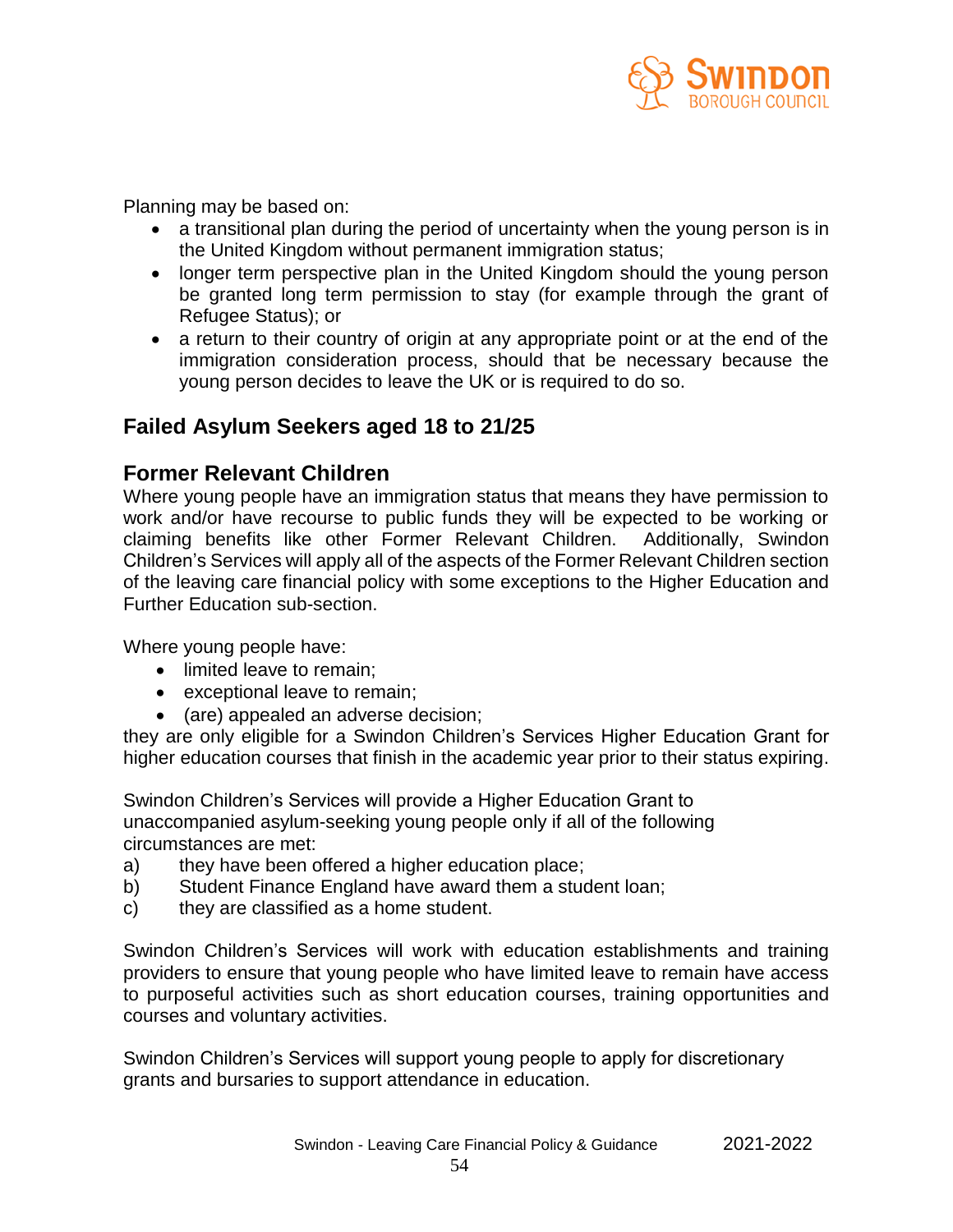

Where asylum seeking young people:

- have lodged an asylum application, but do not have an initial decision;
- have no recourse to public funds;
- are all rights exhausted;

they will not be eligible for higher education funding.

Swindon Children's Services will fund one ESOL course and will only consider funding a second course under exceptional circumstances.

Consideration will be given to supporting young people with short term universal access courses that provide enhanced education and training skills.

Young people who have exhausted all 'avenues and rights' regarding appealing an adverse asylum decision, and/or are unable to extend their exceptional leave to remain, and/or lose access to public funds/the right to work are deemed 'end of line cases' or 'all appeal rights exhausted' cases (at this point the young person will usually receive a removal directions notice).

Where young people lose access to welfare benefits and are deemed 'end of line cases' or 'all appeal rights exhausted' cases, Swindon Children's Services will provide an allowance commensurate with benefits following the completion of a Human Rights Assessment. Support will consist of accommodation and £49.20 as the accommodation will include the provision of utilities and services.

This allowance can continue to be paid until the removal date or the young person's 21<sup>st</sup>/25<sup>th</sup> birthday, whichever comes first [in principle funding for education or training courses should cease as soon as a young person receives a NRPF or ARE status]. In addition, the provision of an allowance and accommodation is dependent on the young person remaining in contact with their personal adviser and actively engaging in the pathway planning process.

(See London Borough of Barking and Dagenham [2010] EWCA Civ 1101 - Case Law)

### **Pathway Planning Guidance**

When undertaking the Leaving Care Assessment of Need with unaccompanied asylum-seeking children at age fifteen and a half and subsequently developing their Pathway Plans, personal advisers must take account of young people's immigration status and how this may limit access to public funds and services at the age of eighteen. Every effort must be made to clarify a young people's immigration status as soon as possible in order to develop clear plans for their future e.g. ensure that extensions to Discretionary Leave and Humanitarian Protection are applied for within timescale i.e. six to eight weeks before expiry.

Pathway Plans should explore how an unaccompanied asylum-seeking child's immigration status may limit future support and financial opportunities. Pathway Plans for unaccompanied asylum-seeking children should always incorporate a dual or triple plan approach. For example, Pathway Plans should highlight what support would be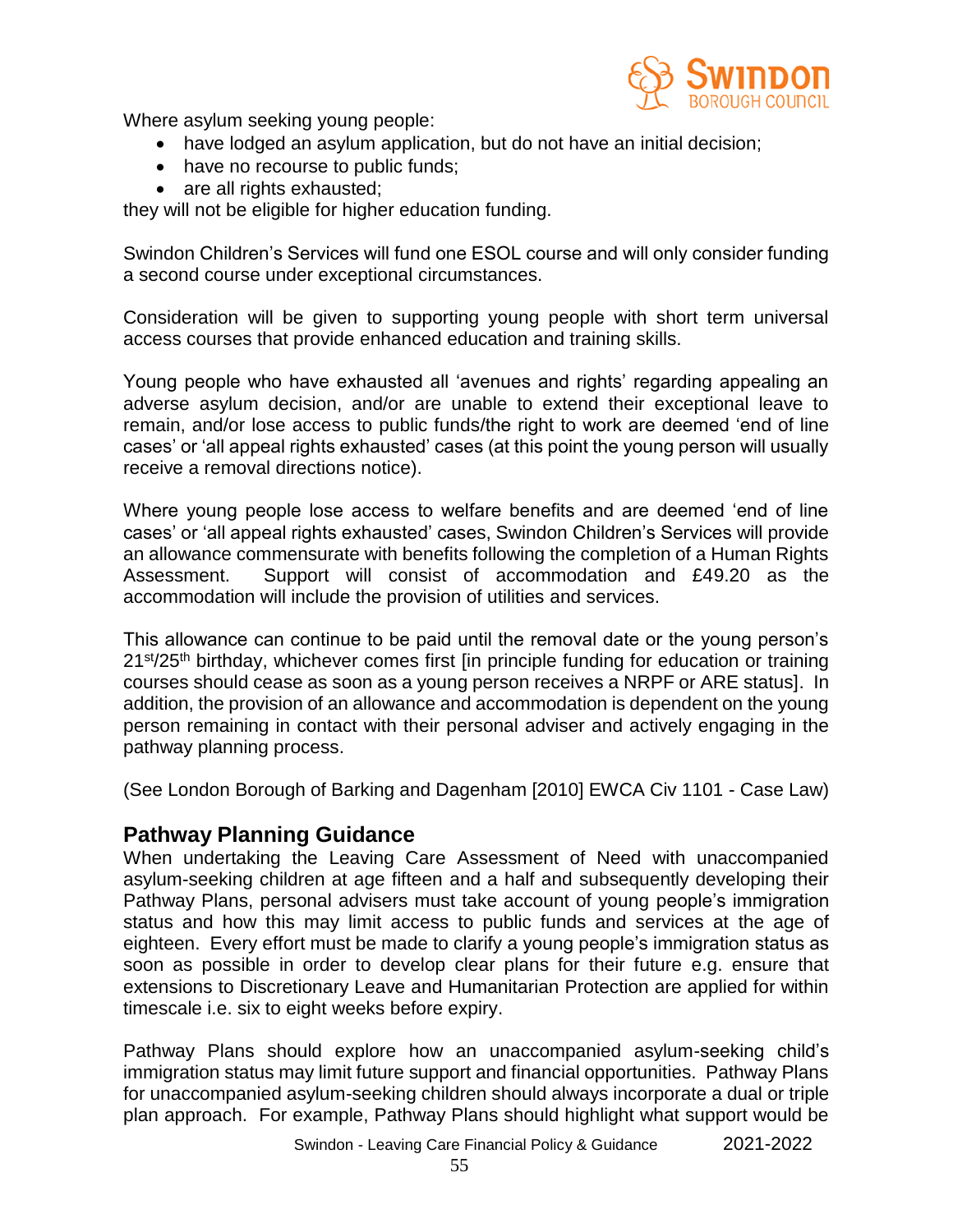

given if the young person gains indefinite leave to remain, and an alternative Pathway Plan should highlight what support would be available should they be granted limited leave to remain and/or receive removal directions.

### **Appealing an Initial Asylum Decision**

When young people receive their initial asylum decision consideration should be given to lodging an appeal against the decision if they receive a status other than Indefinite Leave to Remain/Refugee Status. In effect, Limited Leave to Remain is a failed asylum decision. Young people are more likely to obtain a positive decision if they appeal at the first decision stage rather than wait until their limited leave status expires. Social workers and personal advisers should liaise with the young person's solicitor to support/consider an appeal. Young people have to lodge an appeal within a very limited time (14 days of the initial decision). Evidence highlights that a high percentage of initial decision appeals are successful.

Young people who receive an initial decision giving them Limited Leave to Remain for a year or less may not be able to appeal the initial decision.

### **Summary**

Unaccompanied Asylum-Seeking Children (UASC) making the transition from care to adulthood have both a leaving care status and an asylum and immigration status in addition to their placement and accommodation, education, health, financial and religious and cultural needs.

Planning transition to adulthood for UASC is a particularly complex process that needs to address young people's care needs in the context of wider asylum and immigration legislation and how these changes over time. Pathway planning to support a UASC's transition to adulthood should cover all areas that would be addressed within all young people's plans as well as any additional needs arising from their specific refugee and immigration status and issues.

The majority of young people making the transition from care to independence, will, with support and assistance develop a settled life in the U.K. Whilst this may be the case for some UASC this may not always apply due to the outcomes of their asylum claim. Planning for many UASC may have to be based around short term achievable goals whilst entitlement to remain in the UK is being determined.

Planning for a return home may be difficult (for both young people and staff working with them), but care and pathway plans should include contingencies for durable and best interest plans for UASC who are likely to have to return to their country of origin. It will be essential that arrangements for returns should be managed in a sensitive and consistent way.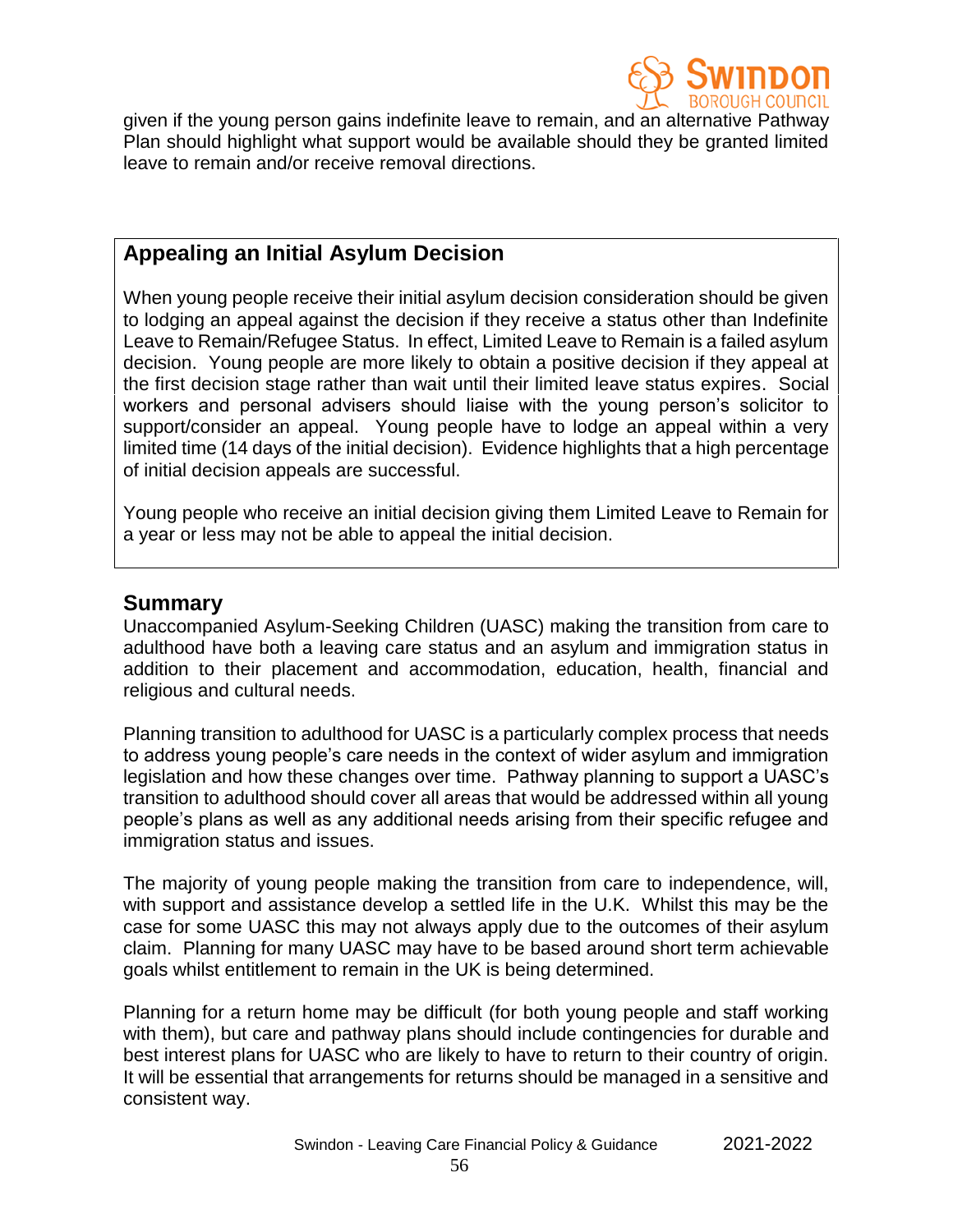

Transition to adulthood planning and pathway planning for the majority of UASC who do not have, a permanent immigration status; should initially take a dual or triple planning perspective which overtime should be refined as the final asylum outcome becomes known:

- Longer term perspective plan in the United Kingdom should the young person be granted Refugee Status;
- A transitional plan during the period of uncertainty when they are in the United Kingdom without permanent immigration status;
- A return to their country of origin at an appropriate point or at the end of the process should that be necessary due to their immigration status.

Claiming asylum can be a complex process and social workers/personal advisers should work with the young person's legal representative and the dedicated case owner at the Home Office to ensure that the young person understands the process of claiming asylum, the possible outcomes and to provide them with necessary support.

Pathway plans should always consider the implications for the young person if their application to extend their leave to remain or their appeal against refusal of that application is dismissed. In such circumstances the person will become unlawfully present in the United Kingdom and be expected to make plans for return to the country of origin. Pathway plans should highlight the risks associated with young people disappearing ('going underground') to avoid returning and the difficulties associated with returns that occur quickly with little or no planning. Liaison with the Home Office case owner may be necessary to manage these risks.

### **Schedule 3 of the Nationality, Immigration and Asylum Act 2002**

It is important that Personal Advisers and others working with the young people understand that their immigration status may affect their eligibility to leaving care support after they turn 18 because of the provisions of Schedule 3 of the Nationality, Immigration and Asylum Act 2002 (and Immigration Act 2016 when the guidance is applied).

This is especially the case for any of the young people who are "unlawfully present in the UK" – which includes those who have been refused asylum and have either not applied for an extension of further Discretionary Leave to remain or have applied for an extension, but that application and any appeal has been rejected.

Liaison with the legal adviser may be required to establish whether Schedule 3 applies in a particular case, as refusal of asylum does not necessarily indicate that a young person is 'unlawfully present in the UK' (but may do).

In these cases, the young person can generally only be supported to the extent necessary to avoid a breach of their human rights (under the European Convention of Human Rights).

For example, If an adult is unlawfully present in the UK, i.e. they have no form of leave to be in the UK and are not an asylum seeker (as they are failed), a local authority is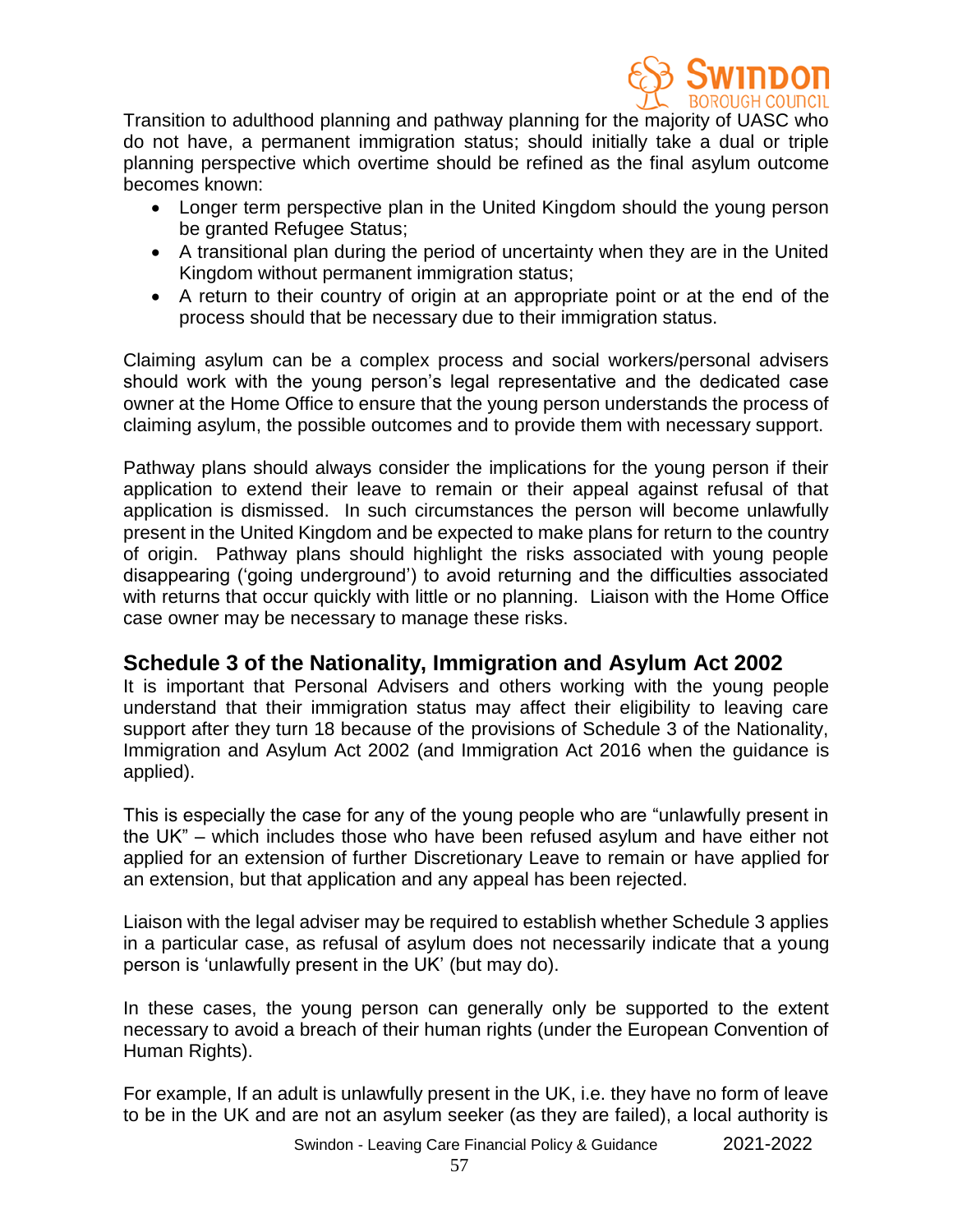

prohibited from providing them with support under the leaving care provisions (and other statutes) unless this is necessary in order to avoid a breach of their human rights, whether in their home country or in the UK.

#### **Note:**

The section above will be updated when the Immigration Act 2016 Guidance has been issued and the full timescales for implement are issued.

### **Access to Public Funds and Welfare Benefits**

Young people must apply to extend their leave to remain at least two months before their immigration leave status expires. If this task is completed by a young person's eighteenth birthday and they have proof that the Home Office has received their application, the young person is then eligible to apply for benefits. Personal Advisers should obtain a letter from the young person's solicitor that includes details of the young person's immigration status; the date of the application to extend the leave to remain was submitted. The solicitor submits the renewal/extension by recorded post. The recorded post item will have a tracking number that can be used to verify that the Home Office received the application. The letter from the solicitor and a print out of the Post Office tracking statement should be submitted with the young person's benefit claim.

### **Failed Asylum Seekers, No Recourse to Public Funds, All Rights Exhausted and Human Rights Assessments**

Young people reaching the age of 18 who 1) do not have an immigration status and/or 2) young people who are failed asylum seekers and/or 3) young people who have No Recourse to Public Funds or Services and/or 4) young people who are deemed All Rights Exhausted will only be provided with practical and financial support following a Human Rights Assessment and the outcome of the assessment being that the ceasing of support would breach their human rights. Personal Advisers (and those undertaking human rights assessments) will always support young people to explore options of living with family and friends, identifying charitable sources of funding and options for returning to a country of originate.

In all situations where support has been extended as a result of a Human Rights Assessment, the assessment will be reviewed whenever there is a change of circumstances and on a three-monthly basis. Where a young person is detained and subject to a Deportation Order or is subject to the Administrative Removal process financial support will cease. Where support is provided as a result of a Human Rights Assessment, the support will cease on the young person reaching age 21/25.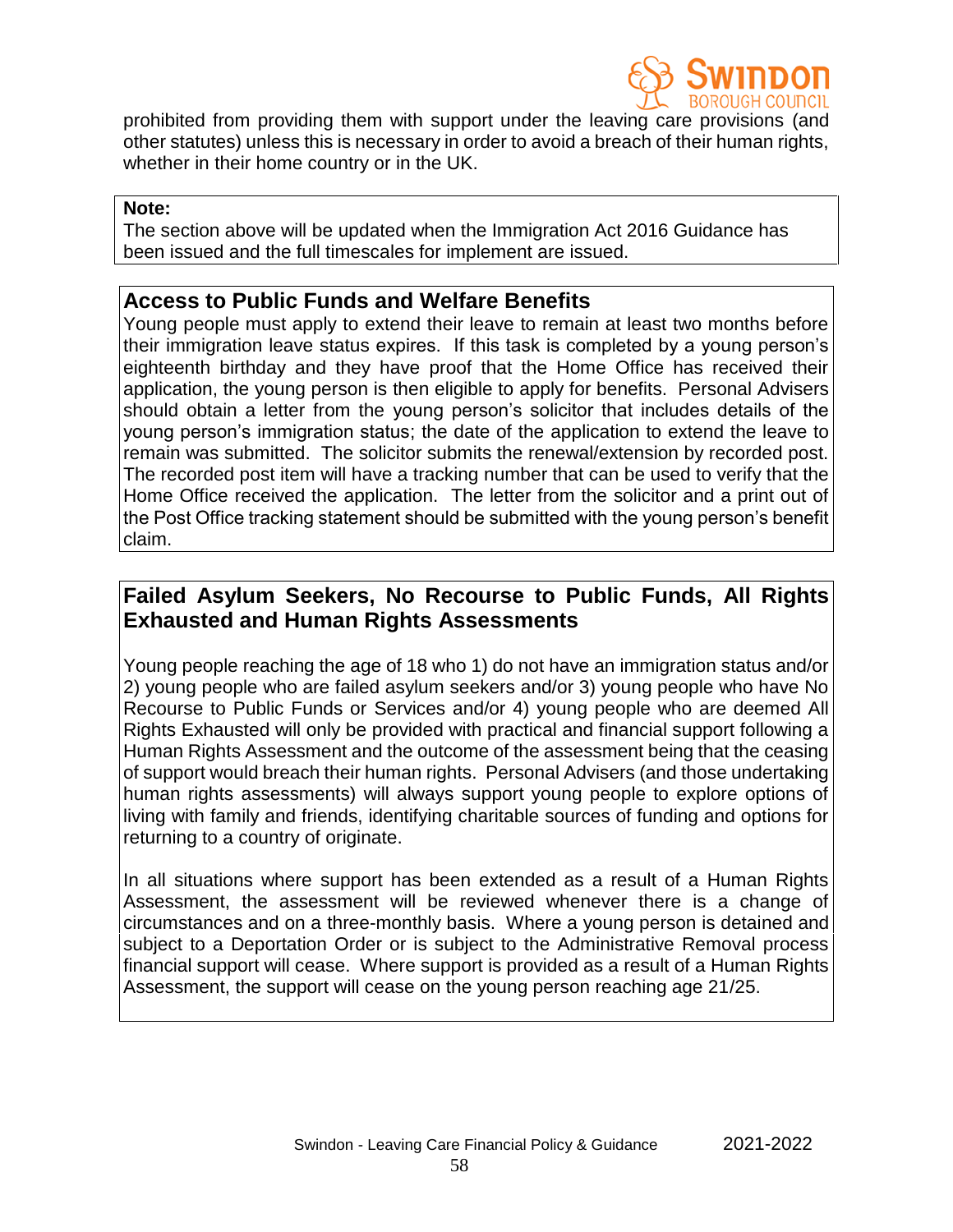

### Appendix G

### **Financial Assessment Form and Leaving Care Maintenance Allowance Reduction Notice**

Income: Calculation Date:

| Item                               | Amount $(E)$ |
|------------------------------------|--------------|
| Leaving Care Maintenance Allowance |              |
| 16-19 Bursary                      |              |
| <b>Traineeship Allowance</b>       |              |
| Apprenticeship Allowance           |              |
| Earnings (Part and Full Time)      |              |
| Other                              |              |
| Total Income (Subtotal 1)          |              |

Less fares related to work/training/study Total Costs (Subtotal 2)

Deduct Subtotal 2 from Subtotal 1 to produce Subtotal 3 Net Income (Subtotal 3)

If subtotal 3 is over £125.00, the Leaving Care Maintenance Allowance is reduced by 50%. If subtotal 3 is over £145.00 the Leaving Care Maintenance Allowance and Clothing and Leisure Allowance cease.

This form should be completed by the young person and their social worker/personal adviser and/or their semi-independent support worker.

| Date LCMA (Clothing Allowance /<br>Leisure Allowance) Reduction to<br>Commence.        |  |
|----------------------------------------------------------------------------------------|--|
| The Leaving Care Maintenance<br>Allowance is reduced by 50%.                           |  |
| The Leaving Care Maintenance<br>Allowance and Clothing and Leisure<br>Allowance cease. |  |
| Income Retained.                                                                       |  |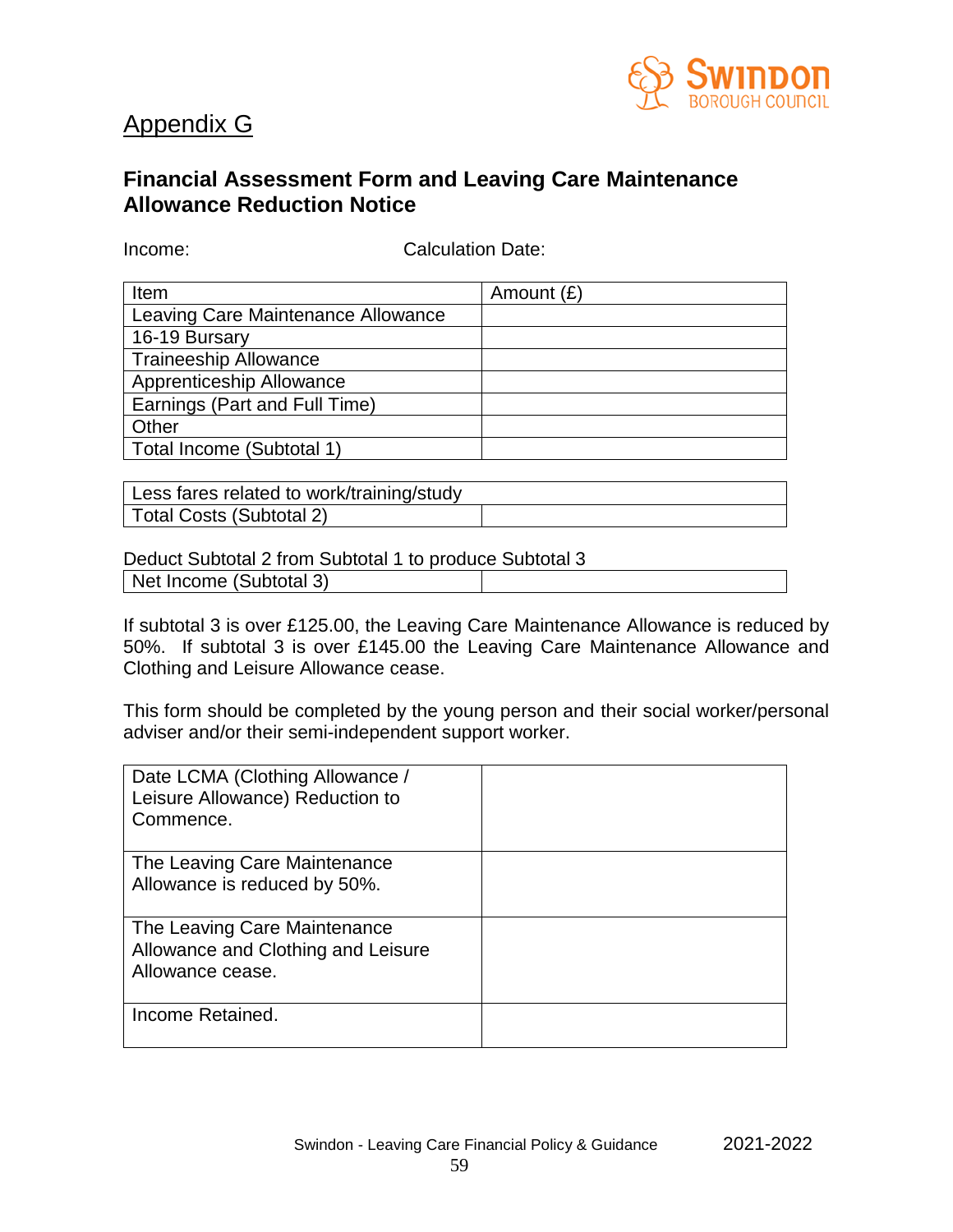

### Appendix H

### ADD SWINDON COUNCIL LOGO

### **Consent to Share / Disclose Information under the Data Protection Act 2018 & GDPR.**

| Name of Student:          |  |
|---------------------------|--|
| Name of University:       |  |
| <b>Student ID Number:</b> |  |
| Title of Course:          |  |

#### **Please read the following statement carefully:**

I, the above-named Student, consent to Swindon Children's Services, Leaving Care Team sharing information and liaising with the above-named University in order to co-ordinate and maximise the support that I receive. I agree to the above-named university releasing and sharing information with my leaving care personal adviser regarding the following areas:

- My general participation at University
- My attendance
- My grades (by term or semester)
- Any other information that is deemed necessary

*Obtaining this information will enable Swindon Council to ensure you have the right level of support and financial assistance for the duration of your degree course.*

| Date From: | The Information Sharing Agreement should have a start and<br>end date. |
|------------|------------------------------------------------------------------------|
| Date To:   | The Information Sharing Agreement should have a start and<br>end date. |
| Name:      |                                                                        |
| Signed:    |                                                                        |
| Date:      |                                                                        |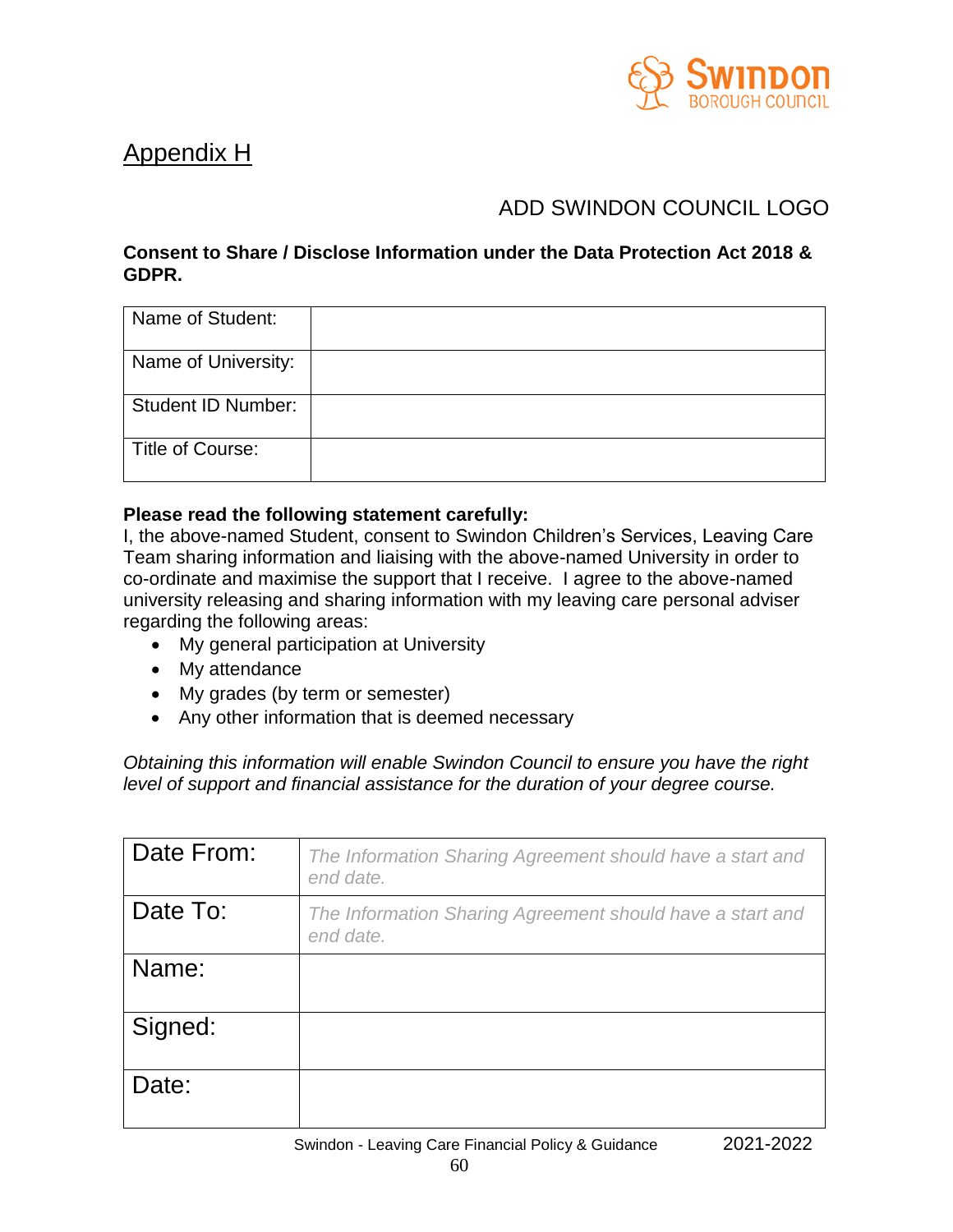

### Appendix I

#### **National Insurance Numbers**

All young people should automatically receive a National Insurance Number at the age of 15 and 9 months. The National Insurance Number is sent to the address where Child Benefit is being claimed for the young person. As the majority of children looked after do not have a Child Benefit claim, National Insurance Numbers do not automatically get issued. At the age of 15 and 9 months the social worker for the young person needs to contact the New Registrations Section of the National Insurance Number Office – HMRC.

Children who are in receipt of Disability Living Allowance will have their National Insurance Number issued linked to their DLA claim.

Where a young person does not have a National Insurance National by the age of 17, social workers/personal advisers should contact the Income Maximisation Team who will liaise with the Department for Work and Pensions to try to obtain a Number in advance of the young person's  $18<sup>th</sup>$  birthday.

For detailed guidance see: <http://www.hmrc.gov.uk/manuals/nimmanual/NIM39310.htm>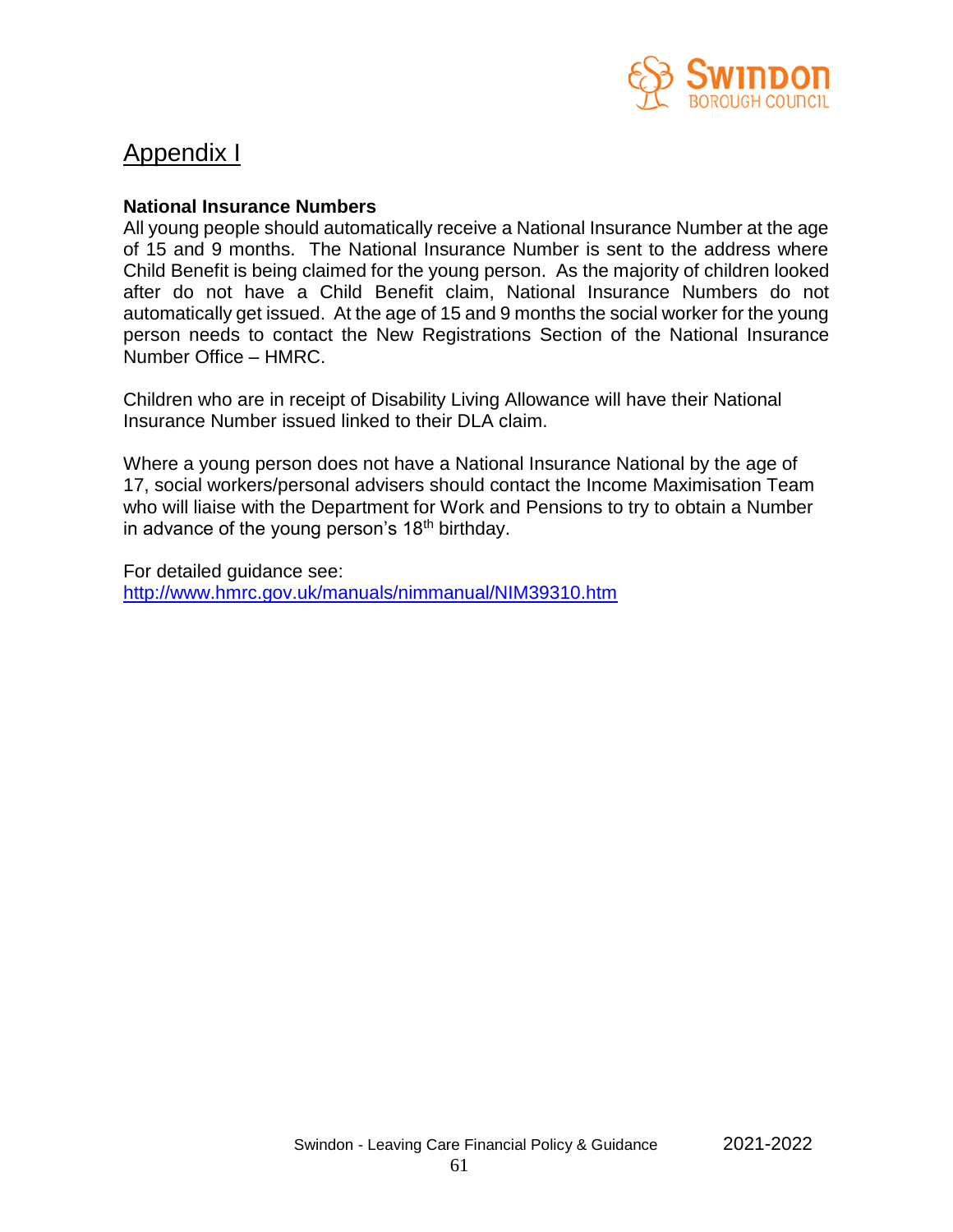



### Standard Benefit Claim Letter 2021 - 2022

ADD SWINDON LOGO

ADD ADDRESS

CLIENT NAME: D.O.B: (Tenant)

N.I. NUMBER:

CURRENT ADDRESS:

TYPE OF ACCOMMODATION AND TENANCY: (Licence Agreement/Assured Shorthold)

PLACEMENT TYPE NAME OF LANDLORD ADDRESS OF LANDLORD

Dear Sir/Madam,

This letter is provided to verify the identity of the above-named young person and to confirm and clarify **(his/her)** circumstances in support of their welfare benefit claim.

The above-named young person was previously placed in *(private accommodation /semi-independent accommodation/foster care/residential provision)* by Swindon Children's Services at the above address. As the young person has now reached the age of eighteen and **(he/she)** is deemed 'independent in **(his/her)** own right' and is liable for accommodation costs of **(£00.00 per week***)*, excluding utility and support charges **(he/she)** is submitting a claim for **(set out benefits being claimed)**. The information provided below sets out **(his/her)** legal status and financial circumstances

I can confirm that (*Add Full Name*) was previously an 'Eligible' child, or an 'Eligible' and/or 'Relevant' child and became a 'Former Relevant' child on **(Add Date)** as defined by the Care Planning, Placement and Case Review Regulations and Guidance 2010 (Revised 2015) and Care Leavers (England) Regulations 2010 (Revised 2015).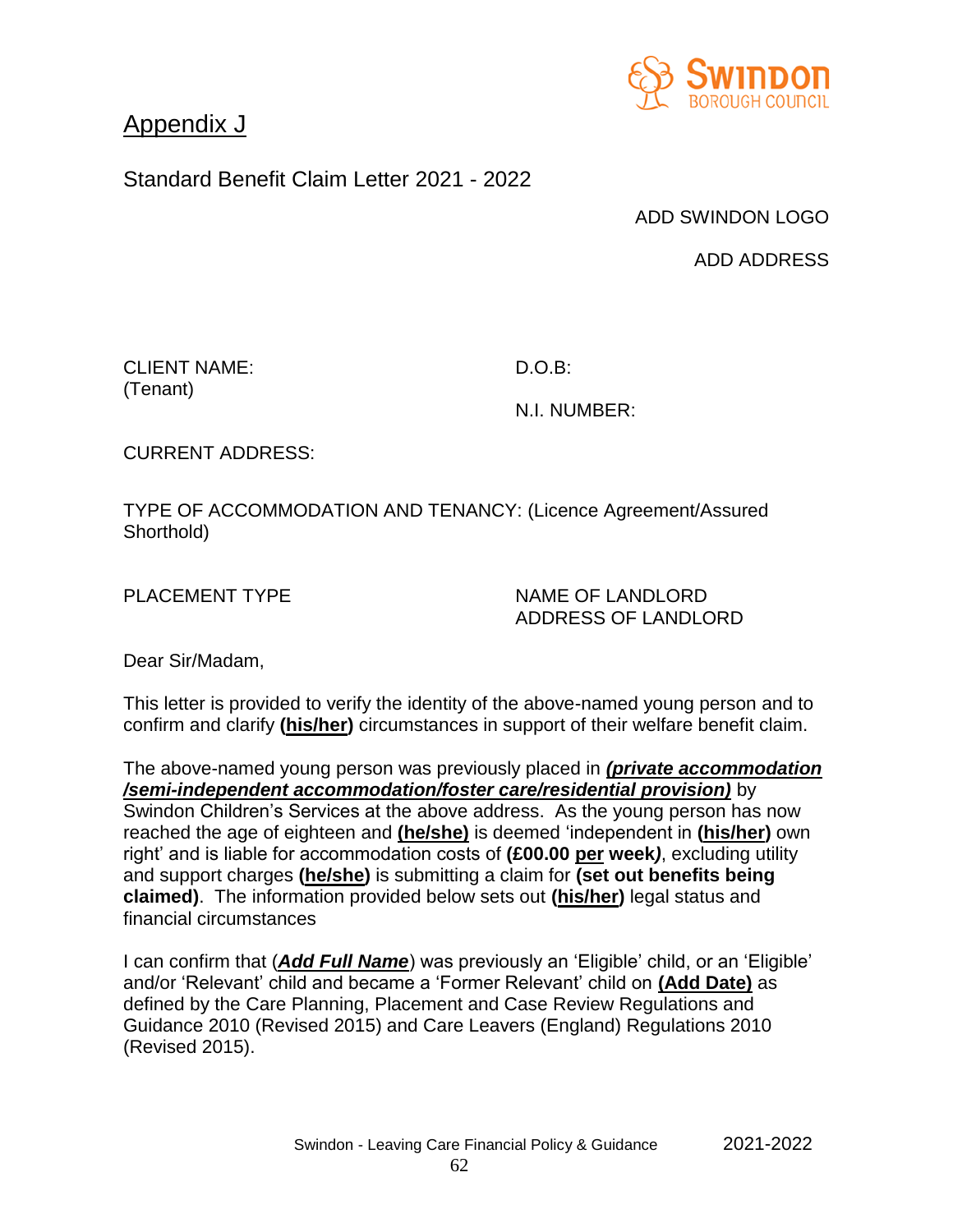

- A. I can also confirm that (**Add Full Name**) was previously 'Looked After' by Swindon Children's Services and was 'Accommodated' under Section 20 of the Children Act 1989.
- B. I can also confirm that (**Add Full Name**) was previously 'Looked After' by Swindon Children's Services and was subject to a Section 31 Care Order under the terms of the Children Act 1989.

**(Add Full Name)** ceased to be 'Looked After' on **(Add Date- 18th birthday or actual date if earlier)** and will continue to receive practical support and, in specific circumstances, financial help from Swindon Children's Services under Section 24 of the Children Act 1989 or Section 23C of the Care Leavers (England) Regulations 2010.

Section 23C and Section 24 payments must be declared when claiming benefits but are not be counted as income for any welfare benefit purposes.

Whilst **(Add Full Name)** is establishing **(his/her)** welfare benefit claim **(he/she)** will be provided with a: **(Delete as Applicable)**

- **leaving care maintenance allowance of £59.20** (independent accommodation)
- **semi-independence allowance of £49.20** (supported accommodation)
- **supported lodgings allowance £39.20** (supported lodgings)

 **fostering - pocket money and clothing allowance of £00.00** (staying put) under these powers for 5 weeks.

- 1. As (**Add Full Name**) has now become a 'Former Relevant' child and ceased to be 'Looked After', I believe **(he/she)** will be entitled to claim Universal Credit at the rate of £257.33 (2021-2022) (£344.00 – until the end of September 2021) per month (if single without dependent children and not having limited capacity for work or work-related activity) and the relevant Housing Costs element. **(He/she)** will also be eligible to apply for Council Tax Support from the relevant local authority.
- 2. As (**Add Full Name**) has now become a 'Former Relevant' child, has ceased to be 'Looked After' and is engaged on a traineeship at the rate of **(ADD £ per week)**, I believe **(he/she)** will be entitled to claim Universal Credit at the rate of £257.33 (2021-2022) (£344.00 – until the end of September 2021)per month (if single without dependent children and not having limited capacity for work or work-related activity) and the relevant Housing Costs element, minus any income received from his training allowance, apart from the payment of travel and childcare expenses. **(He/she)** will also be eligible to apply for Council Tax Support from the relevant local authority.
- 3. As (**Add Full Name**) has now become a 'Former Relevant' child, has ceased to be 'Looked After', is without parental support and is entitled to claim whilst receiving non-advanced education, I believe **(he/she)** should receive Universal Credit at the rate of £257.33 (2021-2022) (£344.00 – until the end of September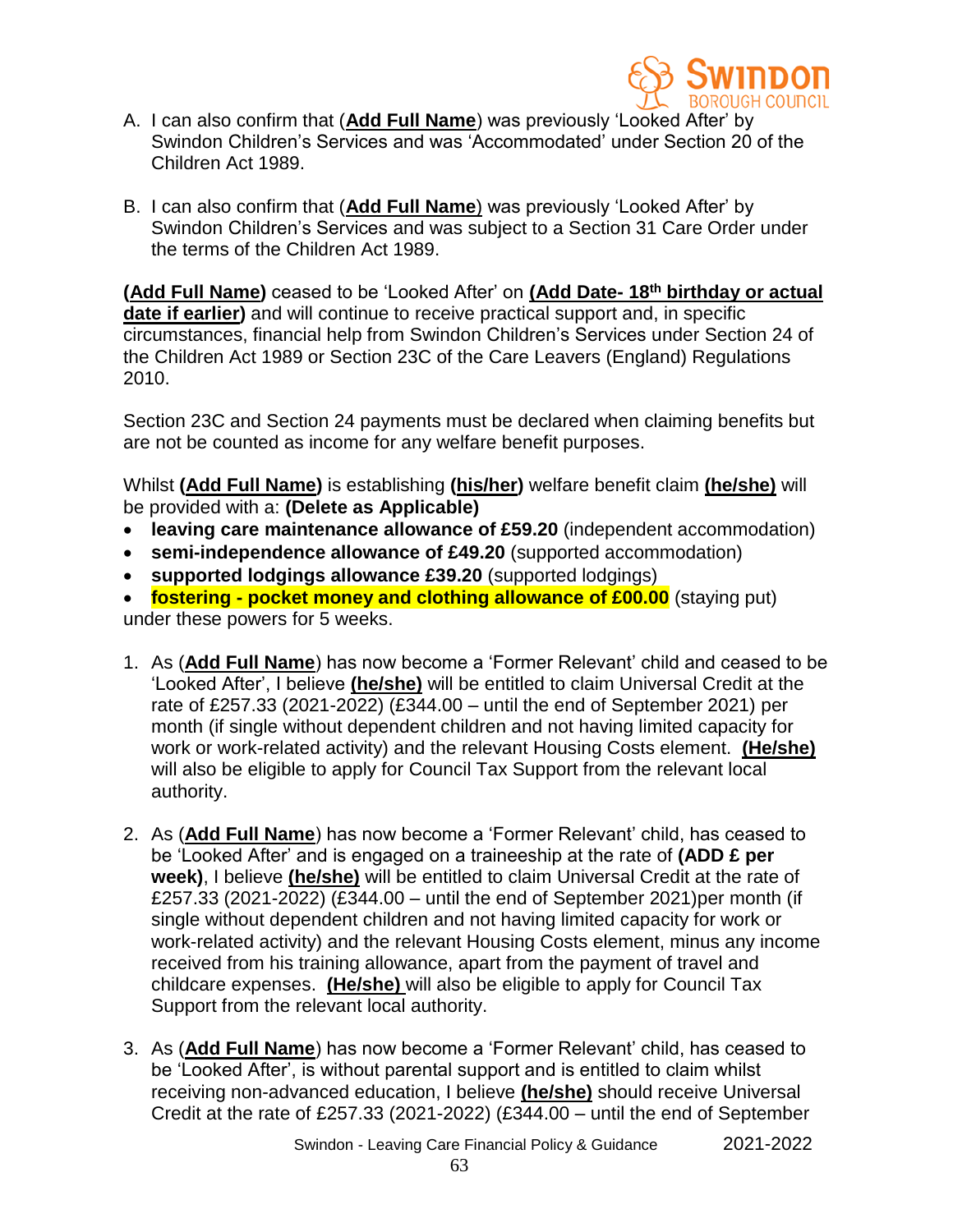

2021) per month (if single without dependent children and not having limited capacity for work or work-related activity) and the relevant Housing Costs element. He/she will also be eligible to apply for Council Tax Support from the relevant local authority.

- 4. As (**Add Full Name**) has now become a 'Former Relevant' child, has ceased to be 'Looked After', and has been given a 'Fit Note' by **(his/her)** Doctor, I believe **(he/she)** will be entitled to claim Universal Credit at the rate of £257.33 (2021- 2022) (£344.00 – until the end of September 2021) per month (if single without dependent children) and the relevant Housing Costs element. **(He/She)** should also be assessed for Limited Capacity for Work and Limited Capacity for Work-Related Activity. **(He/she)** will also be eligible to apply for Council Tax Support from the relevant local authority.
- 5. As (**Add Full Name**) has now become a 'Former Relevant' child, has ceased to be 'Looked After' and is earning a low income, I believe **(he/she)** will be entitled to claim Universal Credit at the rate of £257.33 (2021-2022) (£344.00 – until the end of September 2021) per month (if single without dependent children and not having limited capacity for work or work-related activity) and the relevant Housing Costs element. **(He/she)** will also be eligible to apply for Council Tax Support from the relevant local authority. Please find attached relevant wage slips/prove of income.

As (**Add Full Name**) was 'Looked After' on/or after **(his/her)** sixteenth birthday **(he/she)** and is under 25 years of age, **(he/she)** is currently exempt from the shared accommodation rate of local housing allowance, and therefore should receive the one-bedroom rate as **(his/her)** housing cost element.

As (**Add Full Name**) is a care leaver and is also within 28 days of **(his/her)** eighteenth birthday, I understand they can commence and submit a claim for Universal Credit as set out in ADM – A-2048.

### **Delete/Include as Applicable:**

- A As **(Add Full Name)** was previously 'Looked After' and remains vulnerable, I would request that the 'Housing Costs' element of Universal Credit' is paid under a 'Tier 1 Vulnerability - Alternative Payment Arrangement' directly to Children's Services as an agent of the landlord.
- B As **(Add Full Name)** was previously 'Looked After' and remains vulnerable, I would request that the 'Housing Costs' element of Universal Credit' is paid under a 'Tier 1 Vulnerability - Alternative Payment Arrangement' directly to their landlord.

#### **(Add specific information)**

Swindon - Leaving Care Financial Policy & Guidance 2021-2022 If you require any further information please do not hesitate to contact me.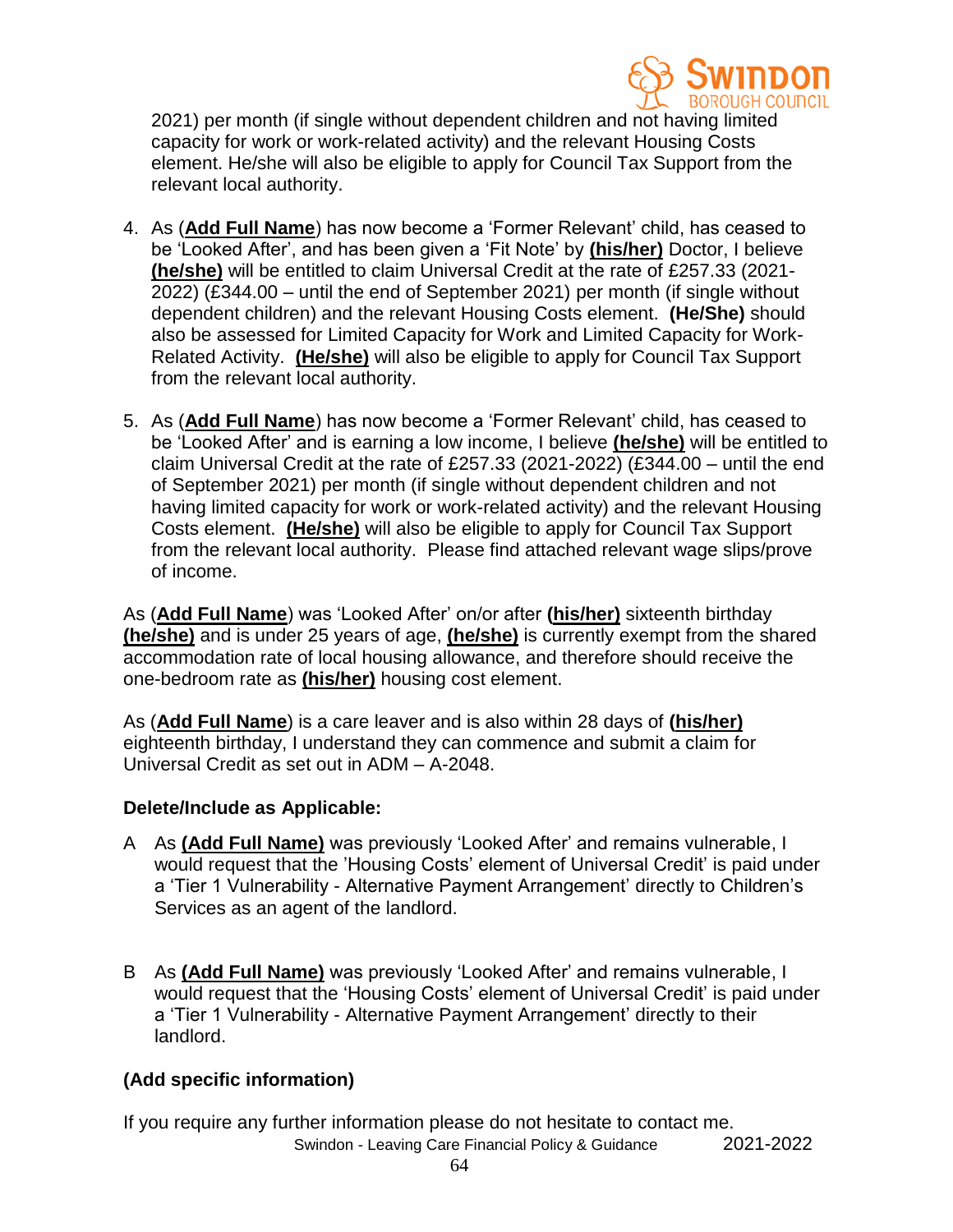

Yours faithfully

#### **Approved Signatures** *Team Manager Assistant Team Manager*

**\* Please complete, or delete, either section A or B, the subsequent four bullet points and complete the bold text sections and the relevant sections 1 to 5 and then section A or B. All other sections must be completed.**

Information about disregarding Social Services payments to care leavers.

**Welfare Benefits and Tax Credits Handbook; Child Poverty Action Group: 2018/19 edition**

**Chapter 7 Universal Credit – What Counts as Income Page 122**

#### **Payments by Social Services**

Universal Credit operates differently to other means-tested benefits, where all income is counted unless specifically disregarded. Under Universal Credit, only income that is specifically mentioned in the regulations counts as income. There is no mention of payments under the Children Act 1989, and therefore any payments made under that legislation will be disregarded as income.